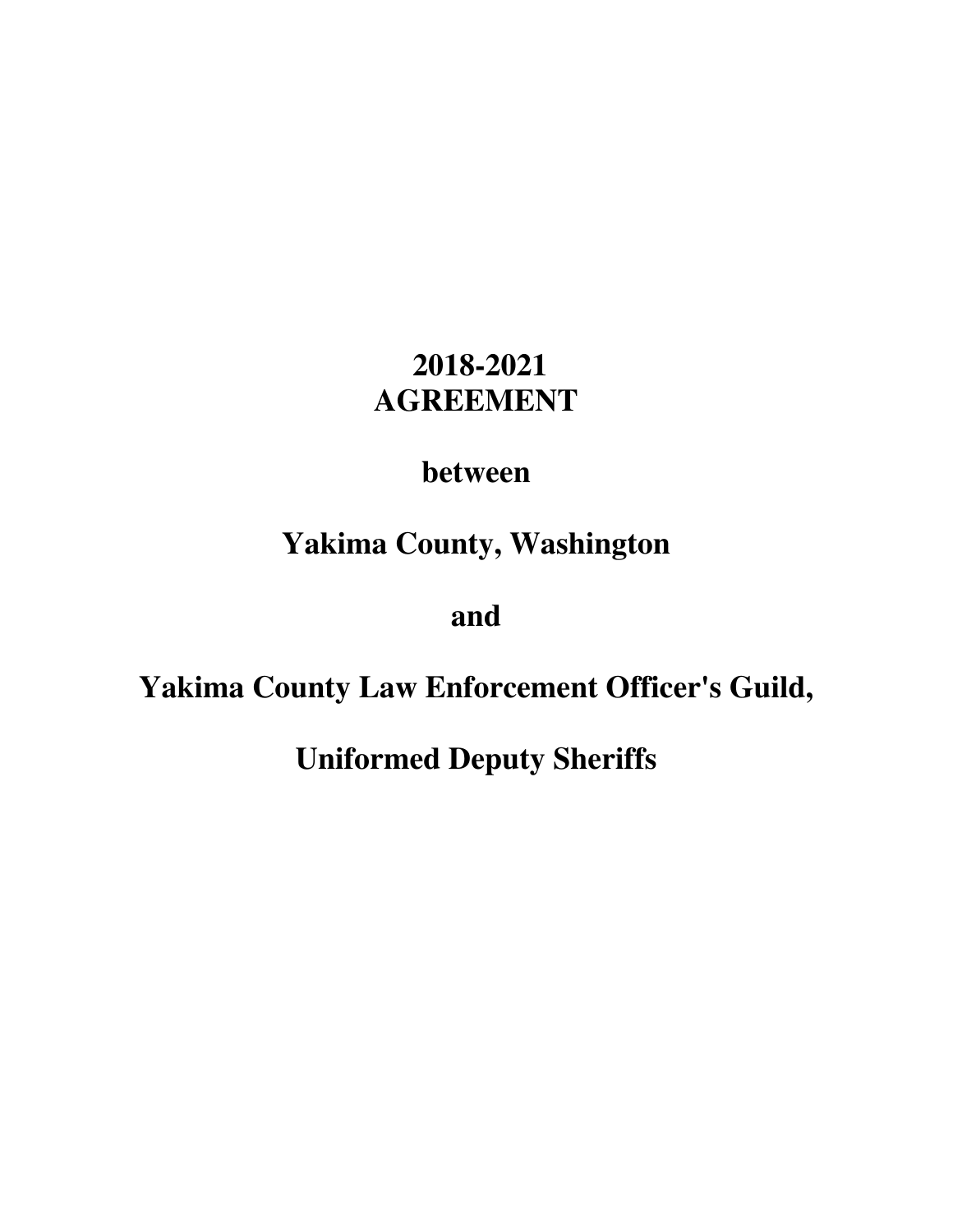# **TABLE OF CONTENTS**

| ARTICLE 5 - MANUAL OF RULES AND PROCEDURES AND AGREEMENT 5   |    |
|--------------------------------------------------------------|----|
|                                                              |    |
|                                                              |    |
|                                                              |    |
|                                                              |    |
|                                                              |    |
|                                                              |    |
|                                                              |    |
|                                                              |    |
|                                                              |    |
|                                                              |    |
|                                                              |    |
|                                                              |    |
|                                                              |    |
|                                                              |    |
|                                                              | 26 |
|                                                              |    |
|                                                              |    |
| ARTICLE 23 - UNIFORM & EQUIPMENT SUPPLY & UNIFORM CLEANING28 |    |
|                                                              |    |
|                                                              |    |
|                                                              |    |
|                                                              |    |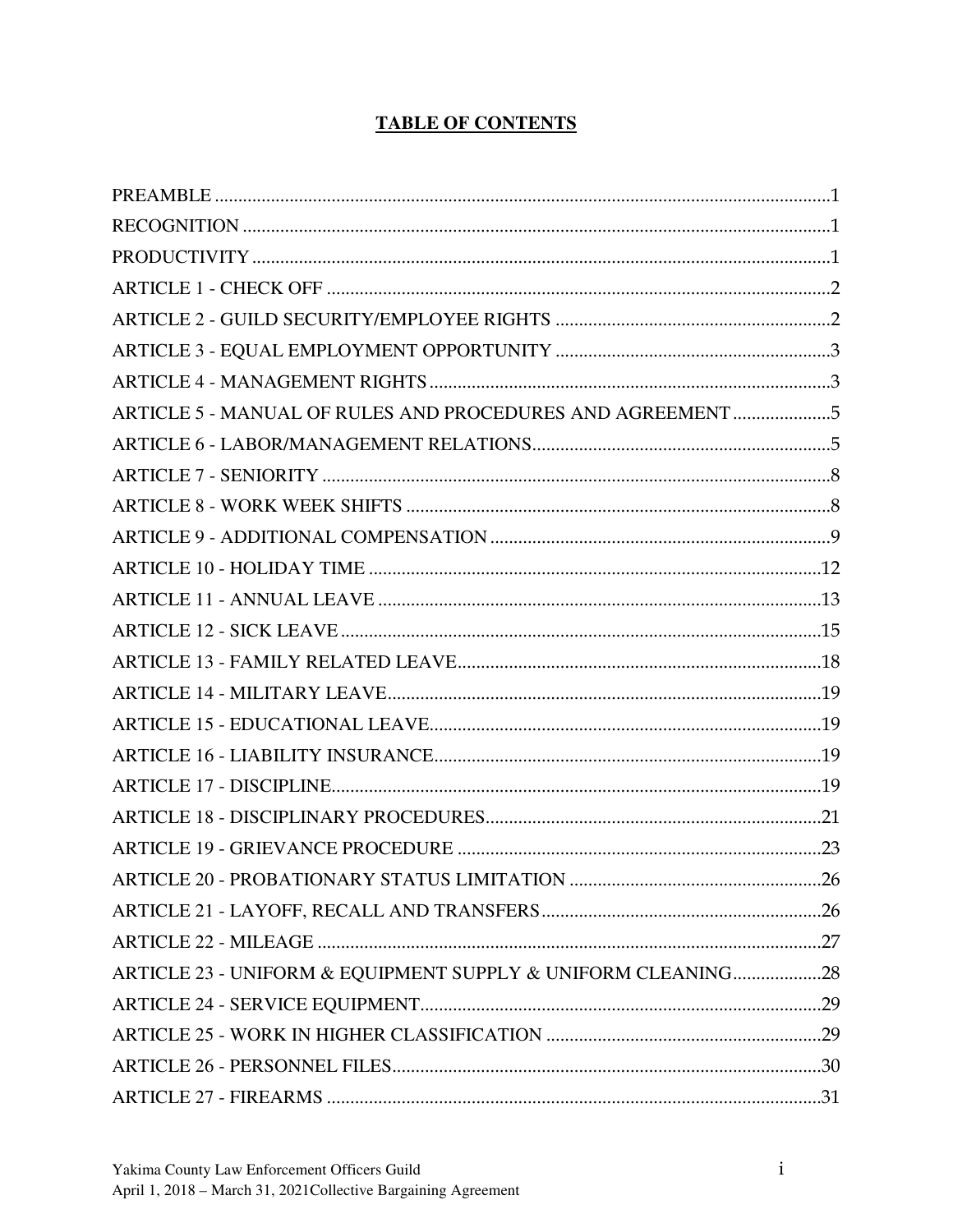| $\mathbf{L}$ |  |
|--------------|--|
|              |  |
|              |  |
|              |  |
|              |  |
|              |  |
|              |  |
|              |  |
|              |  |
|              |  |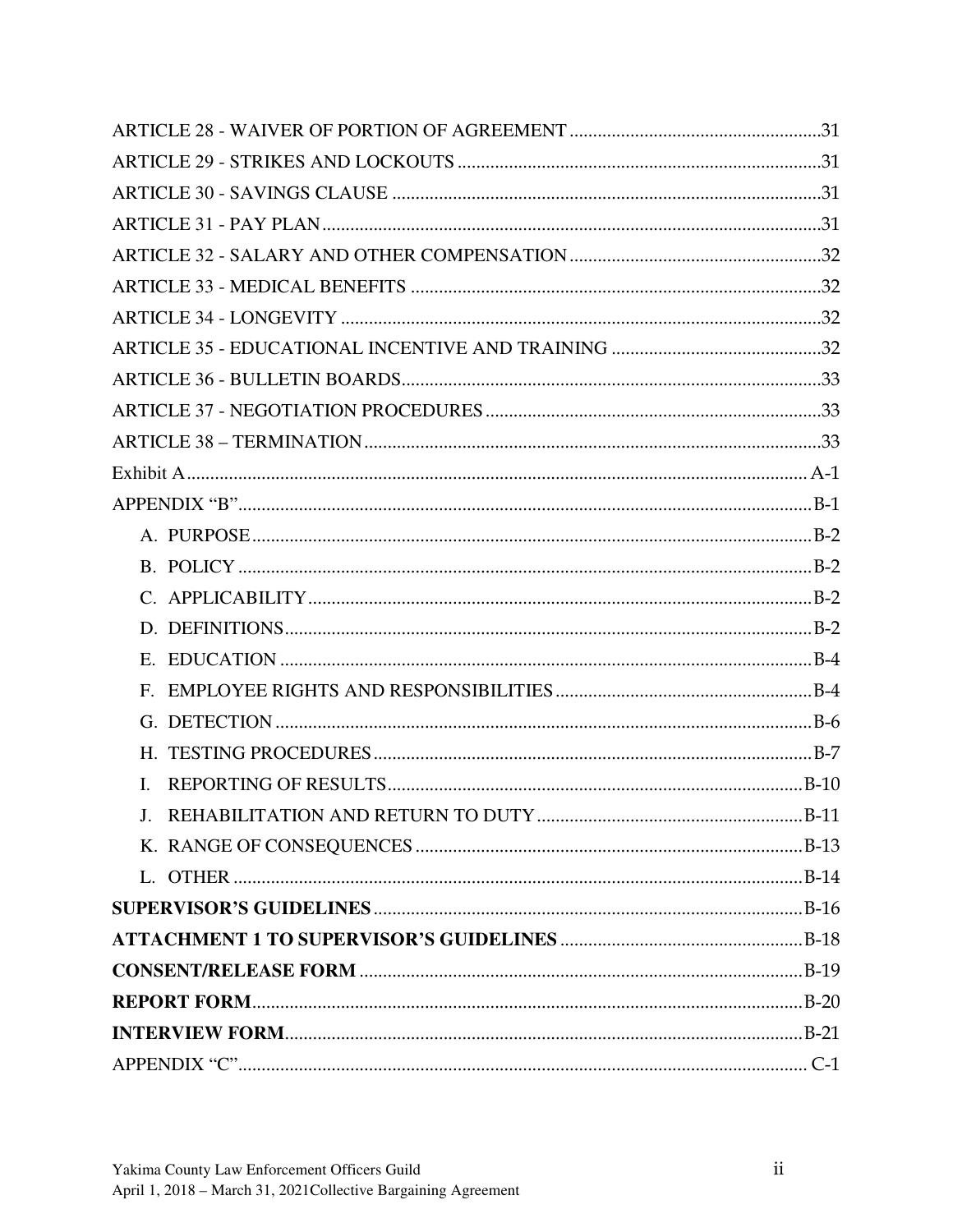#### **AGREEMENT**

#### **between**

#### **Yakima County, Washington**

#### **and**

#### **Yakima County Law Enforcement Officer's Guild,**

#### **Uniformed Deputy Sheriffs**

#### **PREAMBLE**

This Agreement is entered into by the Board of County Commissioners for Yakima County, Washington, hereinafter referred to as the "County," the Yakima County Sheriff, hereinafter referred to as the "Sheriff," both of whom are the "Employer," and the Yakima County Law Enforcement Officer's Guild, Yakima, Washington, hereinafter known as the "Guild," on behalf of employees of the Sheriff's Office covered by this Agreement.

The purpose of this Agreement is to comply with all the provisions of RCW 41.56 and to increase the general efficiency of the Sheriff's Office and to maintain harmonious relations between the County and Deputy Sheriffs of the Guild and, further, to promote the morale and protect the rights and privileges, well being and security of the Deputy Sheriffs. To accomplish the foregoing, the parties hereto agree to the following articles within this Agreement.

#### **RECOGNITION**

The Employer recognizes the Guild as the sole bargaining agent for the purposes of negotiating and establishing salaries, wages, hours and working conditions of employment for all fully commissioned law enforcement officers as defined in RCW 41.26.030(3), excluding the Sheriff, the Lieutenants, unclassified civil service appointees and all other employees of the Sheriff's Office. The Employer agrees to nominate its bargaining representative for subsequent negotiations within three weeks following a request by the Guild on behalf of the fully commissioned law enforcement officers. In this Agreement, the reference to employee shall mean fully commissioned law enforcement officer.

## **PRODUCTIVITY**

It is mutually agreed that the Employer and the Guild shall work together individually and collectively to meet the law enforcement requirements of the Sheriff's Office, to provide the public with efficient and courteous service, to encourage good attendance and morale of employees, and to promote a climate of labor relations that will aid in achieving a high level of efficiency in the Sheriff's Office.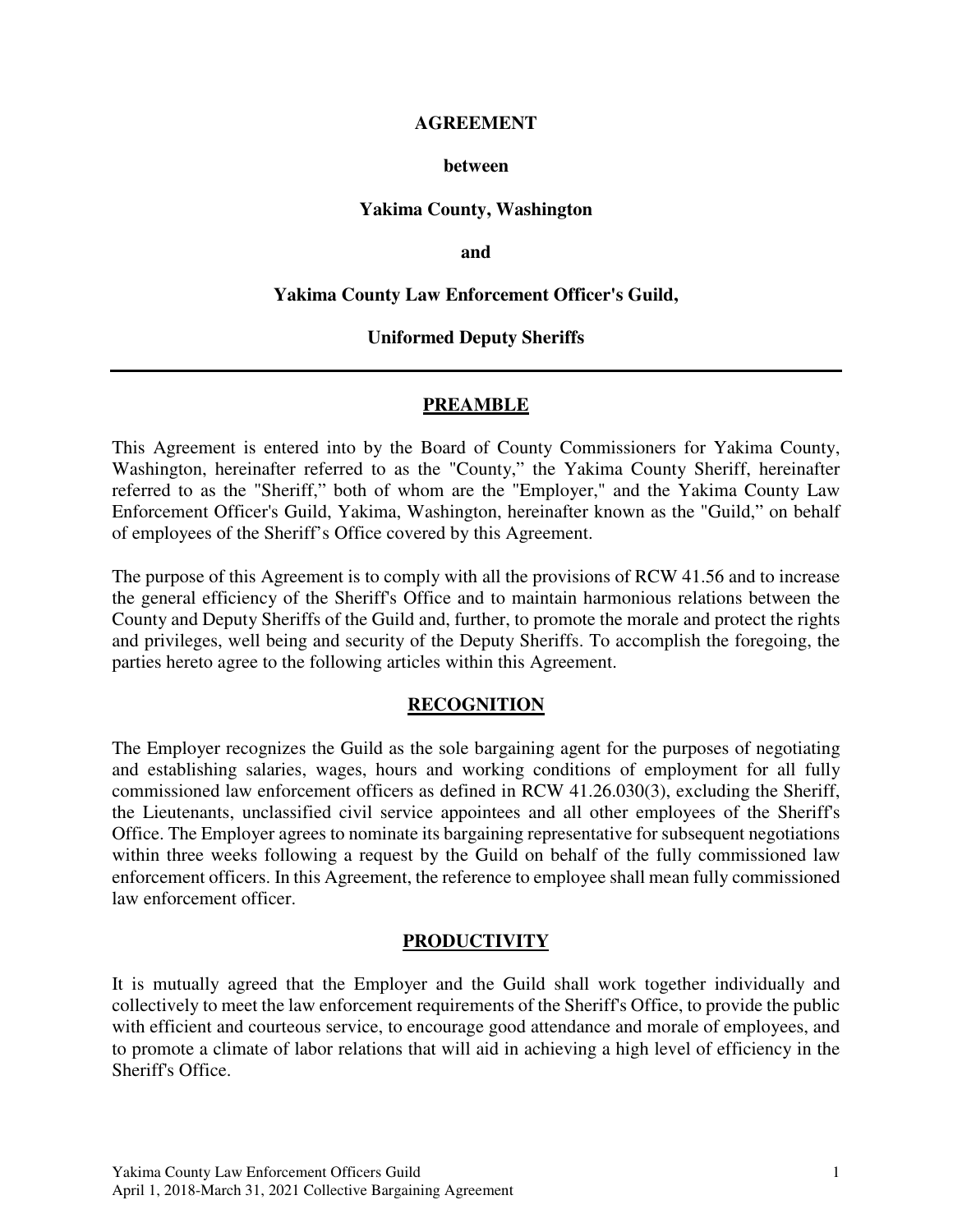## **ARTICLE 1 - CHECK OFF**

The County, when so authorized and directed by a member of the Guild in writing, will deduct Guild dues from the wages of all said employees in the bargaining unit. Such authorization shall be irrevocable for the duration of this Agreement, provided that the employee may give notice to the County and the Guild between December 1 and December 20 of each year, canceling this authorization; the cancellation will then be effective December 31 of that year.

## **ARTICLE 2 - GUILD SECURITY/EMPLOYEE RIGHTS**

- 2.1 Employees shall have the right to self-organization, to form, join or assist other law enforcement organization, to bargain collectively through representatives of their own choosing.
- 2.2 The Employer will not discriminate against any employee because of membership in the Guild or because of participation at lawful Guild activities.
- 2.3 Any employee within the bargaining unit who may feel aggrieved, may seek remedy by the grievance procedure provided in this Agreement except as otherwise provided in said Agreement.
- 2.4 The Guild shall be promptly provided by the Yakima County Personnel Office with the name, position or employment, and date of hire of all new employees. Guild representatives and officers shall have access to new employees on the job for the purpose of recruitment. Such access shall, however, be reasonable in time and scope.
- 2.5 The County and the Sheriff recognize, under the terms of this Agreement, the rights of employees concerning freedom of political association, expression, and other rights contained in RCW 41.06.250 and further recognize the right of employees to be free from Employer requests or requirements of political association, expression and support contained in RCW 41.14.190.
- 2.6 The County and the Sheriff recognize that employees may not be required to submit to a polygraph as a condition of employment or continued employment except as provided in RCW 49.44.120. This section does not preclude voluntary polygraphs.
- 2.7 An employee may be required to subject to a breathalyzer, BAC, urinalysis, or other test for the presence of alcohol or drugs only upon reasonable suspicion to believe that the employee is affected by alcohol and/or drugs subject to the drug and alcohol policy set forth in Appendix B.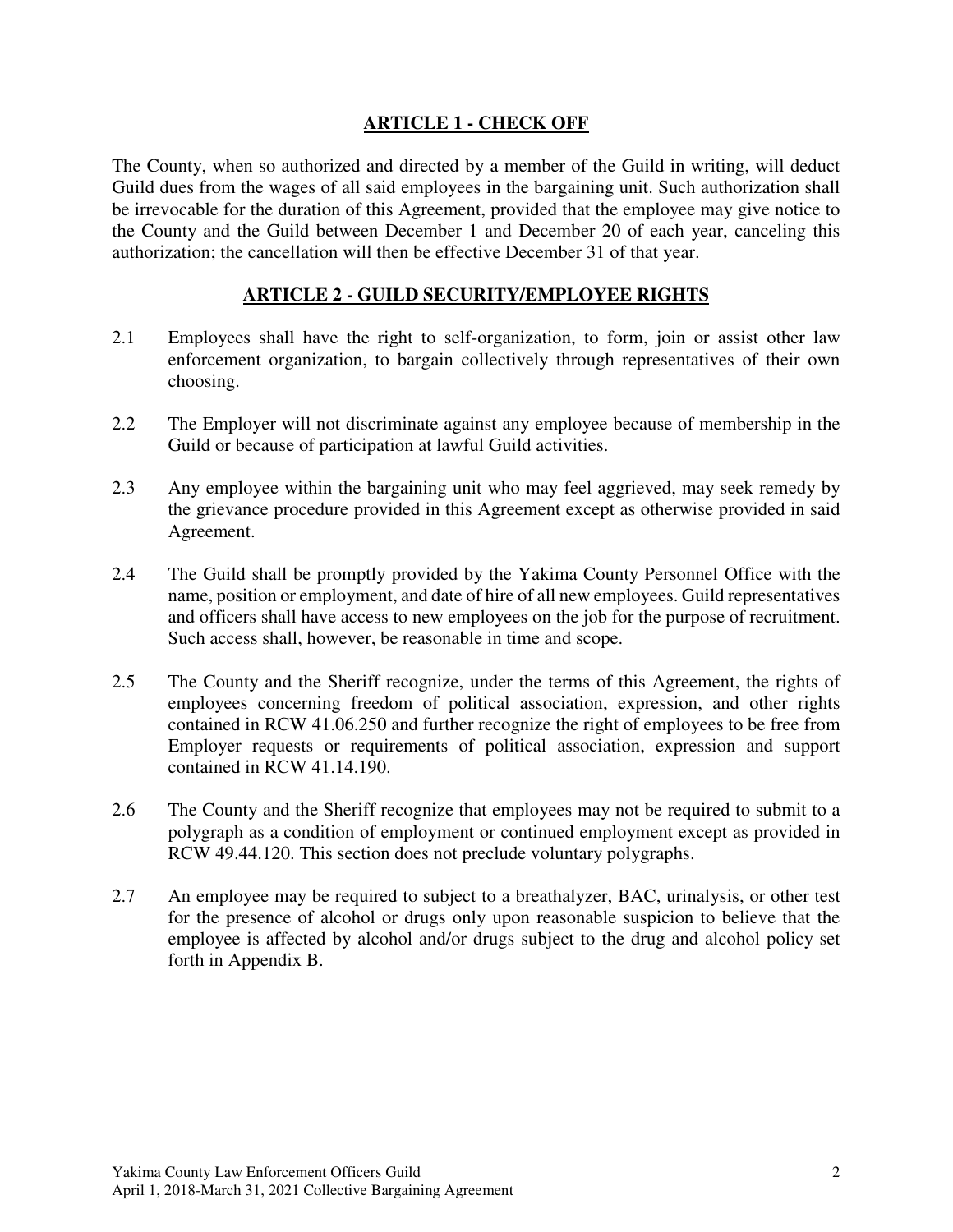# **ARTICLE 3 - EQUAL EMPLOYMENT OPPORTUNITY**

The Employer or the Guild shall not discriminate against any individual with respect to terms, conditions or privileges of employment because of race, color, religion, national origin, age, sex, mental, physical or sensory handicap, except as allowed or provided by law.

# **ARTICLE 4 - MANAGEMENT RIGHTS**

- 4.1 The Guild recognizes the prerogative of the Employer to operate and manage its affairs in all respects in accordance with its responsibilities, lawful powers and legal authority. The Guild agrees that the Employer has core management rights which are exclusively within the Employer's control. The core management rights are:
	- A. The right to establish lawful work rules and procedures.
	- B. The right to schedule work and overtime work, and the methods and processes by which said work is to be performed in a manner most advantageous to the Employer and consistent with the requirements of the public interest.
	- C. The right to hire, transfer, suspend, discharge, lay off, recall, promote, or discipline employees as deemed necessary by the Employer as provided by this Agreement and/or as provided by the General Rules and Regulations of the Yakima County Civil Service Commission.
	- D. The right to determine the size and composition of the work force and to assign employees to work locations and shifts.
	- E. The right to determine what law enforcement duties shall be performed by various Sheriff personnel and to fix the standards for the work to be performed.
	- F. The parties understand that incidental duties connected with operations, not enumerated in job descriptions, shall nevertheless be performed by the employee when requested by a superior officer.
	- G. The right to make any and all determinations as to the existence of a departmental emergency and the right to take whatever actions the Sheriff deems necessary to address the emergency situation. An emergency shall be a sudden or unexpected happening or situation which calls for action without delay.
	- H. The right to make all determinations with respect to budget matters.
	- I. The right to introduce new, improved or modified methods and/or equipment necessary to provide law enforcement services on an efficient and cost effective basis.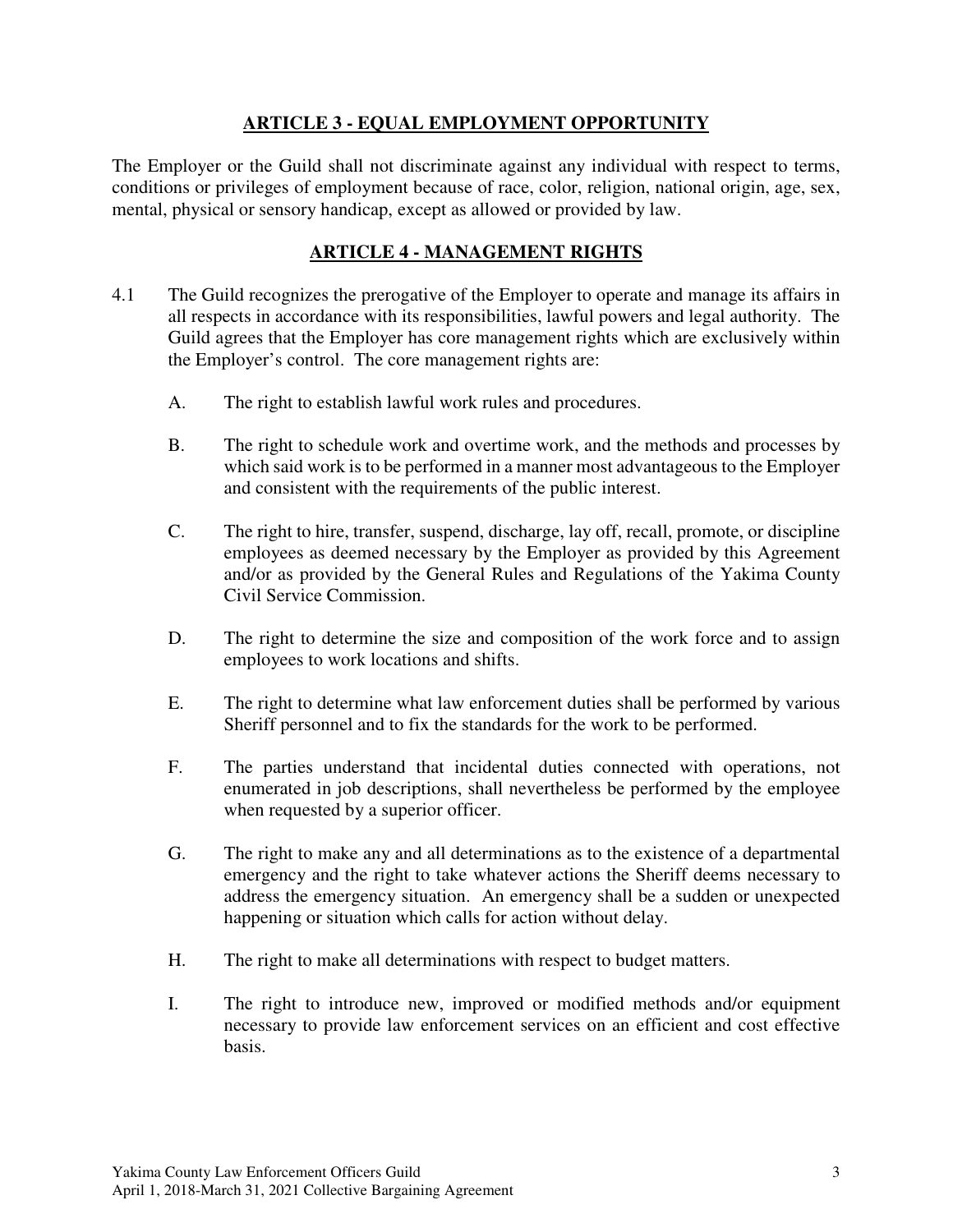- J. The right to close, transfer or establish precincts, offices, branches, operations, or other facilities.
- 4.2 The Employer recognizes the need of the Guild to be informed of changes to policy, procedure, task and general operations within the organization. To that end:
	- A. The Employer will inform the Guild President and Guild attorney in writing of the intent to affect change in policy, procedure, task and general operations.
	- B. The Guild may provide input in writing on changes of interest within thirty calendar days.
	- C. The Employer will take the Guild's response into consideration prior to affecting a change.
	- D. The Employer then has the prerogative to affect change.
	- E. The intent of the provisions in 4.2 is to improve communications between the Employer and the Guild, not to impede the ability of the Employer to implement changes authorized by this contract.
- 4.3 If the Employer makes a change in a mandatory subject of bargaining covered by Section 4.1, then the Guild has the right to request to bargain the effects of the change, but not the decision. The Guild must provide written notice to the Employer of the request to bargain the effects within twenty (20) calendar days of the Employer's written notice to the Guild of the change. The Employer may implement the change, even if effects bargaining has been requested. The Guild shall identify the effects the Guild is seeking to bargain. The Employer will continue to bargain the effects to the extent required by law.
- 4.4 If the Employer wishes to make a change in a mandatory subject of bargaining not covered by Section 4.1, then the Guild has the right to request to bargain the decision, its implementation, and its effects. The Guild must provide written notice to the Employer of the request to bargain within twenty (20) calendar days of the Employer's written notice to the Guild of the proposed change. If the Guild makes a request to bargain, the Employer may not implement the change until negotiations have been completed as required by law.
- 4.5 If the Guild requests bargaining under 4.3 or 4.4, and the parties are unable to reach an agreement within thirty calendar days of the request, or either party earlier declares an impasse, then either party may submit the matter for resolution in accordance with the impasse resolution procedures set forth in Chapter 41.56, RCW.
- 4.6 In the event of an emergency, the Employer will provide as much notice of change as is reasonable under the circumstances. The Employer has the right to implement the change on an immediate basis without negotiations. After the emergency circumstances have passed, the Employer will abide by the provisions of 4.1, 4.2, 4.3, 4.4 and 4.5 above to the extent they are applicable.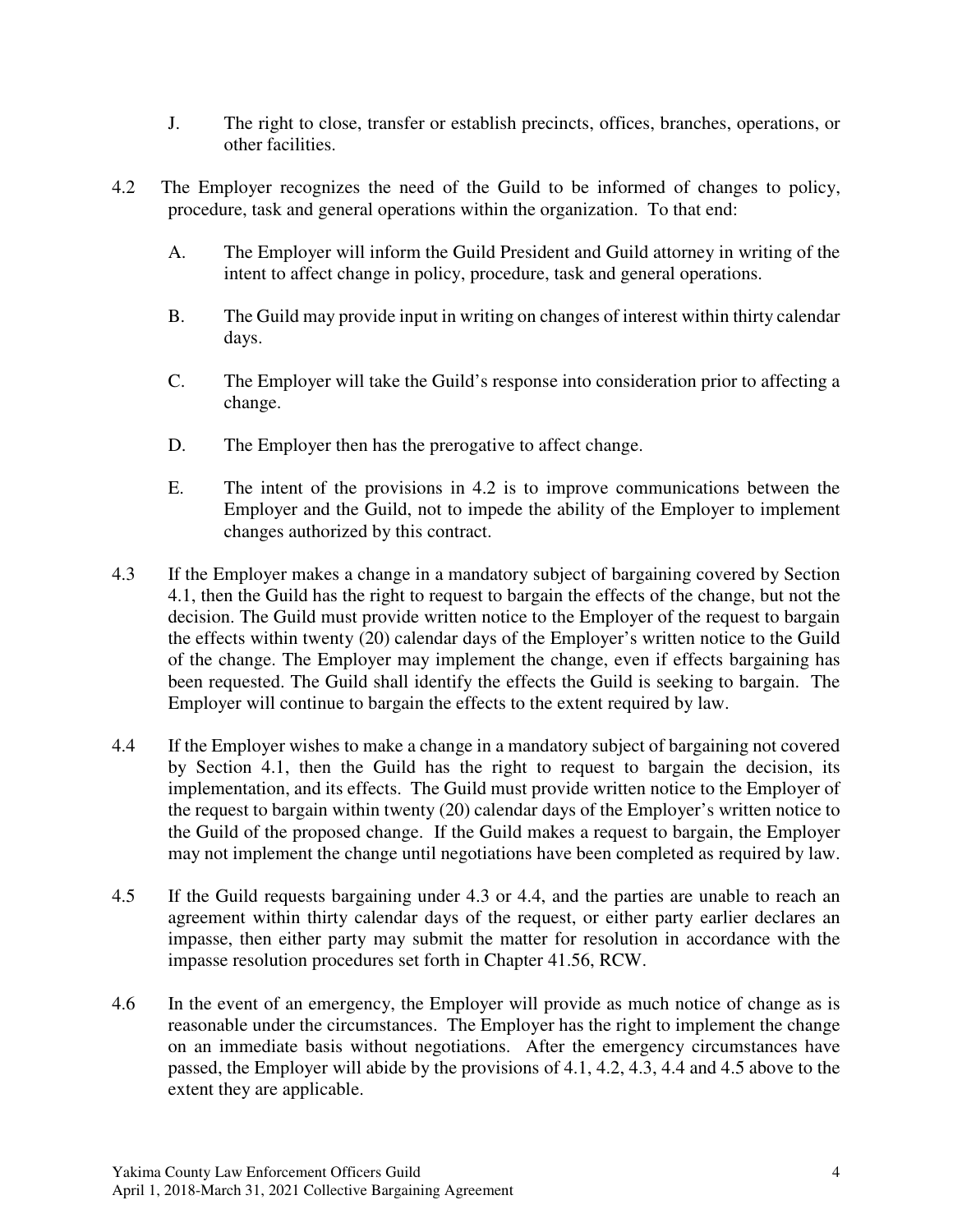- 4.7 The Employer shall not adopt any new policy or procedure which is not authorized by the contract.
- 4.8 The Guild will be provided notice of any available non-patrol bargaining unit positions. Notice of all openings for non-patrol positions will be posted for a period of fourteen (14) calendar days in accordance with YSO Policy 15.4.

# **ARTICLE 5 - MANUAL OF RULES AND PROCEDURES AND AGREEMENT**

- 5.1 The Sheriff agrees to furnish each employee of the bargaining unit with a copy of written rules, orders, regulations and procedures and provide them with a copy of this Agreement.
- 5.2 New employees shall be provided with the same at the time of their appointment.
- 5.3 Employees shall comply with all rules not in conflict with the expressed terms of this Agreement; provided that the rules be in writing and reasonable notice be given of the existence of said rules and that the rules are uniformly applied and enforced.
- 5.4 Changes or updates to rules, regulations or orders shall be provided in writing. Employees shall be required to sign or initial for same to acknowledge receipt. A reasonable time will be given to allow employees to review and absorb major or significant changes.
- 5.5 In the event that the Employer implements any written standard of care or performance for employees, it shall provide training for such standards using currently accepted training standards.

## **ARTICLE 6 - LABOR/MANAGEMENT RELATIONS**

## 6.1 **Labor/Management Relations/Meetings:**

- A. Labor/management meetings may be scheduled, at which time matters involving wages, hours and working conditions affecting employees covered by this Agreement may be discussed.
- B. The Employer agrees wherever practicable to notify the Guild in advance of significant, major changes affecting a substantial number of employees or hearings affecting working conditions of employees covered by this Agreement and wherever practicable conferences in good faith shall be held thereon before such changes are placed into effect. For illustrative purposes, such changes would include, but are not limited to, changes in working hours, expansion or reduction of major services, and community relations programs. Transfers, reassignments and emergency situations shall be exempt.
- C. Meetings may be scheduled at a mutually agreeable time, but not later than fifteen working days from the date of request for a meeting. Such request shall be writing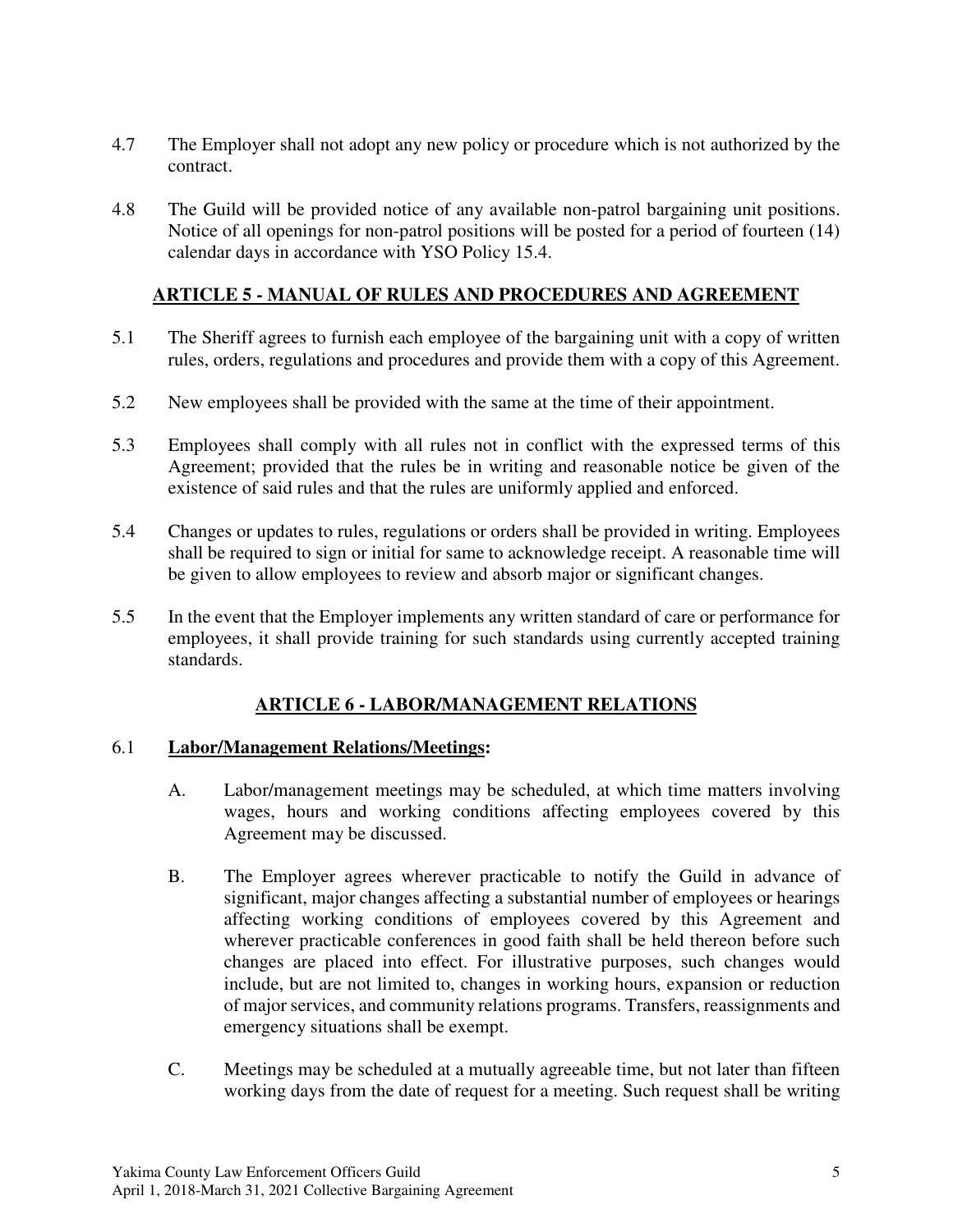and contain the items at issue. The request shall be sent to the Sheriff if requested by the Guild or the Guild President if requested by the Sheriff.

- D. Meetings shall be scheduled at times most convenient to the participants, , provided that no more than four employees of the Guild shall participate. Release time will be permitted as provided in Section 7.2.
- E. The Guild President or his designee shall be granted time off without loss of pay to participate in labor/management meetings and to meet with aggrieved employees and management to resolve grievances or disputes.
- F. This Article is applicable to proposals for the assignment of any work currently performed by members of the bargaining unit to other Department or county employees, including new job positions or classifications

## 6.2 **Collective Bargaining:**

- A. All collective bargaining with respect to wages, hours and working conditions shall be conducted by authorized representatives of the Guild and the Employer.
- B. Employees representing the Guild will be granted release time without loss of pay for collective bargaining sessions if said sessions are scheduled during normal working hours. Participation in the collective bargaining process shall be limited to only four (4) employees representing the employees in the Unit with a maximum of only two (2) on paid release time.

 The above representatives shall be inclusive of the Guild President if he/she is a member of the bargaining unit covered by this Agreement.

C. The employees participating in collective bargaining sessions who work other than the shift during which the session is held, shall be granted release time from their normal shift for an equal number of hours spent in collective bargaining. It is the employee's responsibility to notify his supervisor in advance when negotiation sessions are scheduled.

## 6.3 **Guild Meetings:**

A. The Guild may send one or two representatives to state or national meetings or conferences concerning labor relations or law enforcement. Each Guild employee shall contribute one (1) hour of annual leave per year to a Guild leave bank. Representatives of the Guild attending the meetings may elect to use their available leaves (excluding sick leave) or the Guild leave bank to prevent a loss in pay. Time off with or without pay shall not exceed five (5) working days per conference per employee. The total amount of release time in any given year for the entire Guild shall be twenty (20) days. The Guild leave bank shall not exceed 300 hours. Guild leave bank hours are for Guild use and are not refundable to individual employees.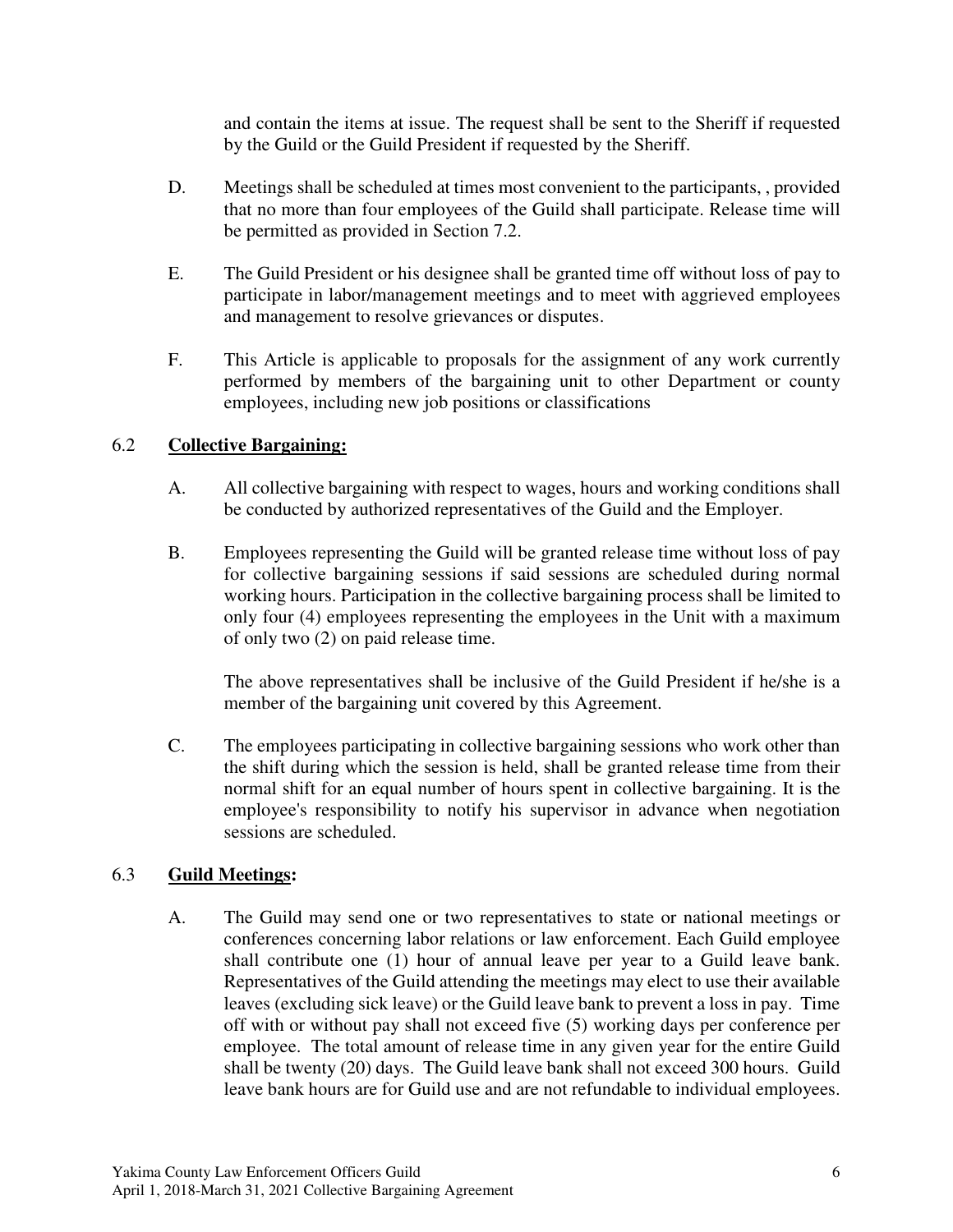The representatives or the Guild president shall give the Sheriff at least three (3) weeks notice of each conference or meeting. If the conference or meeting is scheduled on an emergency basis, the representative or Guild president shall give the Sheriff notice as soon as is reasonably possible. The Sheriff may disallow attendance by the Guild representative if the Sheriff has a special need for that employee's expertise at the time of the conference, or if, because of an unforeseen shortage of available employees, the Sheriff cannot reasonably spare the employee at the time of the conference.

B. The Sheriff may routinely allow Guild officers a reasonable amount of time while on duty to conduct Guild meetings concerning collective bargaining with the Employer or enforcement of this Agreement. Guild officers shall guard against undue interference with the assigned duties and against the use of excessive time in performing such responsibilities. The Sheriff may deny use of such duty time in the case of a special need for that officer's expertise, or if, because of an unforeseen shortage of available employees, the Sheriff cannot reasonably spare the officer at the time of the Guild meeting.

## 6.4 **Labor Relations:**

- A. The Guild president or his designee and/or the Guild attorney shall have access to the Employer's operations at reasonable times for the purpose of investigation of grievances, adjusting disputes, and ascertaining that the Agreement is being adhered to, provided that such visitation shall not unduly interfere with the work process or cause undue interruption of work.
- B. The Employer and Guild shall provide access to and, upon request, a copy of relevant documents and records for the purpose of investigating and handling any specific issues which may arise between the parties regarding this agreement. The Employer and the Guild may charge up to the standard commercial charge for such documents and the actual cost of mailing for requested documents. Whenever available in an electronic form, the documents will be supplied to the Employer or Guild in that format without expense.
- C. Upon request by the Guild President, the Employer shall make a reasonable effort to assign the Guild President to day shift hours and/or to an Upper Valley assignment. No grievance may be filed by or on behalf of any employee affected by shift or assignment rescheduling unless some other grounds also exist for such grievance.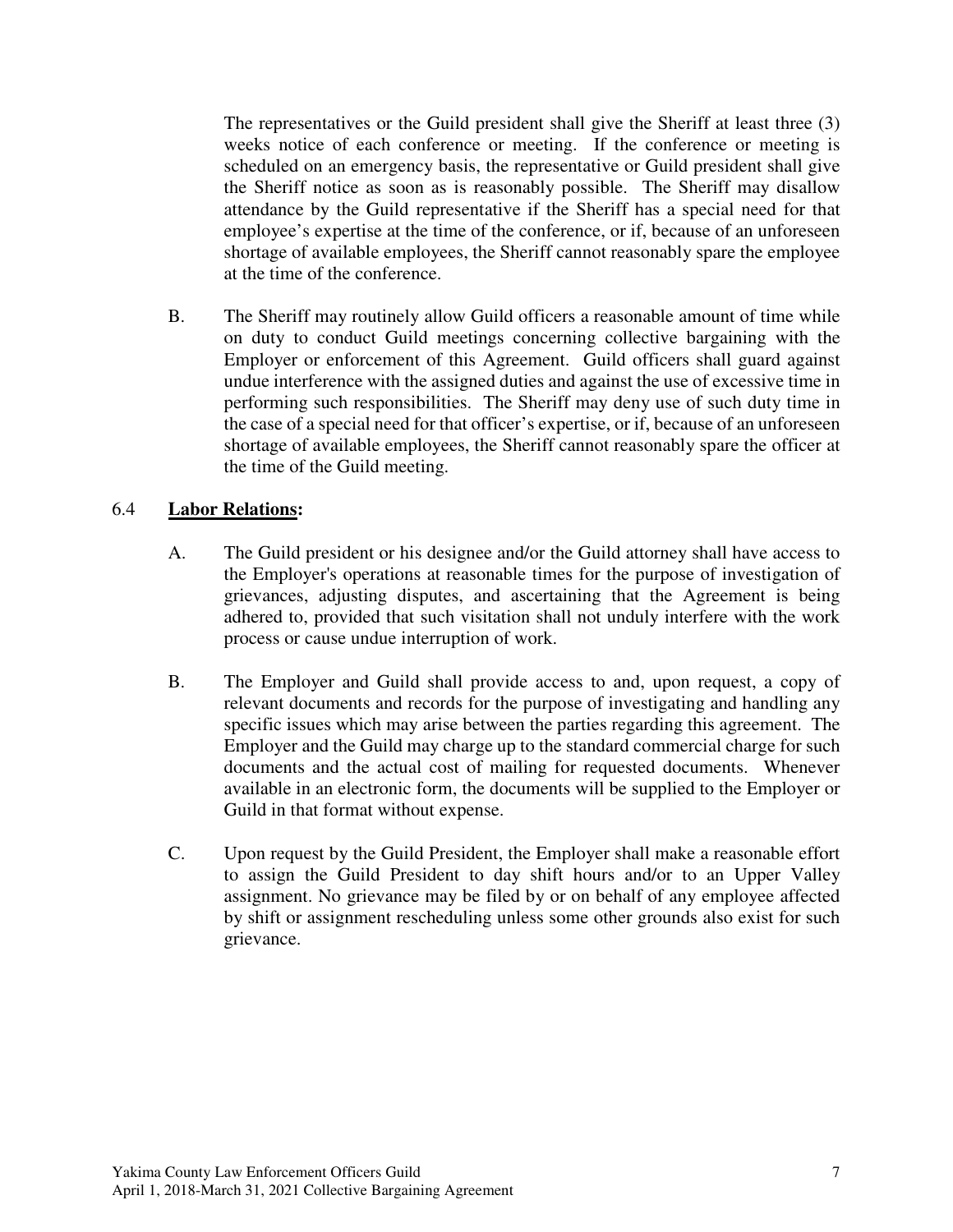## **ARTICLE 7 - SENIORITY**

#### 7.1 **Seniority:**

- A. Except as otherwise provided for by this Agreement, "seniority" is determined by the length of an employee's continuous service with the Yakima County Sheriff's Office as any or all of the following: fully commissioned deputy sheriff, fully commissioned sergeant or lieutenant, and any unclassified position.
- B. Seniority "within a job classification" or similar terms used in this Agreement means all service within the affected classification together with all service in higher classifications and unclassified positions within the Yakima County Sheriff's Office provided such service has been continuous since the last date of hire.
- C. For purposes of longevity pay seniority is determined by an employee's continuous service in the Yakima County Sheriff's Office regardless of classification, rank, or position.
- D. For purposes of annual leave accrual seniority is determined by an employee's continuous service as an employee of Yakima County.
- E. Employees who are retired, laid off, or receive leaves of absence without pay, shall not suffer a loss of previously accrued seniority if rehired or placed back on active duty within one year of retirement, lay off, or leave of absence.
- 7.2 The County will provide the Guild with copies of the seniority list on July 1 of each year and shall post the list in conspicuous places available to employees.
- 7.3 Employees shall lose all seniority in the event of voluntary termination or discharge.

## **ARTICLE 8 - WORK WEEK SHIFTS**

8.1 The option for assigned work week for an employee shall consist of either four 10- hour days or five 8-hour days, within a 7-day work period, or a 14-day work period consisting of seven 12-hour days with 4 hours of Kelly time, as determined by the Sheriff. All work schedules are subject to change in the event of unusual occurrences, civil disorders, national disaster, or as determined by the Sheriff with thirty (30) calendar days' notice to the affected employees except in the event of an emergency. Wherever practical, the days off shall be consecutive. Employees working an 8-hour shift shall be allowed at least 16 hours off between work shifts; employees working a 10-hour shift shall be allowed at least 14 hours off between work shifts; and employees working a 12-hour shift shall be allowed at least 12 hours off between work shifts. The time off between work shifts is applicable except when an employee agrees otherwise, and except for normal shift rotations, emergencies and/or temporary personnel shortages, and unless otherwise impractical. When the employer requires an employee to change scheduled hours of work from one length of shift to another, the employer shall furnish the employee with at least thirty (30)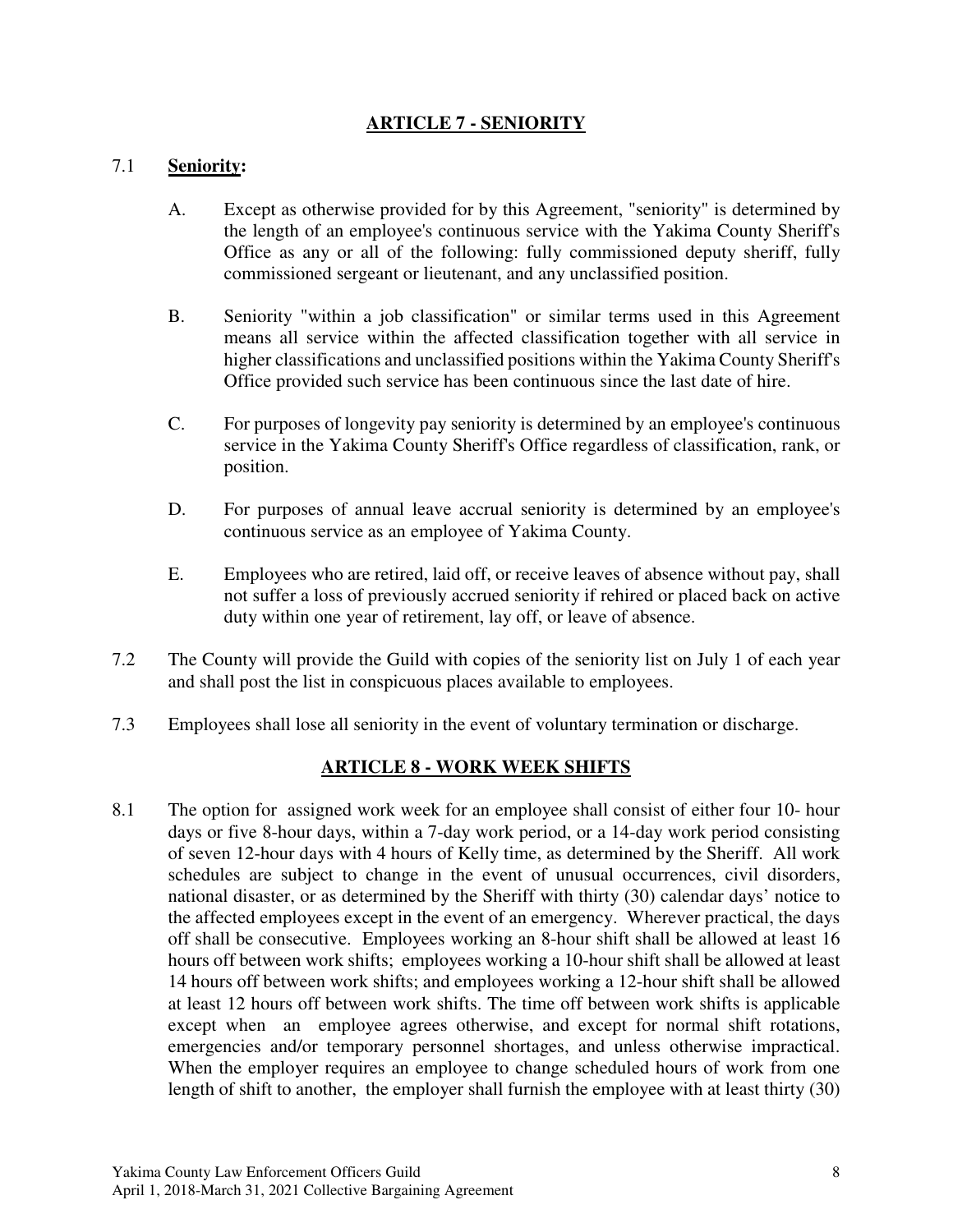calendar days' written notice prior to the change taking place. No notice is required if the employee volunteers to change work shifts as a result of a change in job assignment.

- 8.2 Each member of the bargaining unit may be allowed to exchange shifts with other members when the change is not detrimental to the best interests of the Sheriff's Office, as reasonably determined by and subject to the prior approval of the Sheriff or his designees.
- 8.3 Pay Periods: Employees of the Sheriff's Office shall be paid on a monthly basis subject to the provisions of Section 32.1.
- 8.4 Employees shall be allowed one 30-minute meal break and two 15-minute work breaks when they are assigned to an 8-hour shift. Employees shall be allowed one 30-minute meal break and two 20-minute work breaks when they are assigned to a 10-hour shift. Employees shall be allowed two 30-minute meal breaks and two 15-minute work breaks when they are assigned to a 12-hour shift. For employees assigned to 12-hour shifts, the two 30-minute meal breaks will be taken separately, one in the first half of the shift, the second in the last half of the shift. Employees assigned to rotational shifts shall receive such breaks during their shift but shall be subject to call to respond to non-scheduled work duties which arise during such breaks or lunch periods and which require immediate attention. Employees who are assigned to non-rotational work shifts shall take their breaks as scheduled or agreed to by their supervisor during the course of their day and shall be subject to call during those breaks but not during their lunch period.
- 8.5 Overtime Threshold: Employees shall be compensated at a rate of time and one-half (1½) for hours worked outside the regular scheduled work shift or regular scheduled work week or work period. The overtime compensation shall be in the form of pay or compensatory time off at the election of the employee. The parties recognize that for certain special units, the employees are allowed to flex their schedule. For these work units, schedule changes requested by an employee shall be considered to be part of the employee's regular schedule.
- 8.6 All calculations for overtime or compensatory time shall be to the nearest one-quarter (1/4) hour.
- 8.7 Compensatory Time: An employee may carry up to 100 hours of compensatory time from one calendar semester to the next. All compensatory time in excess of 100 hours shall be either paid or used prior to the end of June 30 and December 31 of each calendar year.

## **ARTICLE 9 - ADDITIONAL COMPENSATION**

- 9.1 Court Time: Off duty employees shall be compensated for court appearances, parole and probation proceedings made necessary by reason of their employment in accordance with the following schedule:
	- A. A minimum of four (4) hours pay at the employee's applicable rate of pay for each court appearance. "Court appearance" means being in uniform and having to physically appear in court.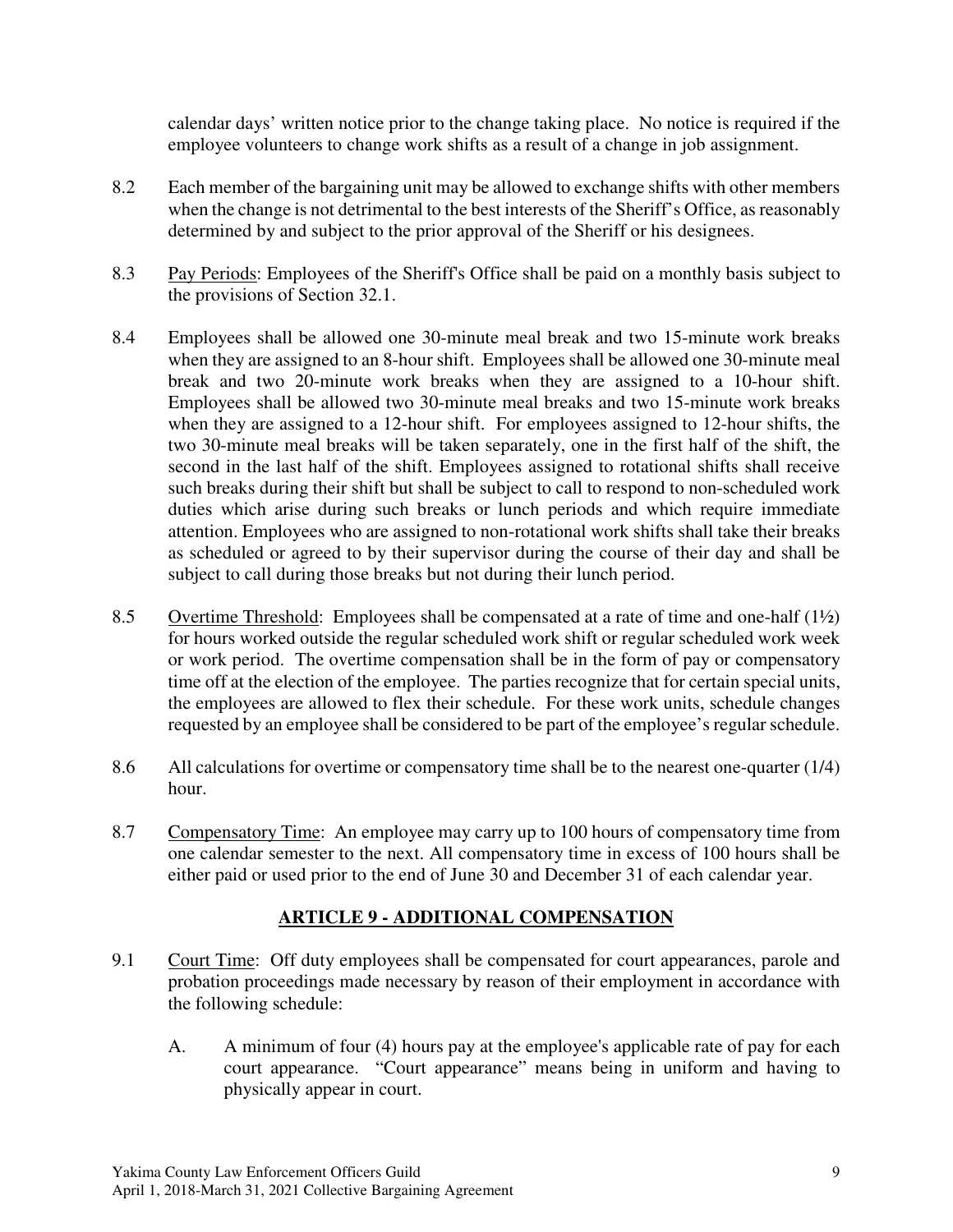A minimum of two (2) hours' pay at the employee's applicable rate of pay for each telephonic hearing. "Telephonic hearing" means appearing via telephone conference call to testify during administrative hearings concerning parole and probation proceedings.

- B. Attendance in excess of four (4) hours for a court appearance or two (2) hours for a telephonic hearing shall be computed to the nearest additional one-quarter (1/4) hour and employees shall be compensated for mileage involving the use of their personal vehicle at the rate established in a resolution by the Board of County Commissioners.
- C. An employee who receives written or oral notice of a cancellation of appearance prior to 5:00 p.m. on the calendar day immediately prior to the scheduled court time shall not be eligible for additional compensation under 9.1.A. or 9.1.B.

An employee who receives written or oral notice of a cancellation of a court appearance or telephonic hearing after 5:00 p.m. on the calendar day immediately prior to the scheduled court time, but prior to the scheduled start time of the hearing, shall receive compensation in accordance with 9.1.A. above.

- 9.2 At Home Calls: For Employees not assigned to On-Call status, Employees called at home for work related purposes shall receive a minimum of fifteen (15) minutes pay at straight time per call or time worked at the applicable overtime rate, whichever is greater. In order to be compensable, the call must be work related and a call log must be completed and is subject to approval, for each call including:
	- Time call is initiated
	- Time call is completed
	- Name of caller
	- Reason/nature of the call
- 9.3 Court Fees/Pay: All monies received from the Court as witness fees or pay for jury duty, except mileage allowance, for testimony which is directly job related, shall be surrendered to the County, except for expert witness fees, in which case the employee will not be paid fees or mileage by the County. Employees will be expected to report to work when less than a normal work day is required by such duties.
- 9.4 Stand-By:
	- A. Definition. Stand-By means Personnel assigned by the Sheriff or his designee to standby status to meet anticipated needs, and are required to respond immediately, must be "at-the-ready" and ready to report for work during their assigned standby. Does not include pre-arranged or pre-scheduled meetings.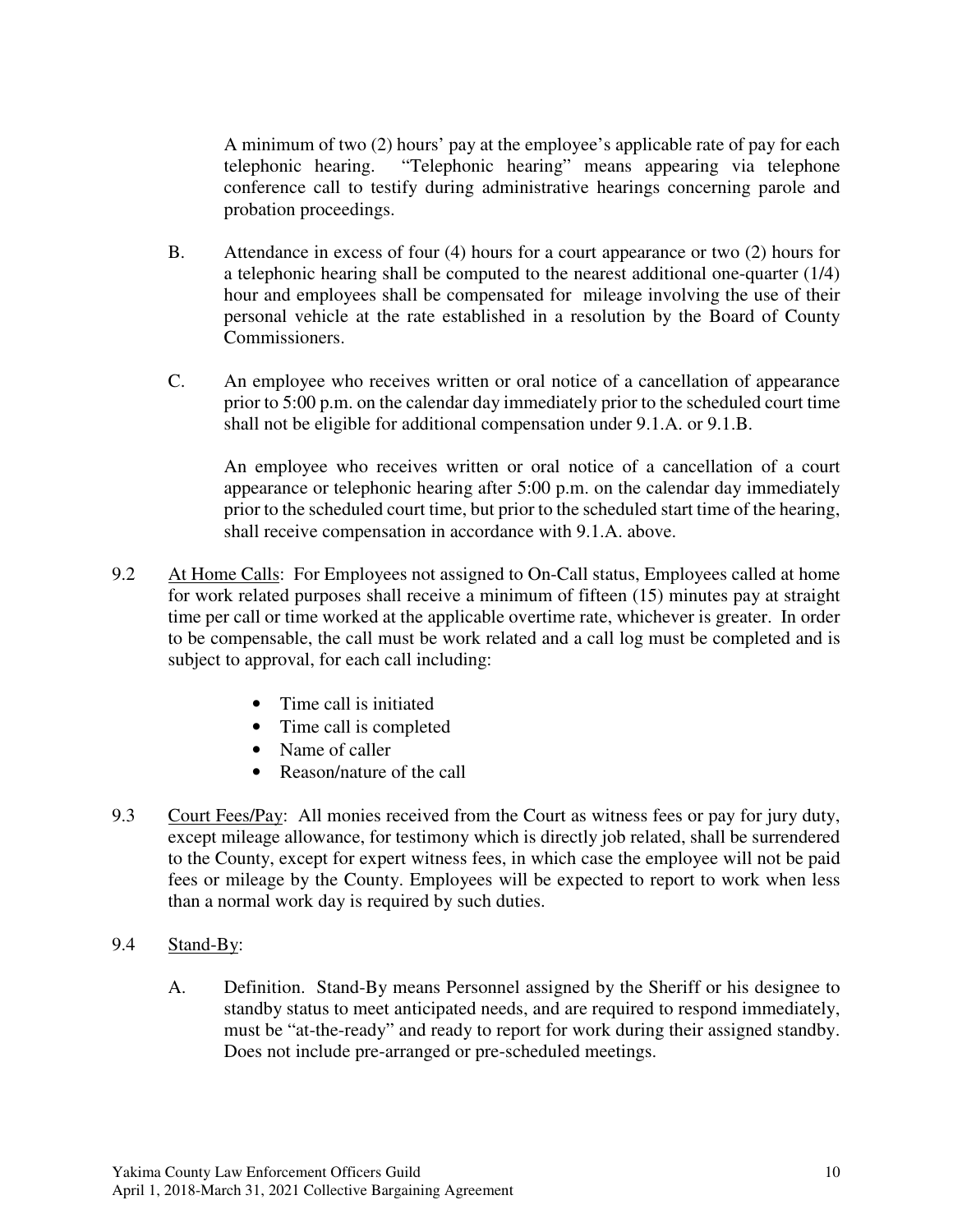- B. Personnel who are scheduled and assigned by the Sheriff or his designee, for standby duty shall be compensated at the rate of four (4) hours of straight time pay, or compensatory time at the election of the employee, for each twenty-four (24) hours of standby duty. Where standby duty is less than twenty-four (24) hours, the standby pay shall be prorated.
- C. When a standby employee is actually called out, the employee shall be compensated or paid for hours actually worked in addition to the standby pay.

# 9.5 Call-Out:

- A. Definition. Call-Out means Personnel who may be called out to duty by the Sheriff or his designee and are required to respond according to supervisor directive.Call-Out pay does not apply to employees who are in Stand-By status under Section 9.4 above.
- B. Any Deputy called out to work outside of their regularly scheduled shift with less than 24 hours' notice shall be paid a premium of four (4) hours straight time pay in addition to time and half for all hours worked. Call outs with more than 24 hours' notice (i.e. meetings, shifts, training, events, etc.) shall be paid at time and half for all hours worked with a minimum of three (3) hours.
- 9.6 Mandatory Training: The Sheriff will endeavor to schedule mandatory training for employees within their normal shift assignments. The Sheriff will attempt to offer one of the training sessions during the early morning hours to accommodate those employees who are assigned to the graveyard or early morning shift. Employees shall be compensated at the applicable rate for all training outside of the county including time spent traveling. If seventy-five percent (75%) or more of the work day or work shift is spent in class outside of the county, that constitutes the work day.
- 9.7 Dive Team: Employees assigned to engage in diving activities shall receive compensation in accordance with the provisions of 9.4 Stand-By and/or 9.5 - Call Out.
- 9.8 K-9 Officers: Personnel who serve as K-9 officers of the Sheriff's Office shall receive extra compensation at the rate of Three Hundred Sixty Dollars (\$360) per month (based on sixteen [16] hours per month at 1.5 times the hourly rate of \$15.00 per hour) for daily care and maintenance of the animal, including, but not limited to, feeding grooming, exercising, veterinary visits, clean-up and bonding. Such pay will be prorated where only part of the pay period is so served. When such officers are actually called out, they shall be compensated in accordance with Section 9.5, in addition to the pay under this section.

If the K-9 officer is required to attend specific advance training with the animal during the K-9 officer's non-working hours and/or if the K-9 officer is required to make public appearances with the dog, during the K-9 officer's non-working hours, the K-9 officer shall submit a request for overtime compensation at the officer's current overtime rate. Approval of such overtime is subject to authorization in advance by the Sheriff or his designee.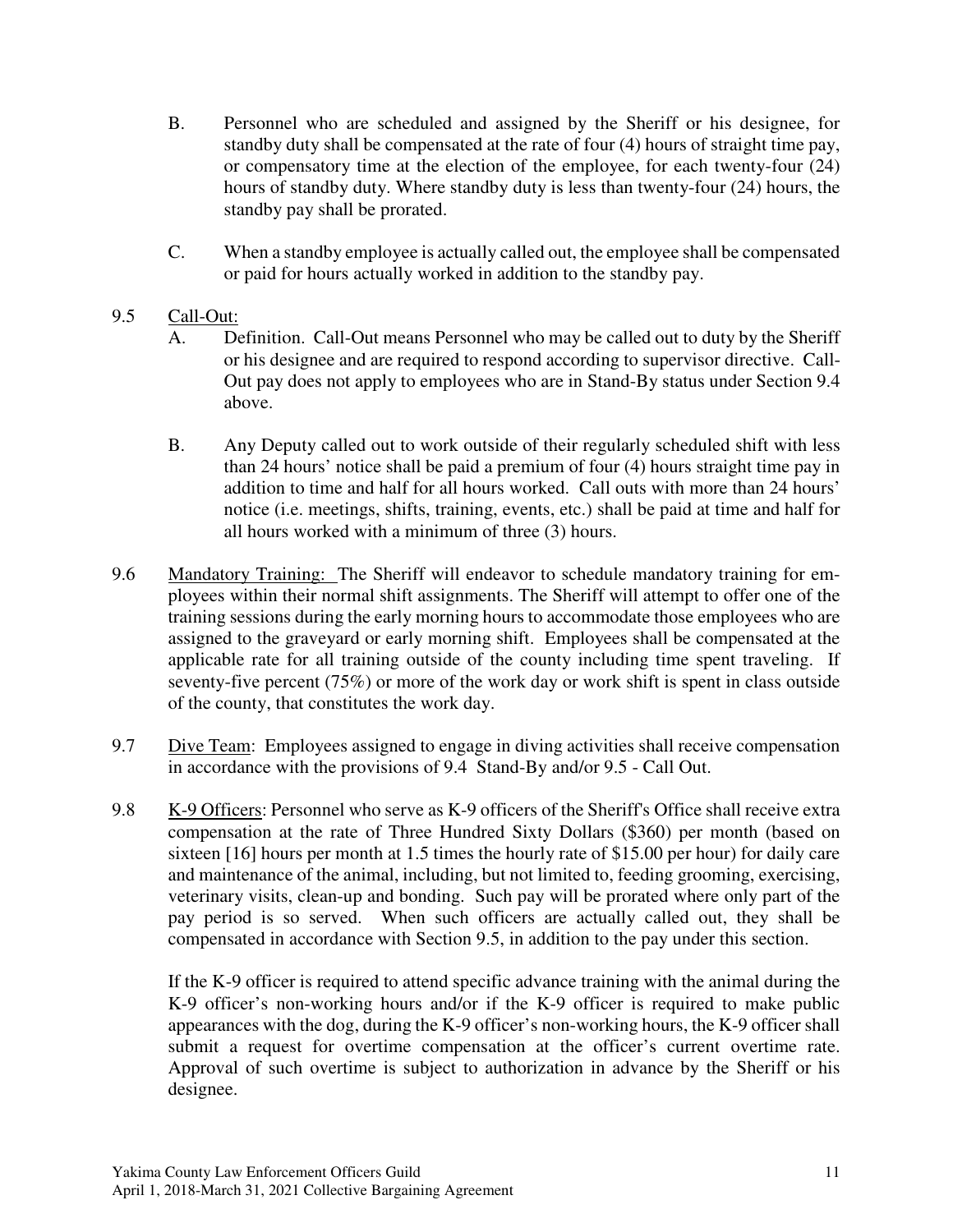Additionally, K-9 officers shall receive a two percent (2%) premium in recognition of the skill, training and hazards involved in the position.

9.9 Specialty Assignments / Premium Pay:

Employees who are specifically assigned by the Sheriff as Field Training Officer (FTO), Drug Recognition Expert (DRE), Traffic, SWAT team members, Detectives and/or Instructor will receive a year round premium pay of two percent  $(2\%)$ . Qualifications for such pay is not only subject to specific assignment by the Sheriff or his designee, but also satisfactory completion of appropriate training. An employee assigned as an Instructor shall receive a single Instructor premium even if they are designated as Instructor for more than one skill (e.g. Defensive Tactics, EVOC, Firearms, etc.).

Employees assigned to special assignments, including those listed in this section as well as K-9 Officers referenced in Section 9.8 above, shall be eligible to receive a premium pay for up to two assignments for a maximum of four percent premium pay (4%).

9.10 Spanish Bi-Lingual Premium:

In the payroll period following qualification for the Spanish bi-lingual premium, employees who qualify through the testing procedures established by the Employer shall receive a premium of two percent (2%) for those who pass the Employer's bi-lingual/biliterate testing requirements. The parties agree that an increase in the number of those who qualify for this premium will have a fiscal impact. The parties expressly reserve their right to revisit the number of those eligible to receive this premium to weigh the fiscal impact of this premium against the benefit to the department.

## **ARTICLE 10 - HOLIDAY TIME**

10.1 Each full time employee shall be allowed fifty (50) hours of holiday time effective January 1 and fifty (50) hours of holiday time effective July 1. If the holiday time is not used in the semester for which it was intended, ten (10) unused hours shall be carried over to the next semester. Unused hours over ten (10) shall be forfeited. However, if, during the six-month period, four or more requests for use of holiday time have been denied, then the employee may receive up to twenty (20) hours of holiday pay at straight time in addition to the ten (10) hours carried over into the next semester. All other holiday time shall be forfeited. All accrued, but unused, holiday hours shall be paid out to the employee at the time of separation or death, at the applicable rate. Employees scheduled to work on the following holidays will be paid at the rate of time-and-one-half their regular base wage for hours actually worked:

> Thanksgiving Day (last Thursday of November) Christmas Day (December 25) New Year's Day (January 1) Memorial Day (last Monday of May) Independence Day (July 4)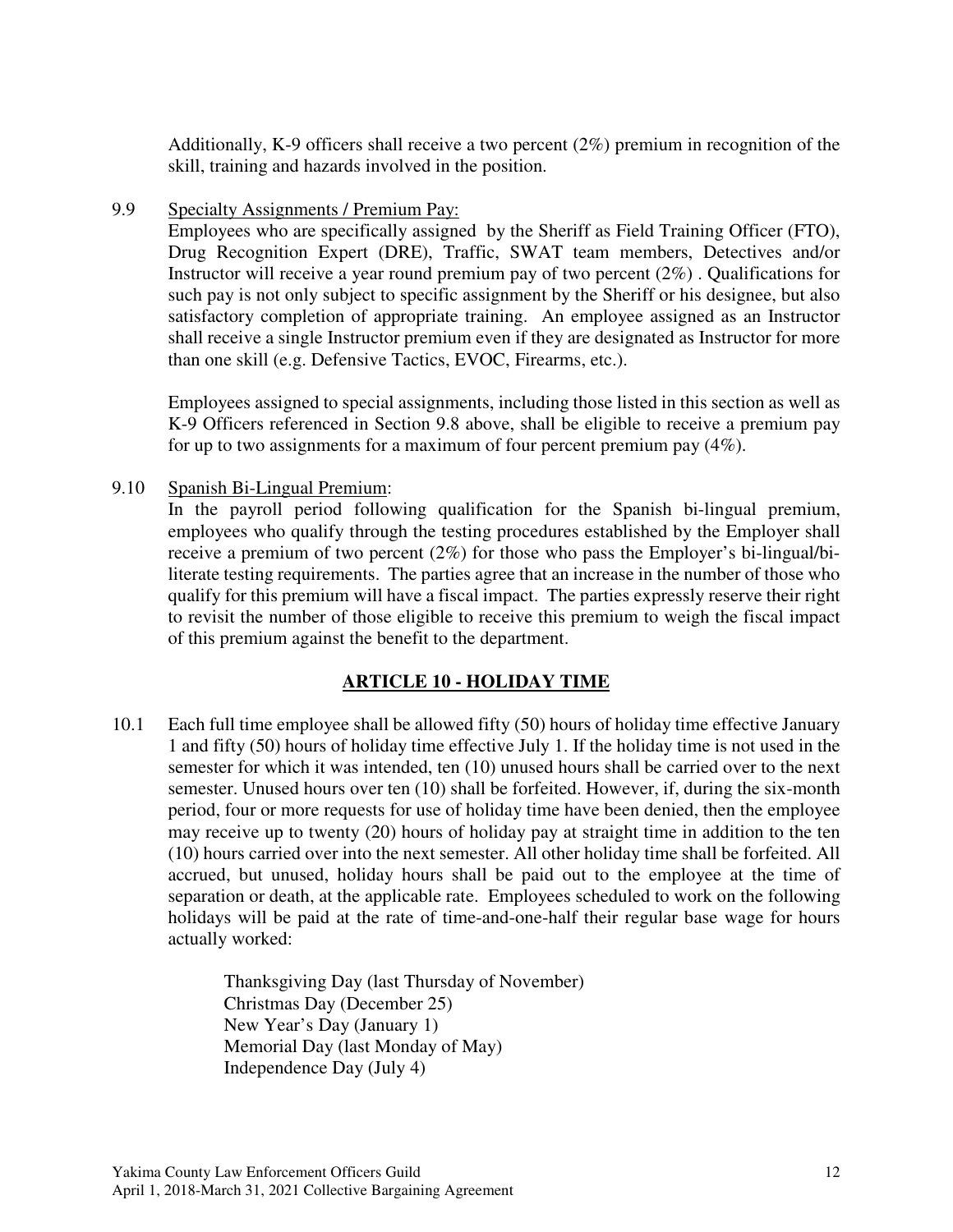10.2 A person who becomes a full time employee during the year shall receive holiday time on a prorated basis from the date the employee first begins working as a full time employee. Employees shall not be penalized for holiday hours already used if they cease working on a full time basis.

# **ARTICLE 11 - ANNUAL LEAVE**

- 11.1 Annual Leave. Annual leave is earned by regular full-time employees of the Sheriff's Office at the rate of nine and one-third hours for each month of completed service. Regular part-time employees earn annual leave on a prorated basis.
- 11.2 Eligibility. Annual leave is not available to the employee until after having served six consecutive months employment.
	- A. The Sheriff shall be the final judge of completion of continuous service.
	- B. Casual, intermittent, occasional employment shall be considered as temporary employment and shall not be covered by the provisions of this section.
	- C. All re-employed persons whose continuous service has been broken by termination, shall be considered as new employees under all provisions of these instructions.
	- D. Annual leave credits accumulated are canceled automatically on separation for periods of employment of less than six continuous months.
- 11.3 Accrual. Employees earn nine and one-third hours of annual leave for their first month of employment if they are placed on the payroll on or before the 15th of the month and work continuously through the rest of the month. Terminating employees do not receive annual leave credit for the month in which they terminate unless they actually work continuously through the 15th of the month in which they terminate.

 Employees shall attempt to use annual leave during the year in which it is earned. No more than two hundred and forty (240) hours of annual leave may be carried from one calendar year to the next.

Annual leave shall be accumulated and credited in the following manner:

- A. Employees with less than five years service earn annual leave at the rate of 9 1/3 hours per month for a 40-hour week.
- B. Employees who have served five years, will, on their anniversary date, begin earning annual leave at the rate of 10 2/3 hours per month for a 40-hour week.
- C. Employees who have served ten years will, on their anniversary date, begin earning annual leave at the rate of 13 hours per month for a 40-hour week.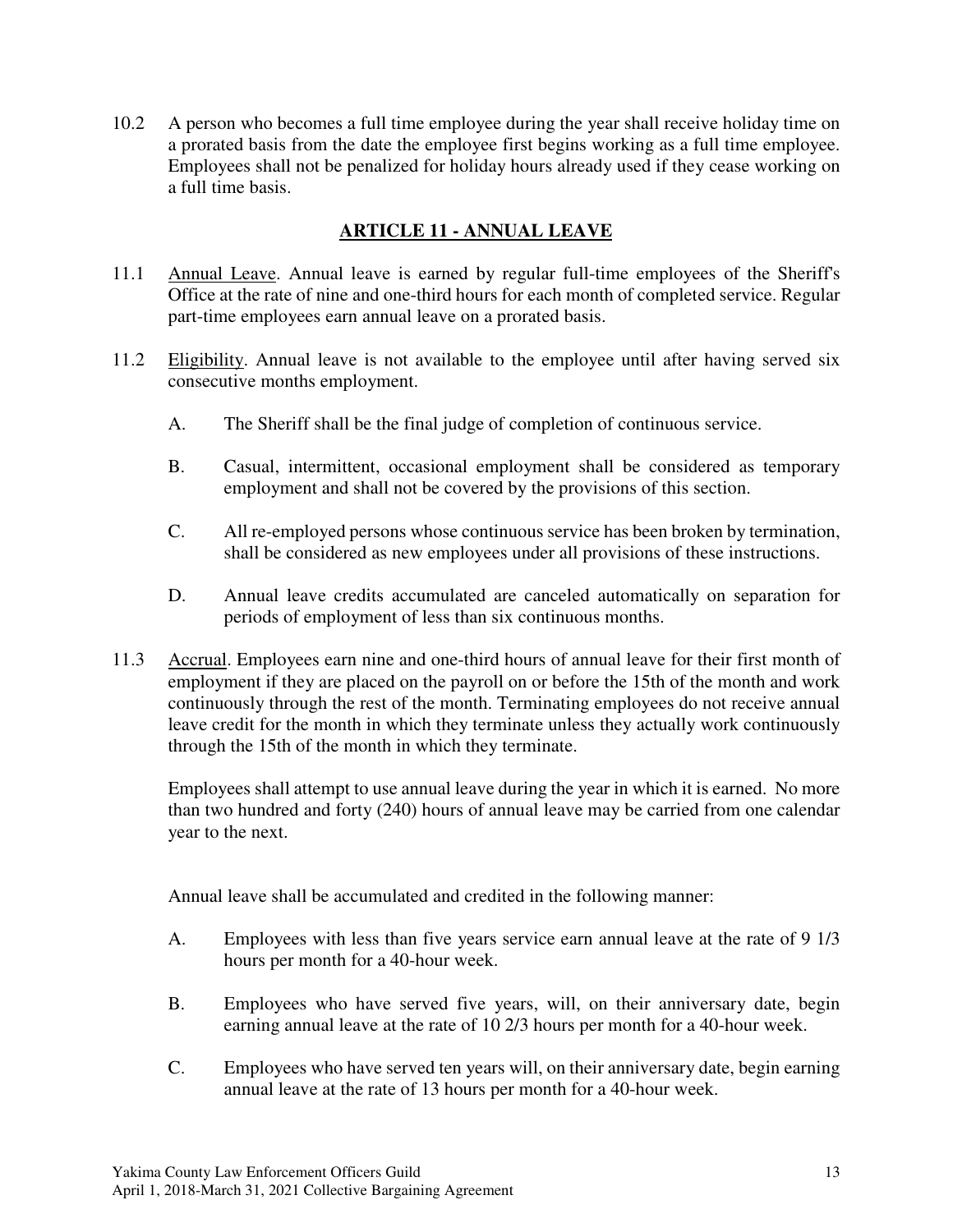- D. Employees who have served fifteen years will, on their anniversary date, begin earning annual leave at the rate of 15 hours per month for a 40-hour week.
- E. Employees who have served twenty years will, on their anniversary date, begin earning annual leave at the rate of 16 hours per month for a 40-hour week.
- F. Employees who have served twenty-five (25) years will, on their anniversary date, begin earning annual leave at the rate of 17 1/3 hours per month for a 40-hour week.
- G. If date of employment is on or before the fifteenth of the month, that month will count as one month of continuous employment.
- H. If date of employment is after the fifteenth of the month, that month will not count as a month of continuous employment.
- I. Anniversary dates for the accrual of additional annual leave hours shall be adjusted for breaks in service or periods when employees are on authorized leave without pay.
- 11.4 Computation of Payment. Annual leave may be charged in quarter-hour increments. An employee who normally works an eight hour shift shall be charged eight hours for each day of leave taken. An employee who normally works a ten hour shift shall be charged ten hours for each day of leave taken. An employee who works a twelve hour shift shall be charged twelve hours for each day of leave taken. Refer to Memorandum of Understanding at Appendix C.
	- A. All accumulated leave is paid when an employee leaves employment of Yakima County for any reason, provided adequate notice has been given. In case of death, all accumulated leave is paid to the estate of the employee. Payment of accumulated annual leave is at the rate of 1/2080 of the gross annual salary times the total number of accumulated annual leave hours.
	- B. Officers and employees referred to in this section whose employment is terminated by their death, reduction in force, resignation, dismissal, or by retirement, and who have accrued annual leave as specified in this section, shall be paid therefore under their contract of employment or their estate if they are deceased, or if the employee, in case of voluntary resignation, has provided adequate notice of termination.
- 11.5 Use. Annual leave must be taken at such time as employee can best be spared, but employees will be allowed to take leave, if at all possible, when desired. Therefore, it will be necessary to schedule vacations as early as possible and have dates approved by the Sheriff.
	- A. With the approval of the Sheriff, an employee may take all or any portion of the annual leave at any time after January 1, providing the total continuous working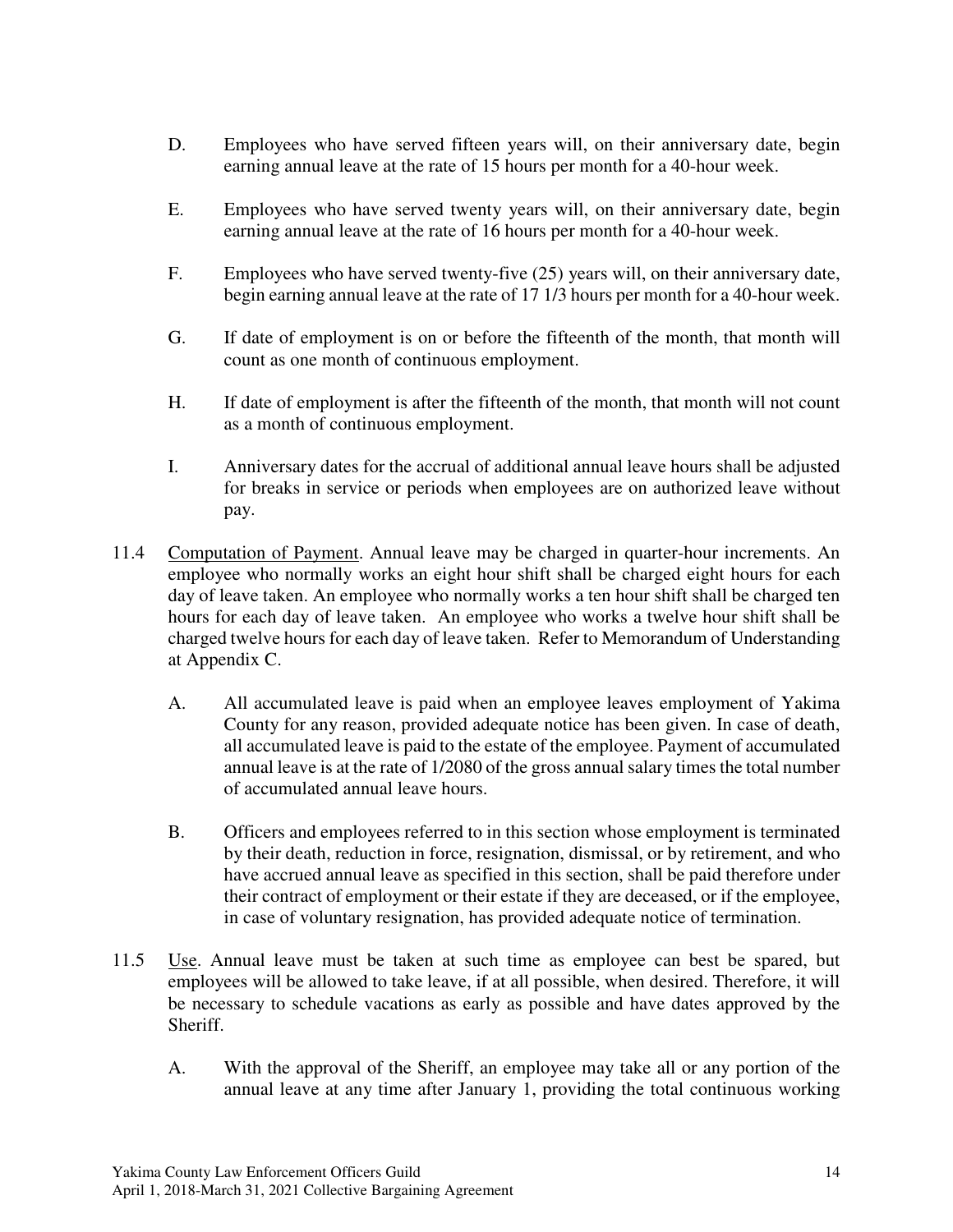days of annual leave taken shall not exceed 30 days. Provided, that such employees are not permitted to use annual leave in excess of their accrued balance. Any leave taken prior to accrual of such leave shall be considered as leave of absence without pay and so deducted from the employee's monthly paycheck.

- 11.6 Records. The Sheriff is responsible for keeping permanent records of all leave for each employee.
- 11.7 Bidding. The Employer will post a vacation schedule by March 1 of each year in the department and the schedule will remain posted through March 31. Employees will, during the period of posting, request their desired vacation time. If there is a conflict in vacation time the senior employee on the shift, squad or unit gets first choice; other employees will be asked to state an alternate date by April 20. Seniority may be used in vacation scheduling one time per year. All other requests for annual leave or compensatory time use will be on a first come first served basis within the employee's shift, squad or unit.
- 11.8 In order to allow as many employees as possible to utilize accrued vacation hours during peak vacation utilization periods (June 1- September 30), annual leave requests will be limited to periods of ten consecutive work days. During non-peak vacation times employees may be allowed to use additional leave time in the normal fashion.
- 11.9 Employees who are transferred involuntarily, who have already had their vacation period approved will be allowed to retain that scheduled vacation regardless of their seniority within the new shift, squad or unit to which they are transferred.
- 11.10 No vacation time will be deducted from that accrued to the employee unless he actually used that vacation time or agreed to deduction of vacation time in lieu of other discipline.
- 11.11 Annual Leave Sharing Program for Catastrophic Illness. Employees may transfer accumulated annual leave to another employee of Yakima County under specific circumstances. The recipient employee must: have an extraordinary or serious illness or injury; have depleted or shortly will deplete all leave reserves (annual leave, sick leave, and compensatory time); have diligently attempted to accrue sick leave; and not be eligible for industrial insurance benefits nor any other disability benefits. The donating employee must not request a transfer amount that would result in his or her leave balance falling below eighty (80) hours. Unused leave is returned to donating employees on a pro rata basis.

## **ARTICLE 12 - SICK LEAVE**

12.1 Provisions under this article complies with Washington State Initiative 1433 – Washington Paid Sick Leave (WPSL). Employees covered under this CBA will not have a separate WPSL time bank. Upon signing of this agreement, any remaining balance in the previous WPSL time bank will be eliminated.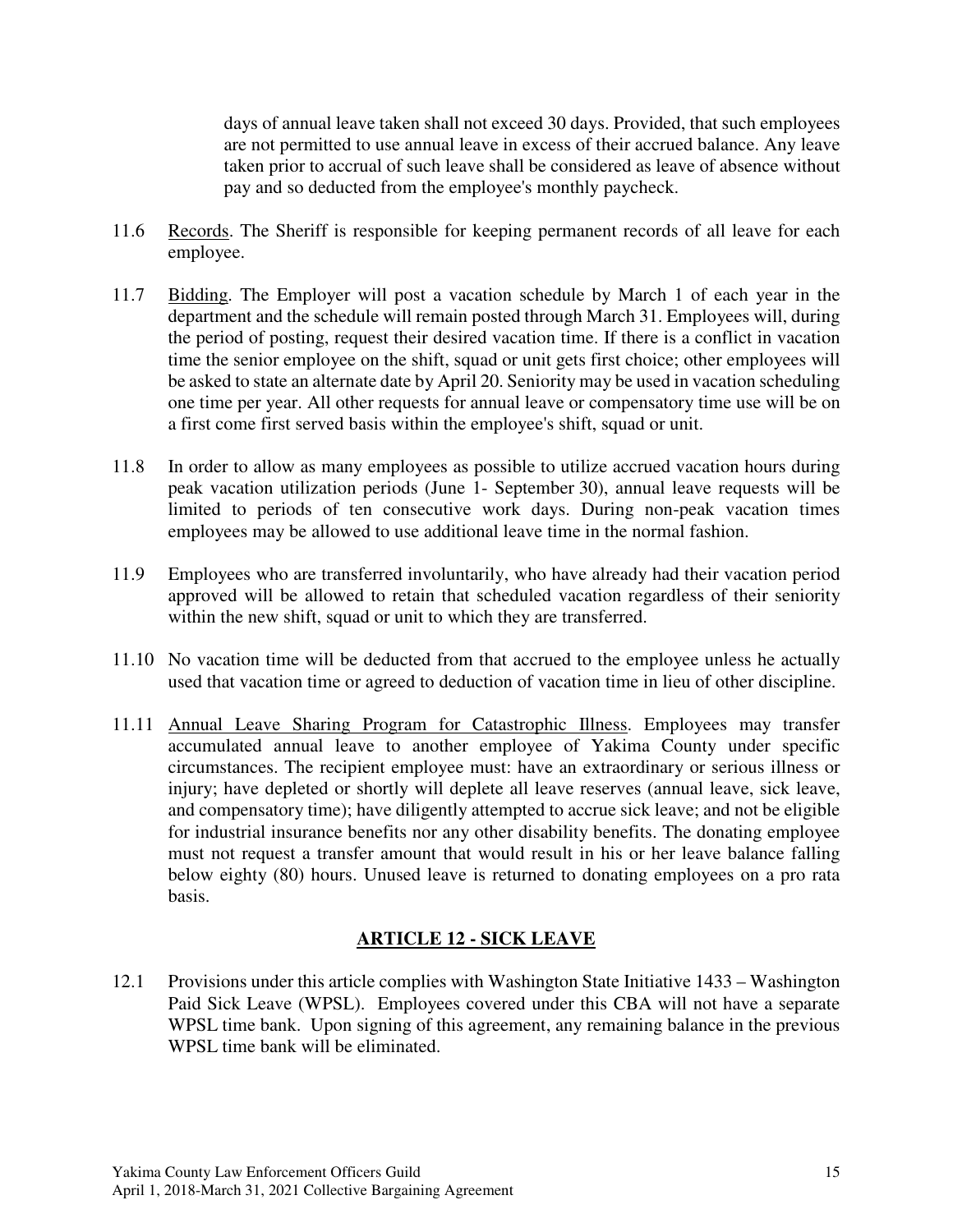- 12.2 Sick Leave. Sick leave is earned by regular full time employees for the Sheriff's Office at the rate of eight hours for each month of completed service.
- 12.3 Eligibility. Sick leave is available to the employee after having service one consecutive month of employment.
	- A. The Sheriff shall be final judge of completion of continuous employment.
	- B. Casual, intermittent, occasional employment shall be considered as temporary employment and shall not be covered by the provisions of this section.
	- C. Sick leave credits accumulated are canceled automatically on separation, except upon retirement or death, 13.4.B below.
- 12.4 Accrual. Employees earn eight hours of sick leave for their first month of employment if they are placed on the payroll on or before the 15th of the month and actually work continuously through the rest of that month. Terminating employees do not receive leave credits for the month in which they terminate unless they actually work continuously through the 15th of the month.
	- A. Sick leave is accumulated to a total of 960 working hours. Sick leave accrued in excess of 960 hours shall be paid out to the employee in December at the rate of one hour for every four hours of sick leave accrued.
- 12.5 Computation of Payment. Sick leave may be charged in quarter hour increments. Only working days are charged. Employees normally working an eight hour shift shall be charged eight hours for each day of absence. Employees normally working a ten hour shift shall be charged ten hours for each day of absence. An employee who works a twelve hour shift shall be charged twelve hours for each day of absence.
	- A. Part day sick leave shall commence at the time the employee leaves the work area and shall end at the time the employee returns to the work area.
	- B. Upon separation from employment, any unused sick leave shall be forfeited and will not be paid as separation pay, except in the case of death or retirement, 25% of all employee's accumulated sick leave shall be paid to the employee or to his estate. Payment of accumulated sick leave is paid at the rate of 1/2080 of the gross annual salary times 25% of the employee's accumulated sick leave hours. All payments of accumulated sick leave are based on the employee's salary at the time of separation or death.
- 12.6 Use. Sick leave may be taken for any of the following reasons:
	- A. **Employee's Health.** An Employee's mental or physical illness, injury or health condition; preventive care such as a medical, dental or optical appointments and / or treatment;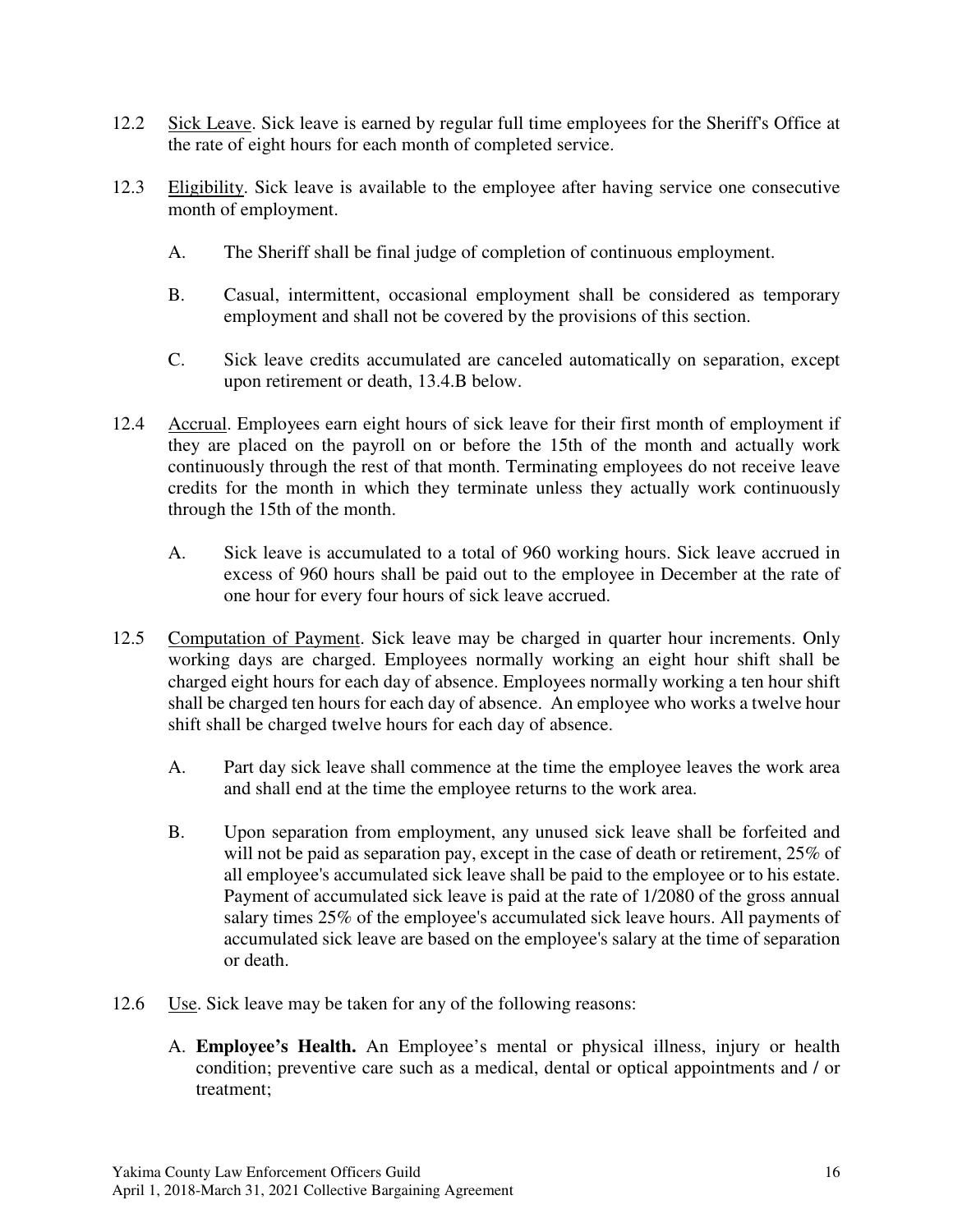- B. **Family Member's Health.** Care of a family member with an illness, injury, health condition and/or preventive care such as a medical / dental / optical appointment;
	- a. Family member includes:
		- 1. Child (biological, adopted, foster, step child, child to whom the employee stands in loco parentis, is a legal guardian or is a de factor parent) regardless of age or dependency status
		- 2. Biological, de facto or foster parent, step parent or legal guardian of an employee or the employee's spouse or registered domestic partner or the person who stood in loco parentis when the employee was a minor child
		- 3. Spouse
		- 4. Washington State Registered domestic partner
		- 5. Grandparent
		- 6. Grandchild
		- 7. Sibling
- C. **Public's Health**. Closure of the employee's place of business or child's school/place of care by order of a public official for any health-related reasons;
- D. **Victim of Domestic Violence.** If the employee or the employee's family member is a victim of domestic violence, sexual assault, or stalking. Authorized use of for domestic violence, sexual assault or stalking includes:
	- a. Seeking legal or law enforcement assistance or remedies to ensure the health and safety of employee's and their family members including, but not limited to, preparing for, or participating in, any civil or criminal legal proceeding related to or derived from domestic violence, sexual assault or stalking.
	- b. Seeking treatment by a health care provider for physical or mental injuries caused by domestic violence, sexual assault, or stalking.
	- c. Attending health care treatment for a victim who is the employee's family member.
	- d. Obtaining, or assisting the employee's family member(s) in obtaining, services from: a domestic violence shelter; a rape crisis center; or a social services program for relief from domestic violence, sexual assault or stalking.
	- e. To obtain, or assist a family member in obtaining, mental health counseling related to an incident of domestic violence, sexual assault or stalking in which the employee or the employee's family member was a victim of domestic violence, sexual assault or stalking.
	- f. Participating, for the employee or for the employee's family member(s), in: safety planning; or temporary or permanent relocation; or other actions to increase the safety from future incidents of domestic violence, sexual assault, or stalking.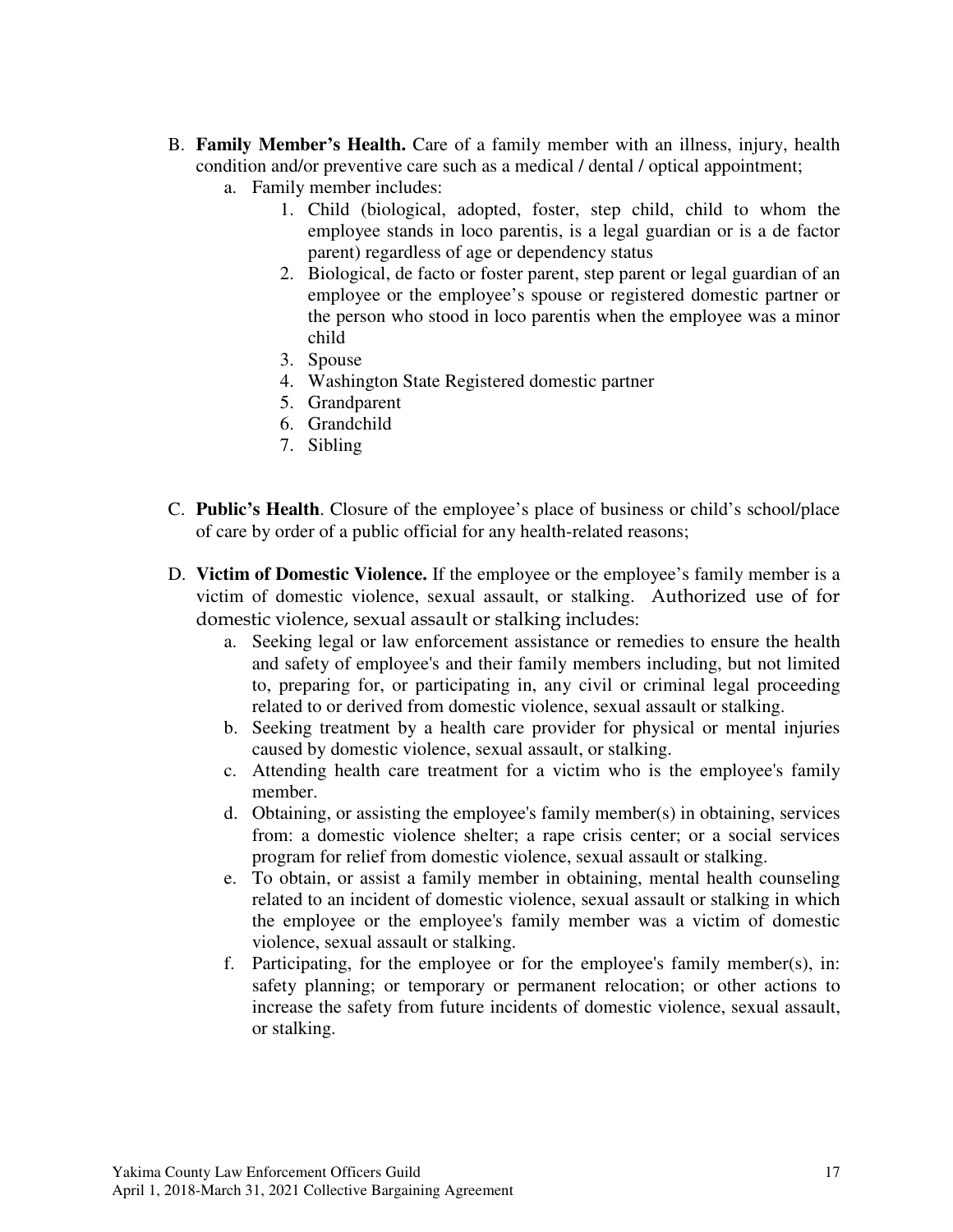- E. Employees may only use the actual number of hours of sick leave accumulated.
- F. Sick leave cannot be claimed for employees on annual leave or compensatory time, unless the employee immediately notifies the Employer of the illness. Upon return to work, the employee must present a written doctor's certification verifying the illness subject to the medical confidentiality provisions of the Americans with Disabilities Act (ADA) and reporting requirements of the Family and Medical Leave Act (FMLA).
- 12.7 Reporting. Any employee, who for any reason, must take sick leave shall, as soon as possible, notify his/her immediate supervisor or the Sheriff. A doctor's certification of illness may, to the extent permissible by law, be required of the employee, at the time the employee returns to work, when absent because of illness or injury.
- 12.8 This section applies to employees who suffer an injury or illness. In addition to accrued sick leave and annual leave such employees shall be entitled to up to three months unpaid leave of absence for purposes of recovery. A doctor's certification may be requested outlining the diagnosis of the problem and the prognosis for recovery. Such employees may request a leave of absence prior to exhausting their accrued sick leave or annual leave.

# **ARTICLE 13 - FAMILY RELATED LEAVE**

13.1 Family and Medical Leave: The Employer shall grant up to 12 weeks of family and medical leave during any twelve month period to eligible employees in accordance with the Family and Medical Leave Act of 1993 (FMLA), Washington State Family Leave Act (FLA), Washington State Family Care Act (FCA) and the Yakima County Family and Medical Leave Policy.

In order to qualify to take family and medical leave an employee must have worked for Yakima County for at least 12 months or 52 weeks. The 12 months or 52 weeks need not have been consecutive. Additionally, the employee must have worked at least 1250 hours during the 12 month period immediately before the date when the FMLA leave would begin.

An employee's paid leave as applicable must be exhausted prior to use of leave without pay, unless the employee has elected unpaid leave under worker's compensation.

- 13.2 Pregnancy Leave: Leaves of absence resulting from childbirth or temporary disability due to pregnancy shall be authorized in accordance with the Yakima County Pregnancy Leave Policy.
- 13.3 Bereavement Leave. Bereavement leave with pay is allowed for an employee to attend and/or make arrangements for a funeral for a death in the employee's immediate family. Immediate family for purposes of this section includes only persons related by blood or marriage or legal adoption, specifically and limited to wife, husband, (including state registered domestic partner per statute), parent, parent-in-law, grandparent, brother, sister,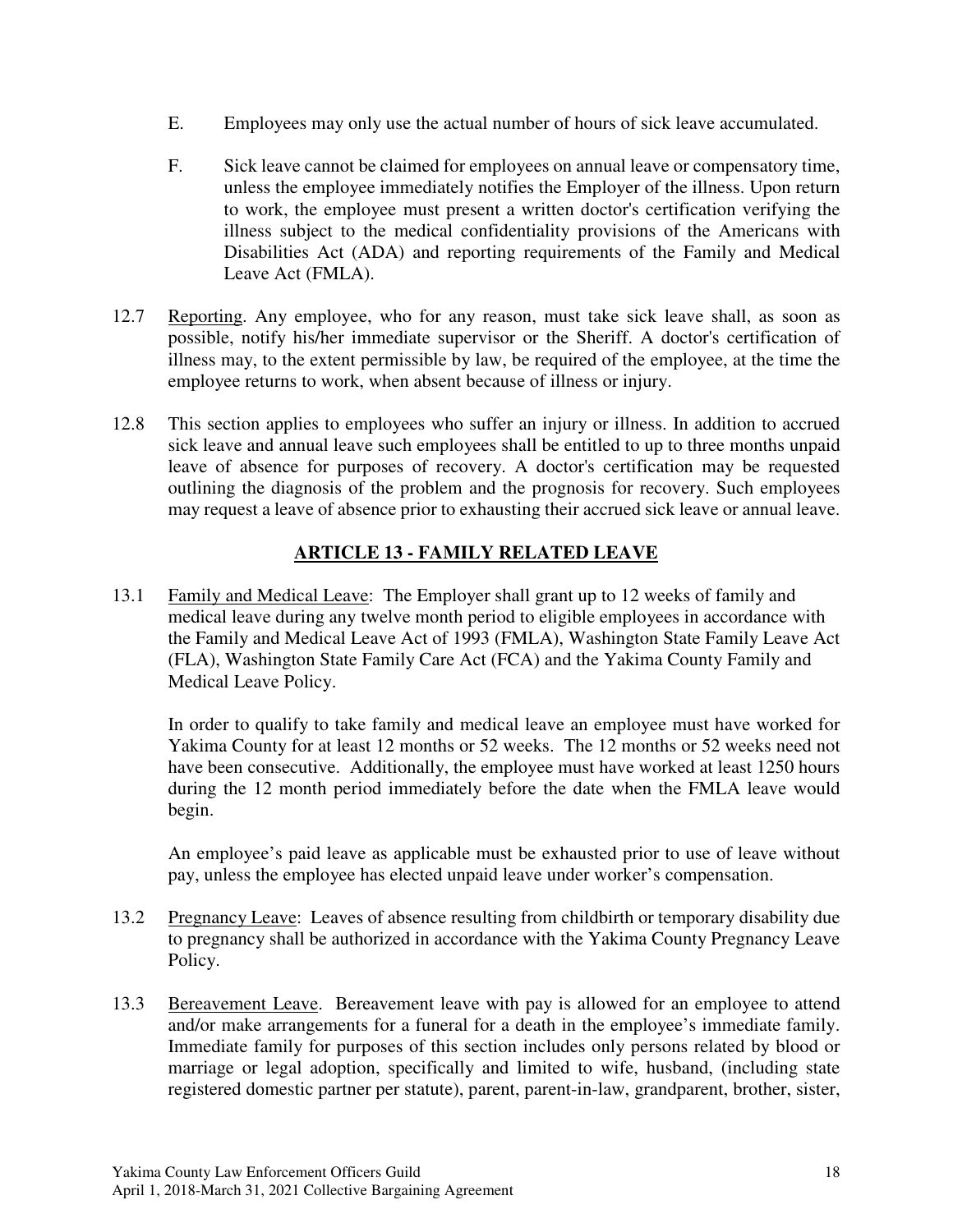child, stepchild, grandchild, or step grandchild of the employee, not aunt, uncle, cousin, niece or nephew unless living in the employee's household. No more than three (3) days bereavement leave is allowed per occurrence and is not cumulative. In the event the employee needs to travel out of state to attend a funeral, bereavement leave shall be allowed up to five (5) days.

#### **ARTICLE 14 - MILITARY LEAVE**

In the case of military leave, the County abides by the provision of the laws of the State of Washington (RCW 38.40.060); employees who are members of the National Guard or Federal Military Reserve Units are entitled to be absent from their duties for up to twenty-one working days with pay during each year beginning October 1st through September  $30<sup>th</sup>$  the following year, while engaged in the performance of ordered military duty.

## **ARTICLE 15 - EDUCATIONAL LEAVE**

An employee may upon request, be granted a leave of absence without pay for educational purposes to attend an accredited institution when it is related to said employee's employment. The period of such leave may be for one year at the discretion of the Sheriff. Requests for educational leaves and educational leave renewals may be granted at the discretion of the Sheriff.

## **ARTICLE 16 - LIABILITY INSURANCE**

- 16.1 Consistent with Yakima County Code 2.98.030, if an action or proceeding for damages is brought against an employee arising from acts or omissions made while acting, or in good faith purporting to act, within the scope of the employee's official duties, then the County will provide a defense of the action or proceeding for the employee and indemnify the employee from any damages arising from such an action or proceeding.
- 16.2 In the event that an employee is required to participate in any official proceeding to investigate or determine criminal liability on the part of the employee for acts or omissions occurring in the scope of employment, (including inquests, hearings, judicial inquiry proceedings, state or federal grand jury proceedings, and criminal trials) and no criminal charges are brought or the employee is acquitted after trial, the Employer shall pay on behalf of the employee the reasonable costs of investigation and legal representation for the employee in such proceedings. This shall not prevent the Employer from providing for such costs before and during such proceedings if the Employer deems such expense to be appropriate under the circumstances.

#### **ARTICLE 17 - DISCIPLINE**

17.1 Just cause. An employee may be disciplined only for just cause.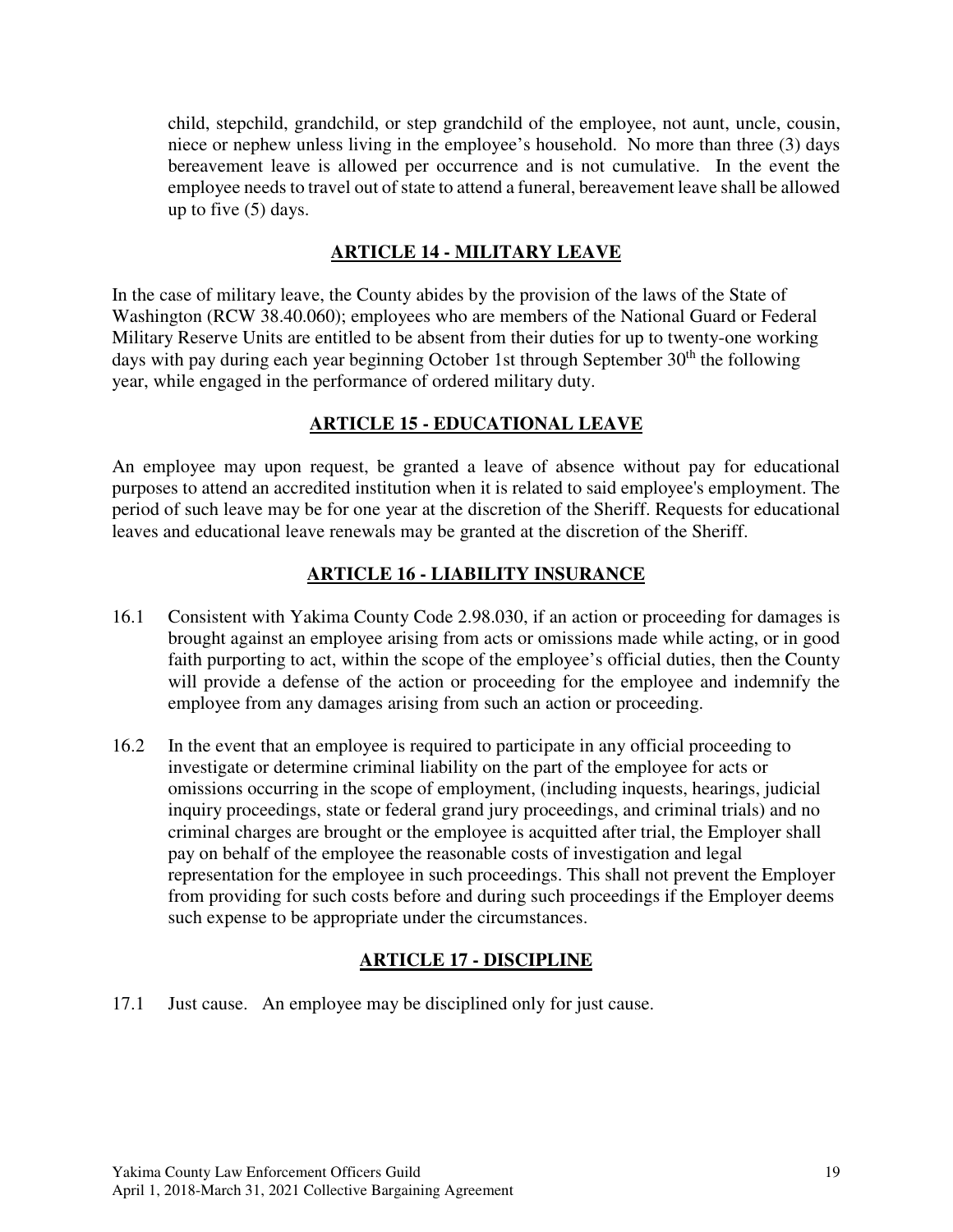- 17.2 Types of discipline. Disciplinary actions include the following:
	- A. Verbal reprimand,
	- B. Written reprimand,
	- C. Suspension without pay,
	- D. Demotion,
	- E. Discharge.

In the event of a suspension without pay, the Sheriff may substitute annual leave hours or earned compensatory time in lieu of actual time off without pay subject to mutual agreement of the parties. For any misconduct(s) or violation(s) the Sheriff has the right to implement a disciplinary transfer of an employee for just cause if the Sheriff determines such action to be appropriate.

17.3 The parties agree that for non-serious misconduct(s) or violation(s) progressive and escalating levels of discipline are preferable to allow an employee proper notice of misconduct and the opportunity to improve performance and to allow the Employer to document prior disciplinary matters. The level or degree of discipline imposed shall be appropriately based on an employee's prior record of service, length of service, severity of offense and prior record of discipline. The order in which these criteria appear are not indicative of their priority. An employee may be suspended without pay when said employee has first received one written reprimand relating to said employee's previous work or conduct. An employee may be discharged when said employee has first received a suspension relating to said employee's previous work or conduct. All previous disciplinary actions in an employee's file may be evaluated and considered in a disciplinary action.

The parties agree that for serious misconduct(s) or violation(s) progressive and escalating levels of discipline are not applicable but other forms of progressive discipline such as starting with a suspension without pay may be applicable. Serious misconduct(s) or violation(s) warrant the imposition of disciplinary action such as suspension without pay or demotion or discharge on the first offense regardless of whether the employee has any prior record of discipline.

- 17.4 Misconduct(s) or violation(s) are inclusive of but not limited to the provisions of the Yakima County Civil Service Commission Rules and Regulations as set forth in Rule XIII, Section 4 of said Rules and Regulations as they presently exist.
- 17.5 Probationary employees. The provisions of this Article shall not apply to newly hired or promoted employees serving a probationary period under RCW Chapter 41.14 provided that the Sheriff's determination shall be final and binding on all parties. A classified employee having civil service status may take a promotion to a higher civil service position and maintain the right to return to said employee's former position or a like position if the Sheriff determines the employee is unable to meet the requirements of the classification.
- 17.6 Disciplinary action may be reviewed pursuant to Article 19 of this Agreement.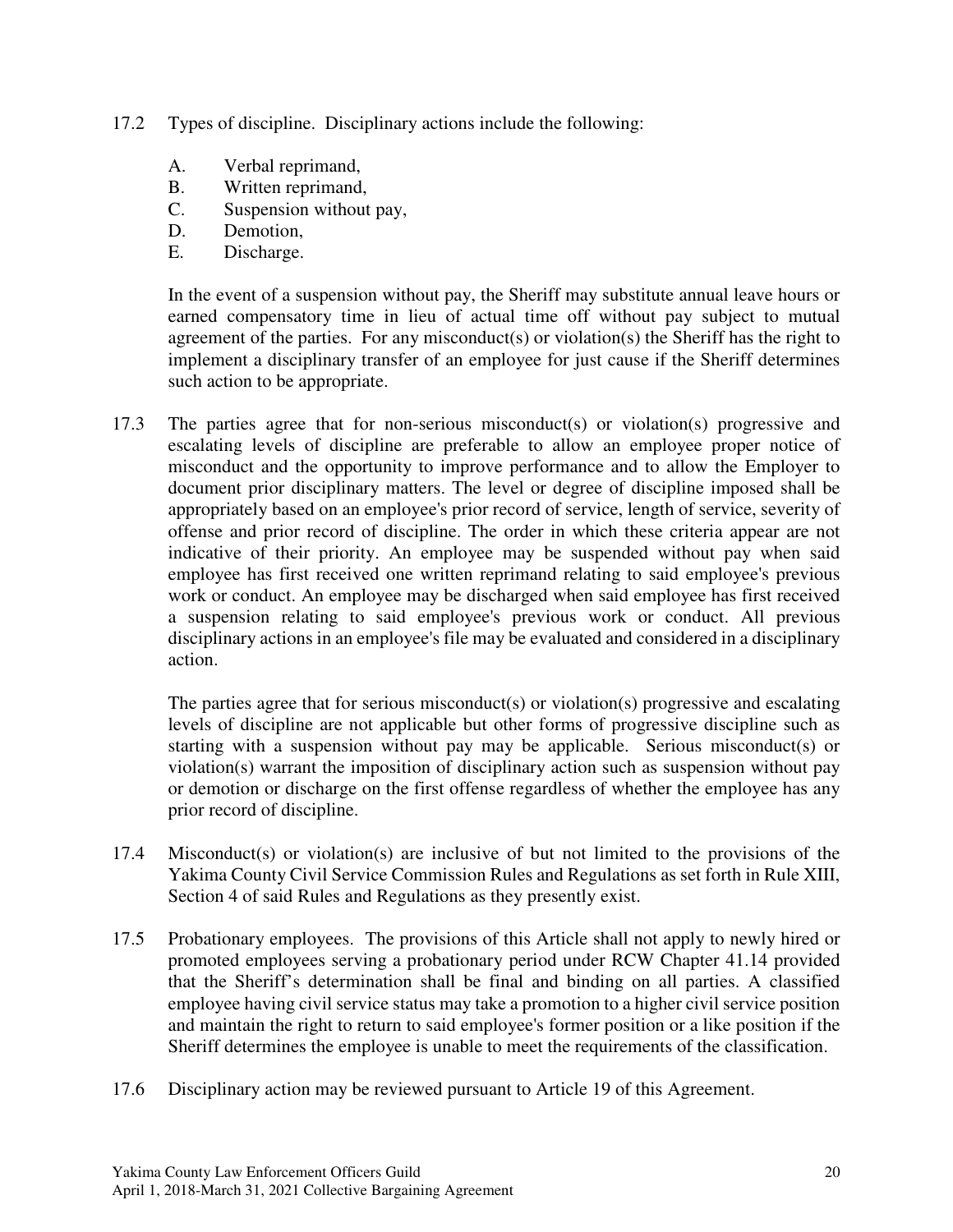- 17.7 Written reprimands (excluding suspensions without pay, or discharges) shall be automatically expunged from the employee's personnel file eighteen months from the date of issuance and no longer be considered in evaluating future discipline if no other written reprimands on the same subject matter have been issued during that time.
- 17.8 Only one official personnel file shall be maintained on a bargaining unit member in the Human Resources Office. However, a copy of the personnel file, except for that information which is protected or confidential, may be maintained at the Sheriff's Office. This does not preclude a supervisor from maintaining notes on a bargaining unit member's job performance or a supervisory working file. For purposes of this section a "supervisory working file" consists of material relevant to the preparation of the employee's performance evaluation and/or documentation of oral counseling sessions, verbal reprimands, commendations, training records, or other records related to an employee's performance. Supervisors will maintain the file with documents from the previous year plus the current evaluation year.
- 17.9 Lethal Force: When an employee, whether on or off duty, uses deadly force which results in the injury or death of a person, or discharges a firearm in which no injury occurs, the employee shall not be required to make a written or recorded statement for forty-eight (48) hours after the incident except that immediately following the incident the employee shall verbally report to a superior a brief summary of the incident and any information necessary to secure evidence, identify witnesses, or apprehend suspects. The affected employee may waive the requirement to wait forty-eight (48) hours.

# **ARTICLE 18 - DISCIPLINARY PROCEDURES**

- 18.1 Any employee who is under investigation for disciplinary action which may result in a permanent notation in his/her personnel file or which may result in suspension without pay, demotion or discharge, shall, before being required to respond or answer questions pertaining thereto, be informed of the existence and nature of the allegations, the facts supporting them, and the name of the complainant, if any. If an employee requests, they may have a reasonable time (not to exceed three working days) to consult with a Guild representative or other counsel. The employee has the right to have his/her choice of a Guild representative present or other counsel present during any pre-disciplinary meetings or questioning. In criminal matters the employee shall be afforded the constitutional rights available to any citizen. The employee and the Guild representative shall cooperate with the pre-disciplinary process by attending pre-disciplinary meetings and responding to questions as directed by the Sheriff or his designee.
- 18.2 The employee under such investigation shall be informed of the name of the person in charge of the investigation and their agency, and the name of the questioners and their agency, and all other persons to be present during the questioning. The employee will be required to answer any questions involving non-criminal matters under investigation and will be afforded all rights and privileges to which she/he is entitled under the collective bargaining agreement, and Sheriff's Office rules and regulations. Prior to any questioning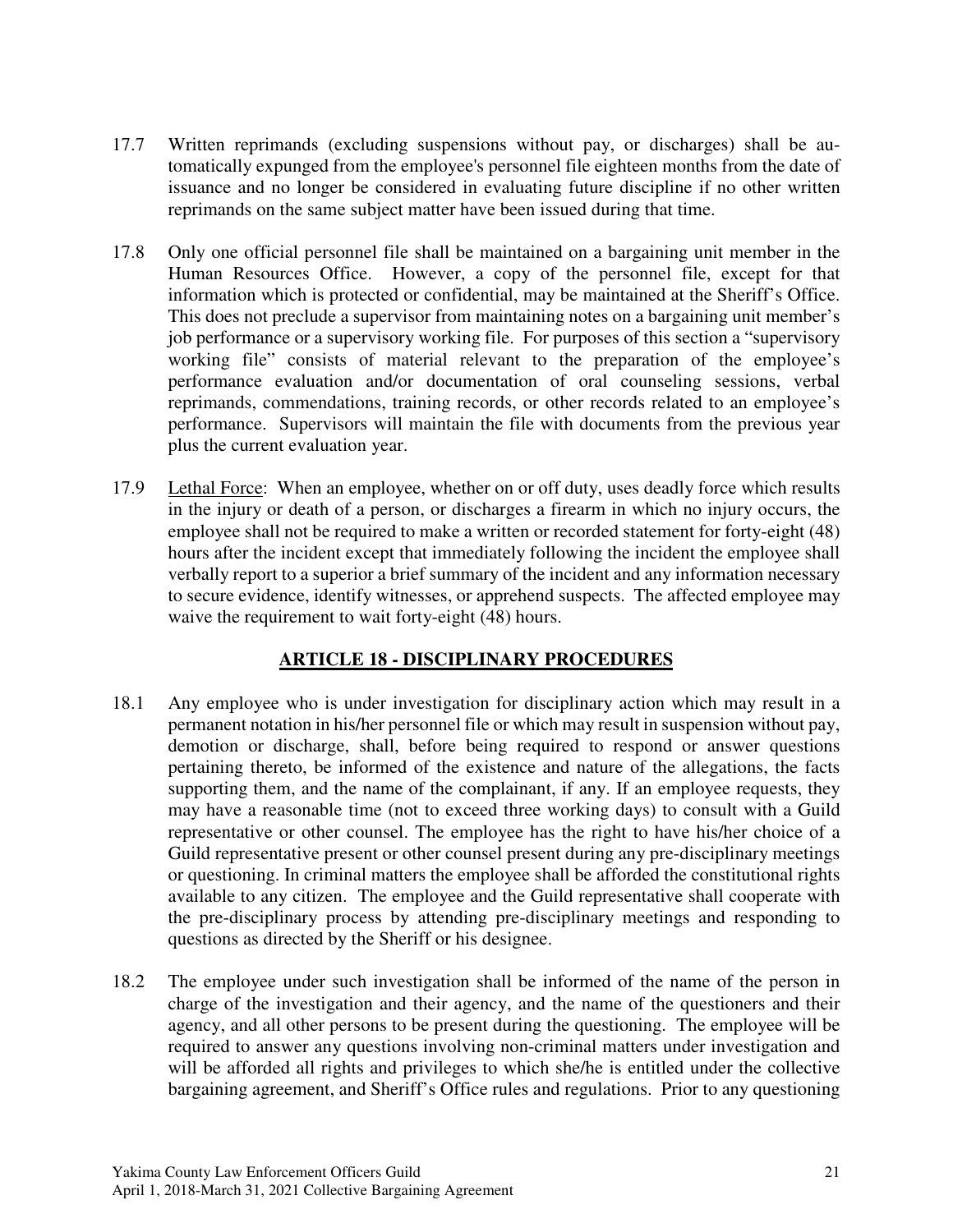where the employee is the focus of an administrative investigation, the employee shall be advised of the following:

 You are about to be questioned as part of an administrative investigation being conducted by the Yakima County Sheriff's Office. You are hereby ordered to answer the questions that are put to you that relate to your conduct and/or job performance, and to cooperate with this investigation. You are required to answer questions relating to the performance of your official duties or fitness for duties. Your failure to cooperate with this investigation such as refusal to answer questions can be the subject of disciplinary action in and of itself, including discharge. The statements you make or evidence gained as a result of this required cooperation are admissible for administrative purposes such as discipline but will not be used or introduced into evidence in a criminal proceeding.

- 18.3 When possible, the questioning shall be conducted at a reasonable hour, preferably at a time when the employee is on duty or during the normal waking hours, unless the seriousness of the investigation requires otherwise. If such questioning occurs during offduty time of the employee being questioned, the employee shall be compensated for such off-duty time in accordance with regular employer procedures. Any questioning session shall be for a reasonable period, taking into consideration the gravity and complexity of the issue being investigated. Persons being questioned shall be allowed to attend to their own personal physical necessities whenever reasonably possible. The employer shall not require employees being questioned to be subjected to visits by the press or news media nor, except as required by the Public Disclosure Act, shall their home address be given to the press or news media without the employee's express consent.
- 18.4 The complete questioning of an employee shall be recorded by the employer subject to the consent of the interviewed employee. Upon request, the employee shall be given a copy of any recording in which they participated. As an operation of this agreement, all other participants to the interview will be deemed to have already consented to being recorded.
- 18.5 Any disciplinary action by a supervisor other than the Sheriff, except informal verbal reprimands of which no record is kept or entered in the employee's personnel file, shall not be final unless affirmed in writing by the Sheriff.
- 18.6 The investigation of any potential disciplinary action shall be completed within sixty 60 days of first notice to the employee's superiors. However, the sixty 60 day period shall be extended by additional thirty 30 day periods if the Sheriff provides written notice to the employee of the extension prior to the expiration of the sixty 60 day period, and then again prior to the expiration of the thirty 30 day extention periods. The notice must explain the reasons for the extension. Expiration of the 30 day period without notice of extension shall constitute a final resolution of the disciplinary action in favor of the employee. Employees will be shown the file and provided an opportunity to offer any information at the completion of the internal investigation and before the file is submitted to the Division Chief or the Sheriff for their determination.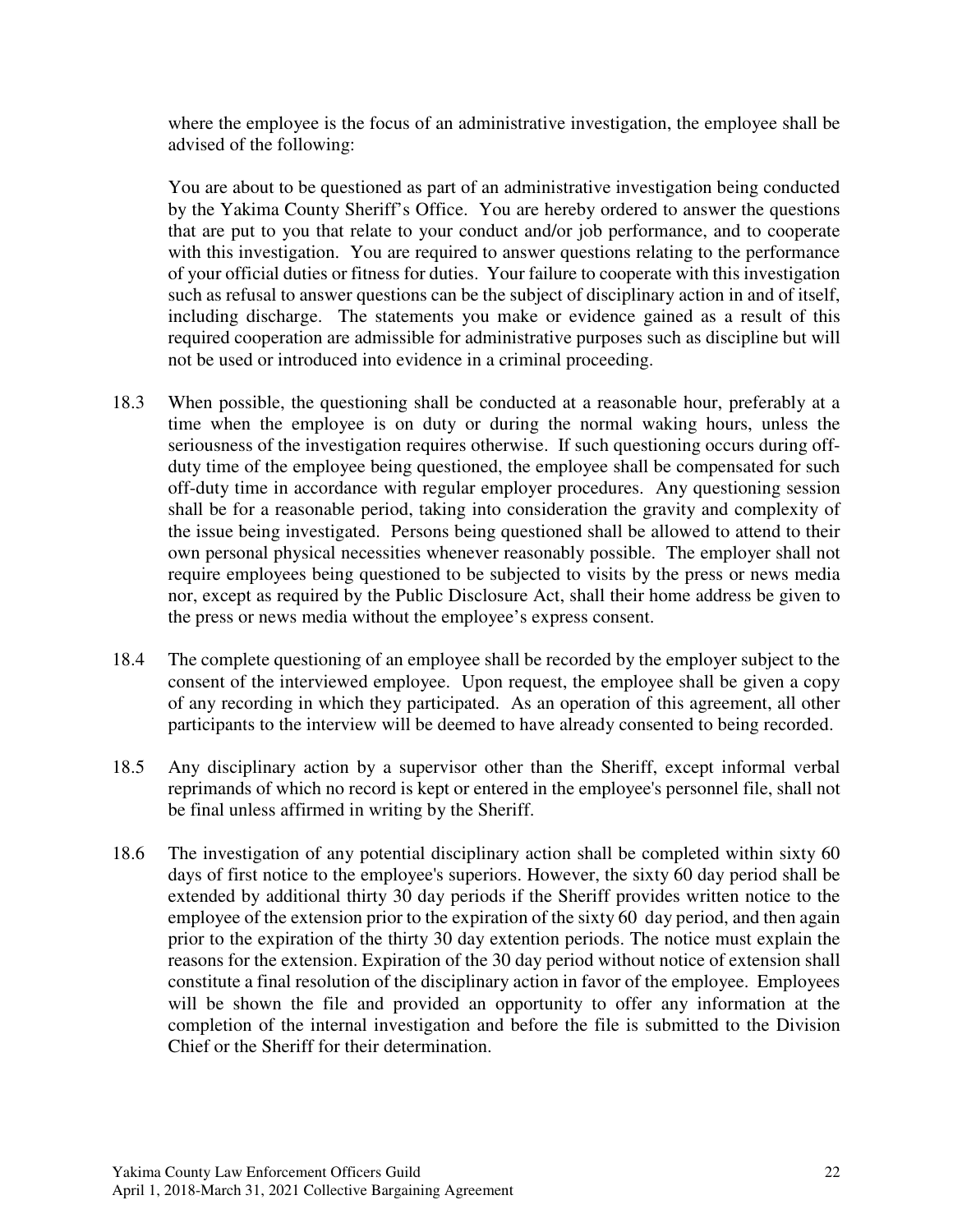- 18.7 Loudermill Meeting: In the event that a misconduct or violation may warrant a written reprimand, suspension without pay, demotion or discharge, the employee shall, before the disciplinary action is finalized, have the opportunity to discuss the matter with the Division Chief and Sheriff and be informed in writing of the facts and nature of the charges and the intended discipline and the investigatory file. The employee shall be given an opportunity to respond to the charges, including, if requested, a reasonable time (not to exceed three working days) to consult a Guild representative or other counsel. The Sheriff or his designee will make a reasonable effort to schedule the Loudermill meeting within fifteen (15) days of completion of the investigation. Any pre-disciplinary meeting shall be recorded. Following a consideration of any additional information provided by the impacted employee, or if the employee fails to avail themselves of a reasonable opportunity for a Loudermill meeting, the Sheriff may proceed based on the information available without further employee input, and the final determination will be made. The employee will be notified in writing of the final determination and provided with a copy of any additional documents generated through the Loudermill meeting process.
- 18.8 Within 15 days of the completion of the Loudermill meeting, the employer shall furnish the employee with a written decision regarding any disciplinary action. However, if further investigation is necessary as a result of matters raised during the Loudermill meeting, the Sheriff or his designee shall have an additional fifteen (15) days from the conclusion of the investigation to issue a final written decision. The employer shall furnish the Guild president and the Guild Attorney with a copy of all final disciplinary actions within three days after such action is taken. The employer shall, on request, provide the factual and procedural basis for such action to the Guild. The Guild will not distribute such information beyond the Guild board of directors without the affected employee's consent.
- 18.9 The Sheriff or his designee has the right to suspend an employee with pay pending the outcome of an investigation. Such suspension is appropriate if the Sheriff or his designee determines that there are circumstances which could result in interference with an investigation, harm to the employee, harm to fellow employees and/or the potential for liability/damages to the County if the employee were to continue working and/or be present at the work place.
- 18.10 "Days" for the purposes of this article means calendar days unless otherwise indicated.

#### **ARTICLE 19 - GRIEVANCE PROCEDURE**

- 19.1 The parties hereto recognize the need for fairness and justice in the adjudication of employee grievances and enter into this Agreement in a cooperative spirit to adjust such actions promptly and fairly. If, however, a grievance cannot be resolved through normal means, the grievance will be settled as hereinafter provided.
- 19.2 A grievance is defined as a dispute involving the interpretation, application or alleged violation of any provision of this Agreement. "Days" as defined in this article means "calendar days."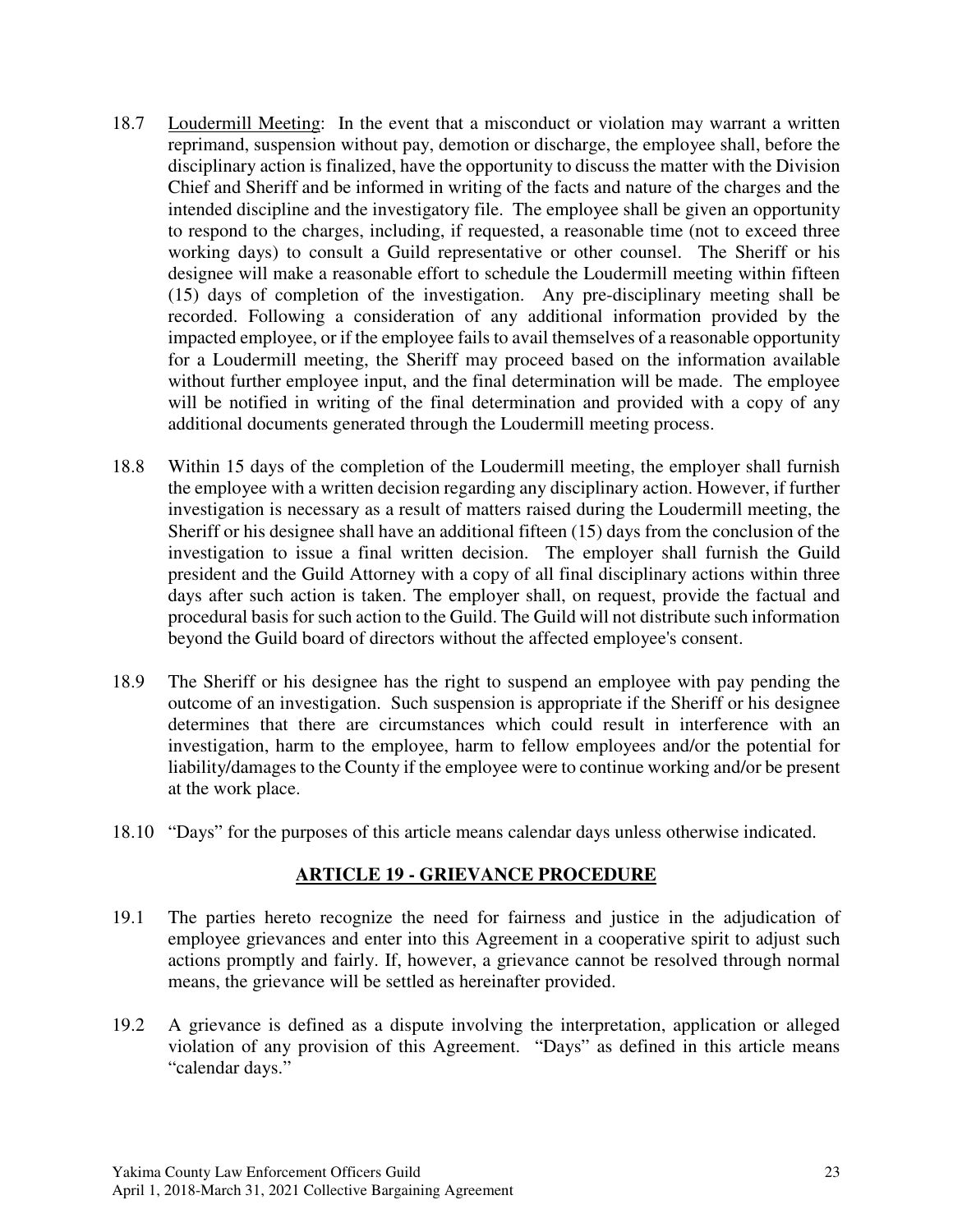- 19.3 Any employee who believes that he/she has a grievance arising out of the terms of this Agreement may personally, or through a representative, apply for relief under the provisions of this Article. An employee may pursue a grievance up to Step 2 but the decision as to whether or not to arbitrate is retained solely by the Guild, not the individual employee subject to the provisions of Section 19.6. If the Guild files a grievance in accordance with Section 19.6 regarding a matter similar to the employee's grievance then the employee must withdraw his/her grievance.
- 19.4 The parties agree that the time limitations provided are essential to the prompt and orderly resolution of any grievance and that each will abide by the time limitations, unless waived or extended by mutual agreement of the parties to the grievance.
- 19.5 If an employee does not file a grievance within thirty (30) days of its occurrence, then said employee shall have waived all rights and remedies under this Article relating to said grievance. Failure to pursue a grievance to the next step renders final the determination.
- 19.6 The Guild also retains a right to file a grievance. The Guild, at its option, may file a grievance directly with the Sheriff. To be timely, a Guild grievance must be filed within thirty (30) days of the occurrence or knowledge of the occurrence. The parties agree an election of remedies must be exercised by the employee and the Guild and that said employee as well as the Guild shall not be provided a hearing before both the Civil Service Commission and an arbitrator regarding any disciplinary matter. In the event the Guild chooses to pursue a discipline grievance to arbitration, then the appeal before the Civil Service Commission shall be dismissed prior to any proceedings to arbitration. Should an employee decline to dismiss their civil service appeal, then the Guild shall dismiss the grievance and the request for arbitration. If the employee files a grievance pursuant to Section 19.3 and the Guild files a grievance pursuant to the provisions of this section regarding similar facts and alleged violations then only one of the grievances may be submitted for arbitration and the other must be dismissed by the grievant. If the Guild does not file a grievance within thirty (30) calendar days of its occurrence or knowledge of the occurrence, then the Guild shall have waived all rights and remedies under this Article relating to said grievance. Failure to pursue a grievance to the next step renders final the determination.
- 19.7 A grievance may be verbally presented by the aggrieved employee to the employee's immediate supervisor. The immediate supervisor may respond within three working days. If the matter is not satisfactorily resolved, then the employee may initiate a formal grievance in accordance with the following procedure which in any case, shall be done within thirty (30) days of the date of the occurrence. The employee may elect to file a grievance directly at Step 1 of the procedure set forth below.
- 19.8 The grievance procedure shall be as follows:

Step 1: The grievance shall be presented in written form to the employee's division head and the Guild within thirty (30) days from its occurrence. The division head shall respond in writing within ten (10) days after receiving said grievance with a copy to the Guild.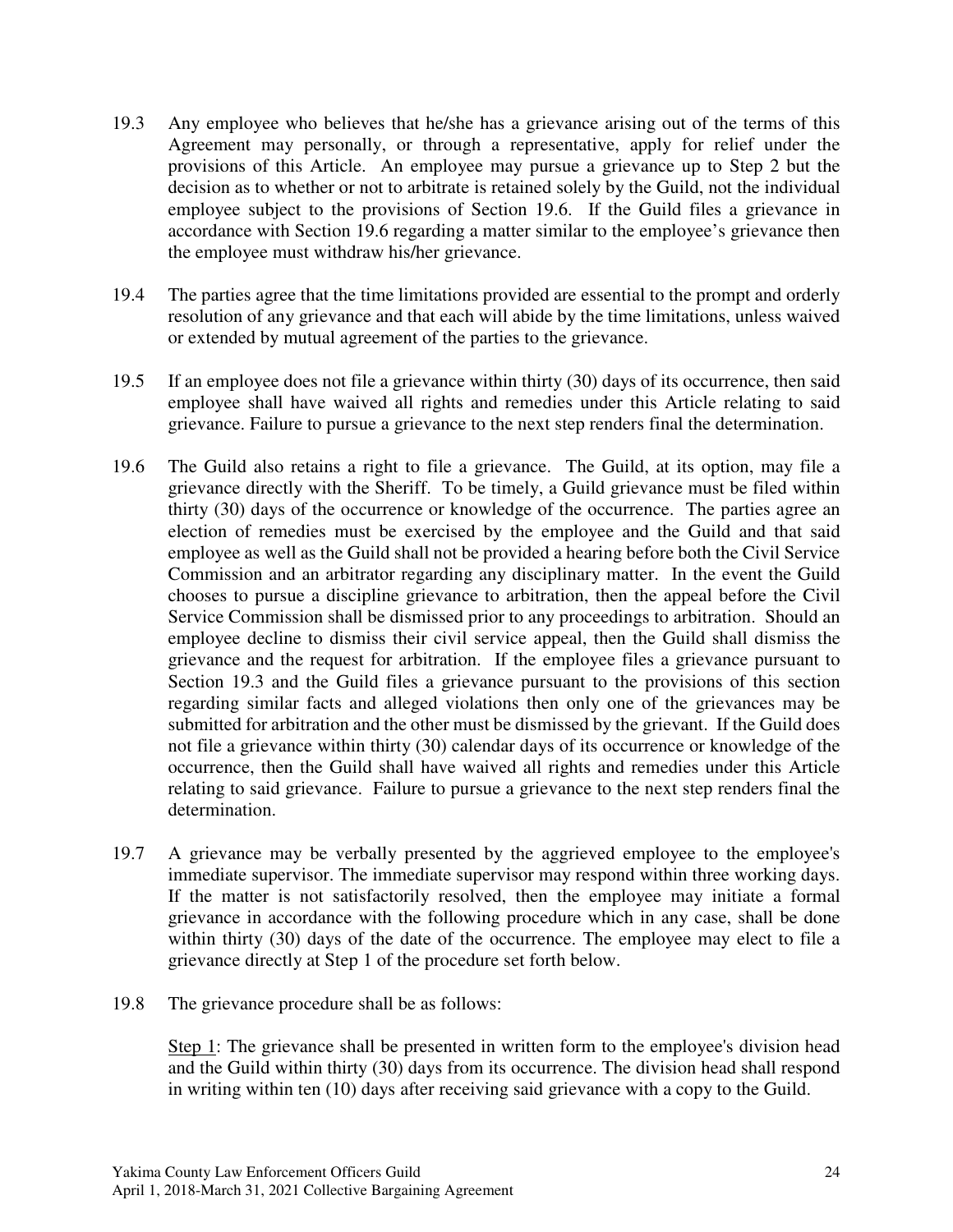Step 2: If the grievance is not resolved to the satisfaction of the concerned parties at Step 1, then within ten (10) days of the response in Step 1, above, the grievance in written form, shall be presented to the Sheriff with a copy to the Guild. Thereafter, the Sheriff shall respond in writing to the aggrieved employee and the Guild within ten (10) days after receipt of the grievance.

Step  $3$ :

(a) Final and Binding Arbitration: If the grievance has not been resolved at Step 2, either party to this Agreement may refer unsettled grievances to final and binding arbitration subject to the election of remedies provisions reflected in Section 19.6 above if the matter relates to discipline or promotions and also subject to the 19.6 election of which grievance will be submitted to arbitration in non-disciplinary matters.

(b) Notice - Time Limitation: The referring party shall notify the other party in writing of submission to arbitration within thirty (30) days after receipt of the Step 2 response.

(c) Arbitrator - Selection: After timely notice, the parties shall attempt to select an arbitrator by agreement. In the event the parties are unable to reach agreement on the appointment of an impartial arbitrator within seven calendar days from the receipt of the request for arbitration, then either party may request that the Washington State Public Employment Relations Commission provide a list of eleven qualified and approved non-staff or private arbitrators from which list an arbitrator shall be selected by alternatively striking one name from the list until one name shall remain.

(d) Decision - Time Limit: The arbitrator shall meet and hear the matter at the earliest possible date after his or her selection. After completion of the hearing, a decision shall be entered within thirty calendar days, unless an extension of time is agreed upon by the parties.

(e) Limitation - Scope - Power of Arbitrator:

(i) The arbitrator shall not have the authority to add to, subtract from, alter, change or modify the terms of this Agreement.

(ii) The arbitrator shall have the power to interpret and apply the terms of the Agreement and to determine whether there has been a violation of the terms of the Agreement.

(iii) The arbitrator shall consider and decide only the questions or issues raised at Step 1 and/or Step 2 and shall have no authority to determine other issues not so submitted. If the parties fail to agree on joint submission of the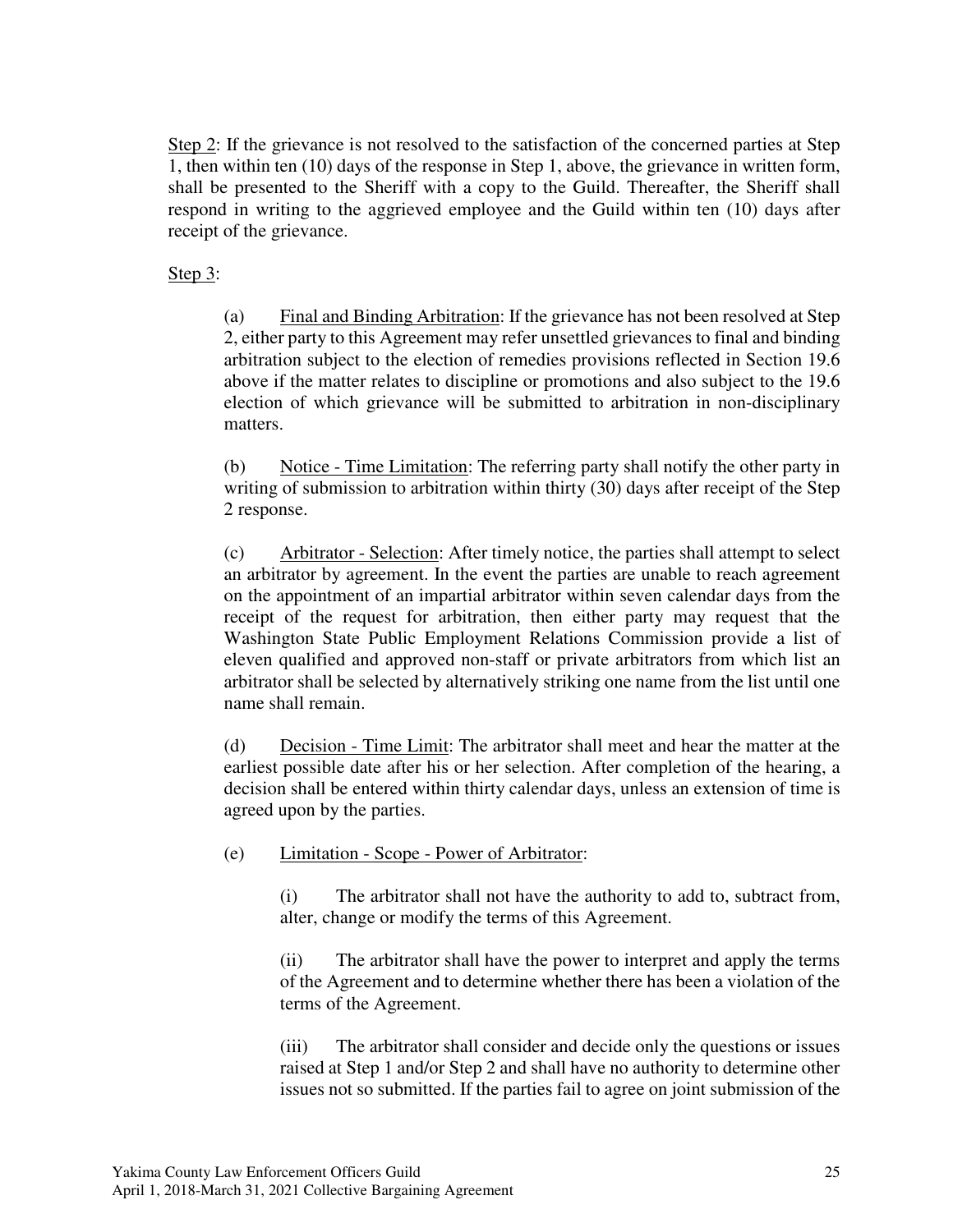issue for arbitration, each party shall submit a separate submission and the arbitrator shall select from the issues submitted and determine the issue or issues to be heard and resolved.

(iv) The arbitrator shall have the authority to receive evidence and question witnesses and shall keep a verbatim record of testimony.

## (f) Arbitration Award - Damages - Expenses:

- (i) The arbitrator shall not have the authority to award punitive damages.
- (ii) Each party hereto shall pay the fees and expenses of their own attorneys, representatives, witnesses and other costs associated with the presentation of their case before the arbitrator. The cost and expense of the arbitrator shall be borne equally by the parties.
- (iii) Any dispute over the arbitrator's remedy shall be returned to the arbitrator for resolution.

# **ARTICLE 20 - PROBATIONARY STATUS LIMITATION**

New employees shall serve a nine month probationary period starting after successful completion and graduation from the Basic Law Enforcement Academy. Newly hired employees who have successfully completed and graduated from the Basic Law Enforcement Academy prior to their employment with the Yakima County Sheriff's Office shall serve a twelve month probationary period starting from their date of hire with the Yakima County Sheriff's office. Employees on probation shall be subject to discharge/termination without just cause and without recourse to the grievance procedure and without recourse to the Civil Service Commission.

# **ARTICLE 21 - LAYOFF, RECALL AND TRANSFERS**

21.1 The Sheriff and/or the Board of County Commissioners shall be the sole determiner of when layoffs are necessary. The Board may lay off employees when such action is determined to be necessary by reason of lack of work, lack of funds, and/or reorganization of the department. Each employee affected by a reduction in force/lay-off shall be notified in writing of the layoff and the reasons therefore at least fifteen days prior to the effective date of the layoff.

The parties intend that the County has budgeted adequate funds to compensate employees at the level indicated in this agreement without incurring a layoff. Therefore, layoffs caused from a "lack of funds" occur when unanticipated revenue decreases or expenditure increases prevent the County from maintaining existing staffing levels.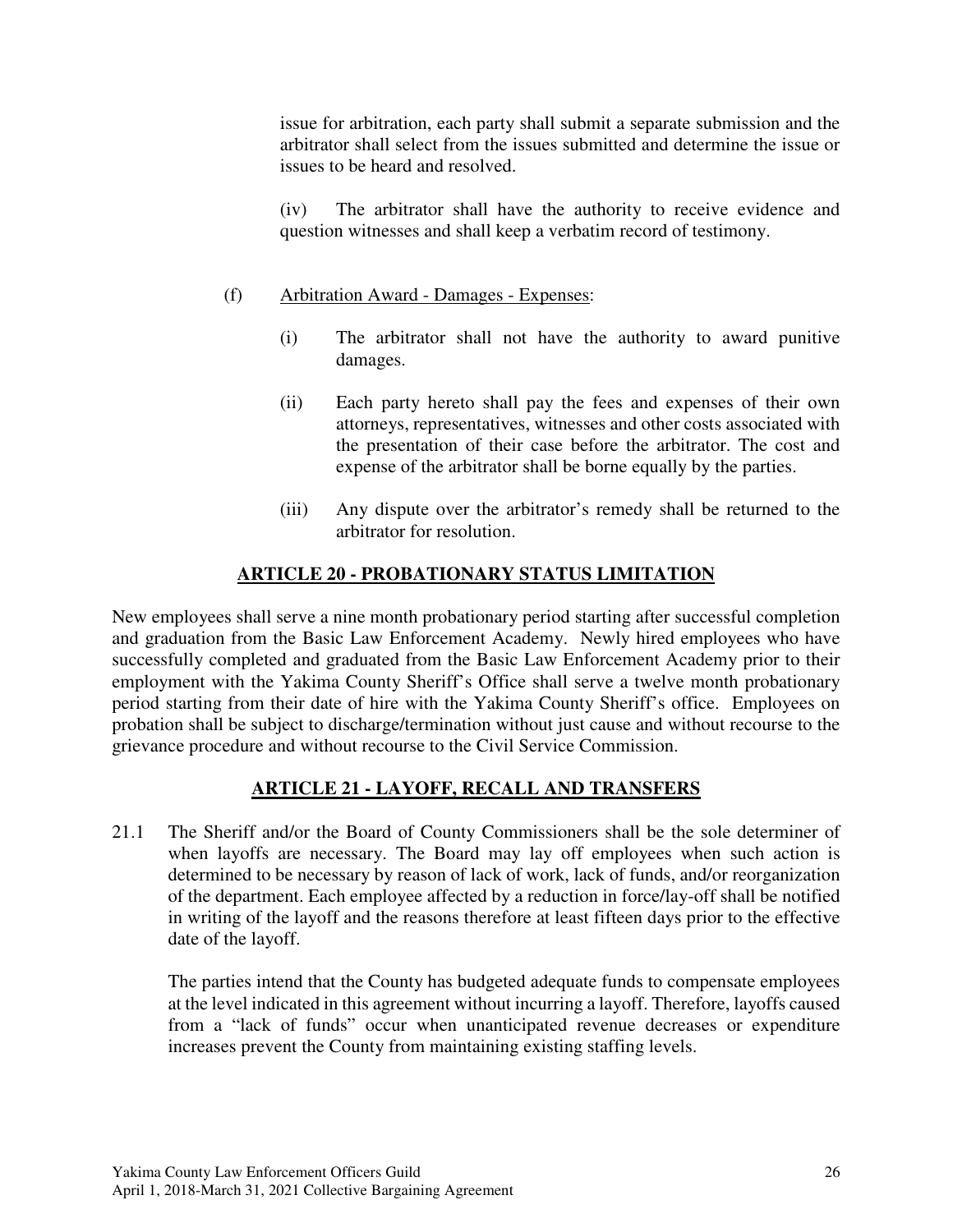21.2 When it is necessary to implement layoffs, the Sheriff shall determine the number of employees by classification in which the reductions will take place. The Guild attorney or President will be notified of the number of employees and classifications designated for reduction as soon as practicable.

Upon request, the employer will agree to meet with the union and discuss the reason for the intended layoffs and alternatives. When reducing the work force, the Sheriff will layoff employees in the reverse order of their seniority within the affected classification of line deputy, deputy sergeant, or lieutenant.

- 21.3 Employees laid off will be eligible for reinstatement for a period of one year. In the event of a vacancy in the effected classification, an employee who has been laid off will have the first opportunity to fill said vacancy or vacancies in the order of their seniority in that position, provided the employee can perform the work needed in a satisfactory manner and provided the layoff period does not exceed one year and that the employees keep the Employer advised of their current address. An offer of re-employment shall be in writing and sent by registered or certified mail, return receipt requested, to the employee. The employee shall be presumed to have received notice within three days after the Employer mailed said notice. An employee so notified must indicate his/her acceptance of said reemployment within ten days of receipt of notice and shall be back on the job within twenty days of acceptance of said offer or forfeit all call-back rights under this Article.
- 21.4 All permanent interdepartmental transfers shall be preceded by a five day written notice to the affected employee, except in the event of emergency.
- 21.5 Persons laid off within each classification shall revert to the next lowest rank or classification in which they have previously served. In the event that such entry requires or results in a reduction in force in the lower rank, such reduction shall be accomplished by a demotion or lay-off of the person or persons in said lower classification or rank having the least seniority. Time spent in all higher classifications or ranks shall count towards seniority for purposes of lay-off within an affected classification, provided that such service has been continuous since the last date of hire. In the event of a subsequent vacancy in a higher classification or rank, employees demoted by lay-off shall have the first right to be reassigned to a higher classification or rank.

## **ARTICLE 22 - MILEAGE**

All employees of the Sheriff's Office required by the County to use their private cars for official Sheriff's Office business as directed by a superior officer, shall be compensated at the rate of twenty-eight cents per mile, or such other rate as may be established by the County Commissioners for Yakima County. Maximum use shall be made by the County of County owned vehicles in order to avoid use of employee's vehicle wherever practical. Compensation shall not be made for employees traveling from home to work and return.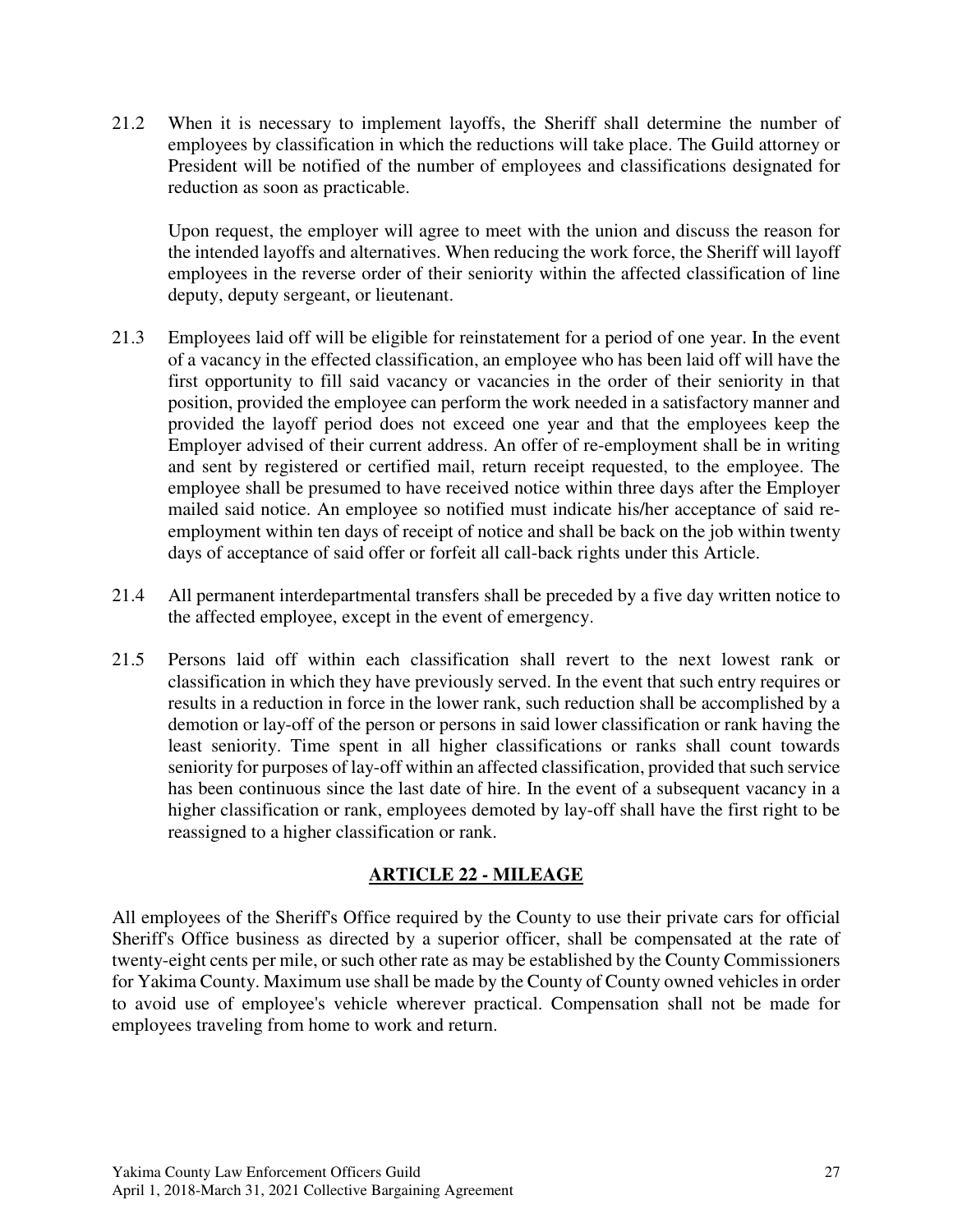#### **ARTICLE 23 - UNIFORM & EQUIPMENT SUPPLY & UNIFORM CLEANING**

- 23.1 The County shall provide an initial complement of clothing and equipment to employees. The basic initial complement of clothing and equipment for personnel shall be as follows:
	- (i) Three pairs of trousers
	- (ii) Three summer shirts
	- (iii) Three winter shirts
	- (iv) Three neckties (clip-on)
	- (v) One summer jacket
	- (vi) One winter coat
	- (vii) One hat and hat badge (dependent on Departmental policy as determined by the Sheriff)
	- (viii) Two badges
	- (ix) One trouser belt
	- (x) One jumpsuit (winter weight)
	- (xi) One pair quality needle resistant gloves (Hatch or similar brand)

 Any changes in items of clothing and equipment mandated by the Sheriff shall be provided by the County.

- 23.2 Probationary personnel will be given the complement of clothing and equipment that the Sheriff or his designee determines is necessary to perform their duties and responsibilities until such time as the Sheriff or his designee believe it necessary to issue the full complement to said employees.
- 23.3 Personal property of any employee which is lost, destroyed, or damaged in the line of duty not caused by the direct or sole negligence of the employee, shall be replaced at County expense subject to the Sheriff's approval.
- 23.4 The County agrees to repair or replace defective and/or unserviceable clothing and equipment. The determination as to defects or unserviceability shall be made by the Sheriff.
- 23.5 Uniform Cleaning. The County agrees to provide for a contract cleaning arrangement whereby pickup service will be available at both the Yakima and Lower Valley offices of the Sheriff's Office. Cleaning shall be authorized for all personnel required to wear uniforms in the course of their employment. The County shall determine the place where such clothing shall be cleaned and make disbursements directly to the contract cleaner(s).
- 23.6 Non-Uniformed Personnel: The County agrees to provide non-uniformed personnel with a combined cleaning and clothing allowance per year in the sum of seven hundred dollars (\$700.00) payable in One Hundred Seventy Five Dollar (\$175.00) quarterly increments. Detectives and those other employees determined by the Sheriff to constitute nonuniformed personnel shall be eligible for the clothing and cleaning allowance.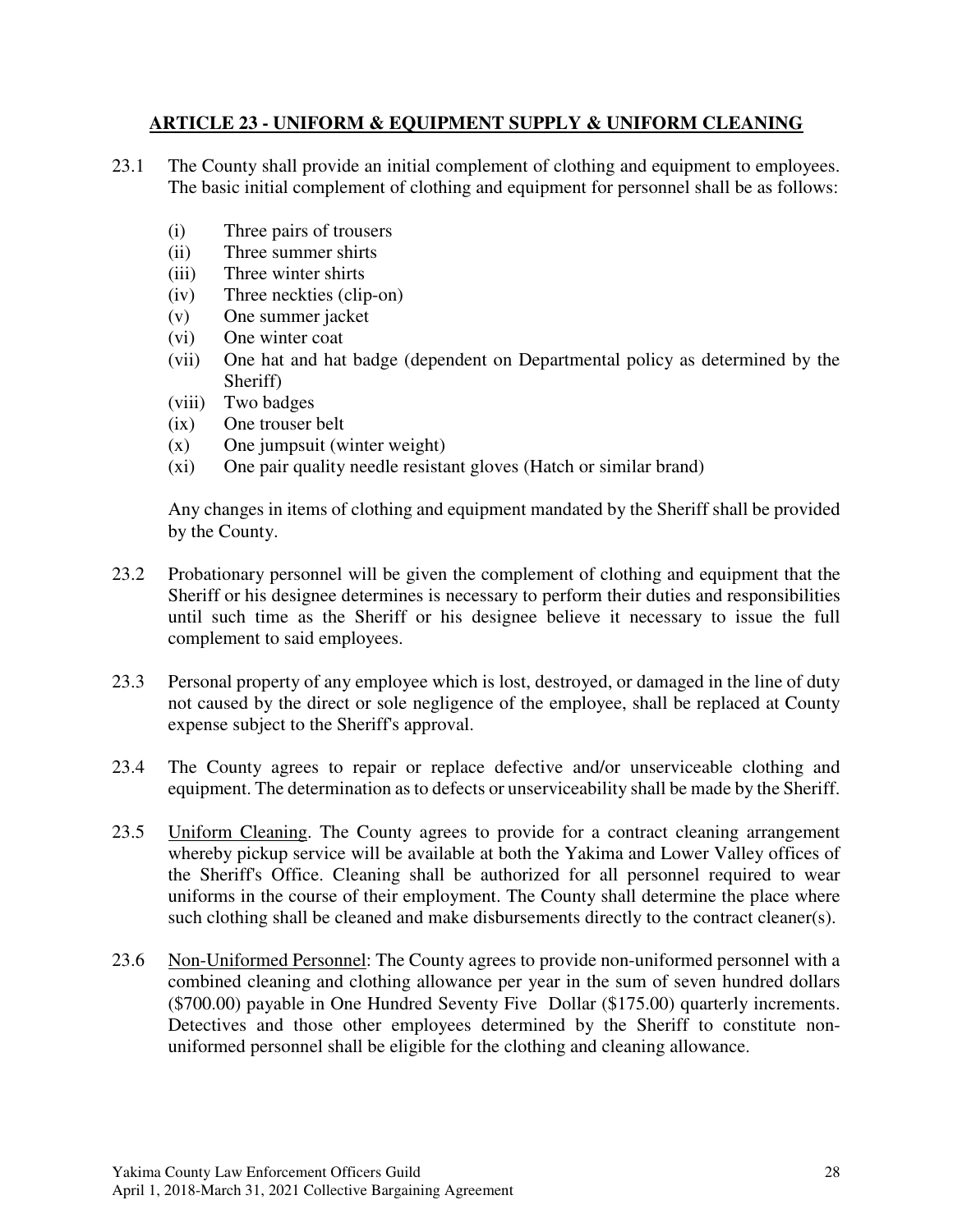- 23.7 Footwear Allowance: The County will pay each employee \$200 in additional compensation each year, to be included in the February paycheck, as a footwear allowance.
- 23.8 The Employer shall furnish a bullet proof vest to each employee. In lieu of the Employer furnishing a bullet proof vest, the employee may select a bullet proof vest of his/her choice which meets the minimum bullet proof vest standards determined by the Employer. If the employee chooses to purchase a vest that is different from that furnished by the Employer, the Employer shall contribute the dollar amount of the vest being furnished by the Employer toward the purchase of the vest of the employee's choice. Bullet proof vests shall be replaced as required by the manufacturer's warranty, or sooner if necessary to insure officer safety as determined by the Employer. The Employer shall notify the employees of the vest designation, and shall advise the employees of the price of the vest, and the name and address of the supplier.
- 23.9 Each vehicle shall be equipped with a locking shotgun rack and/or rifle rack.

# **ARTICLE 24 - SERVICE EQUIPMENT**

- 24.1 Each fully commissioned deputy will be issued the following service equipment:
	- (i) Employer approved sidearm
	- (ii) Portable radio
	- (iii) Standard set of handcuffs
	- (iv) OC spray
	- (v) Tazer
	- (vi) Flashlight (Streamlight Model SL20X or SL20XLED)
	- (vii) Duty gear (holster, belt, radio carrier, cuff carrier, OC carrier, Tazer carrier, key carrier, keepers)

Lost, damaged, and/or nonfunctional service equipment will be replaced from available inventory which will include nylon, molded, and leather duty gear. All issued equipment will be properly maintained by the employee and returned to the County upon termination of employment.

- 24.2 The employee may purchase his/her own gear, but it must meet County requirements.
- 24.3 Each employee shall be issued fifty rounds of new duty ammunition each year for the weapon carried by the employee. Additionally, the Employer shall supply, at the request of the employee, a reasonable amount of additional practice ammunition during scheduled firearm qualification sessions.

# **ARTICLE 25 - WORK IN HIGHER CLASSIFICATION**

An employee who is specifically assigned to do work at a higher level than he/she is normally assigned for eight hours or more shall be compensated at the base rate of the corresponding entry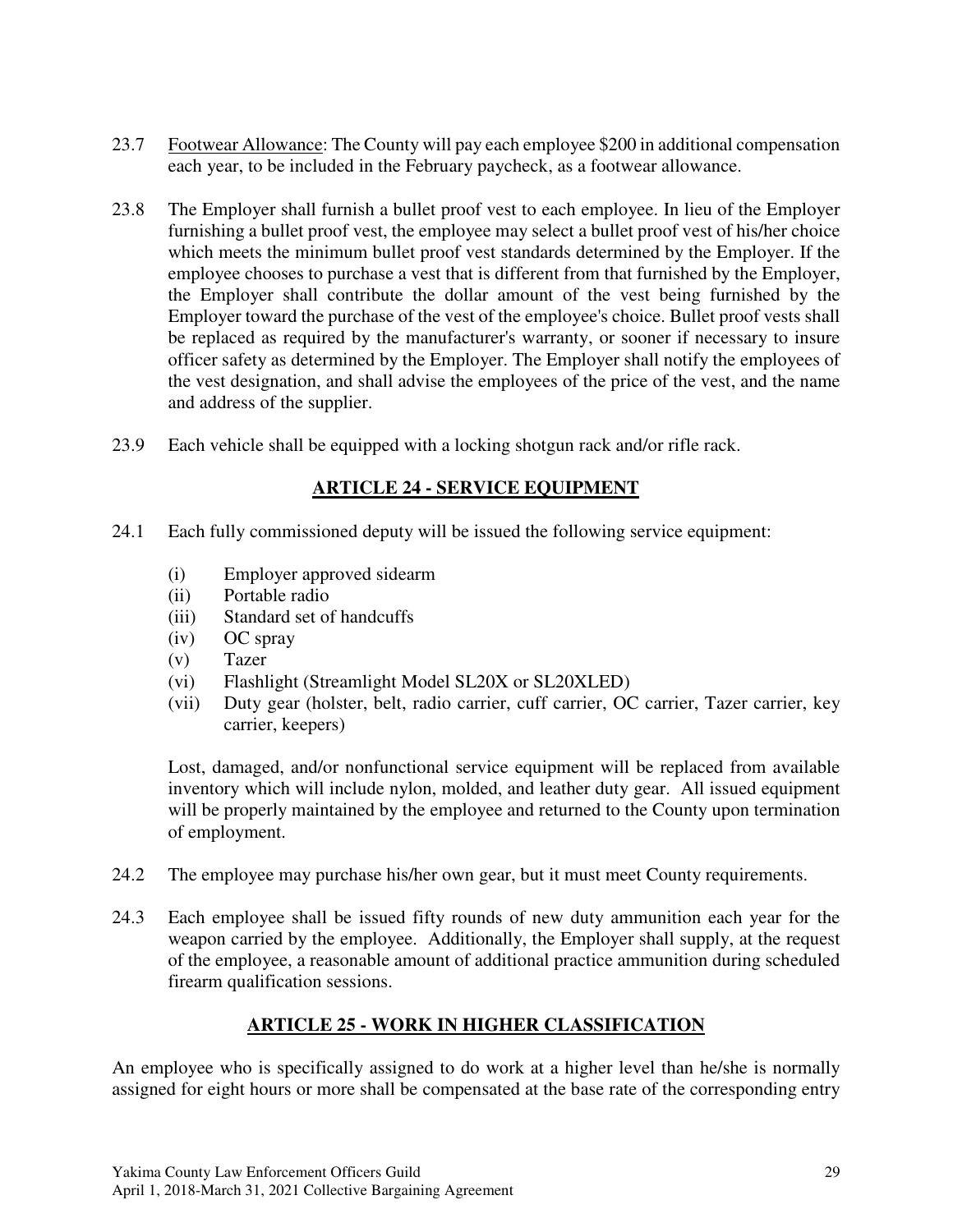level for the assigned position. If reasonably available, persons assigned to work at such positions should be from a list of eligible employees for promotion to that classification at the time of service. Subject to the other provisions of this Agreement, payment for such activity shall be made pursuant to Article 33.

## **ARTICLE 26 - PERSONNEL FILES**

- 26.1 Personnel files are the property of the Employer. The Employer agrees that the contents of the personnel files, including personal photographs, are confidential and shall restrict the use of information in the files to internal use by the Sheriff's Office and the Human Resources Department, unless disclosure is otherwise required by law. If the Employer receives a Public Disclosure request for information from an employee's personnel file, the Employer shall promptly notify the employee of the request and shall cooperate with the employee to the extent permitted by law to protect the information. In all other circumstances in which an agency makes a legally authorized request for information from an employee's personnel file, the Employer shall give the employee such notice as is allowed by law and is reasonable under the circumstances and shall cooperate with the employee to the extent permitted by law to protect the information.
- 26.2 Employees shall be notified and receive a copy of material placed in their personnel file relating to job performance or personal character.
- 26.3 Upon appropriate request, an employee may inspect his/her personnel file subject to the following provisions:
	- A. Inspection shall occur during non-working hours, including lunch and break periods, or at a time and in a manner mutually acceptable to the employee and the County.
	- B. Upon request, an employee who has a written grievance on file who is inspecting his/her personnel file with respect to such grievance, may have a representative present during such inspection.
	- C. Copies of materials in an employee's personnel file shall be provided the employee upon written request.
	- D. Pre-employment information such as reference checks and responses, or information provided the Employer with the specific request that it remain confidential, shall not be subject to inspection or copying.
	- E. An employee may, at his request, have placed in the employee's personnel file, a statement containing the employee's rebuttal to any information in the file.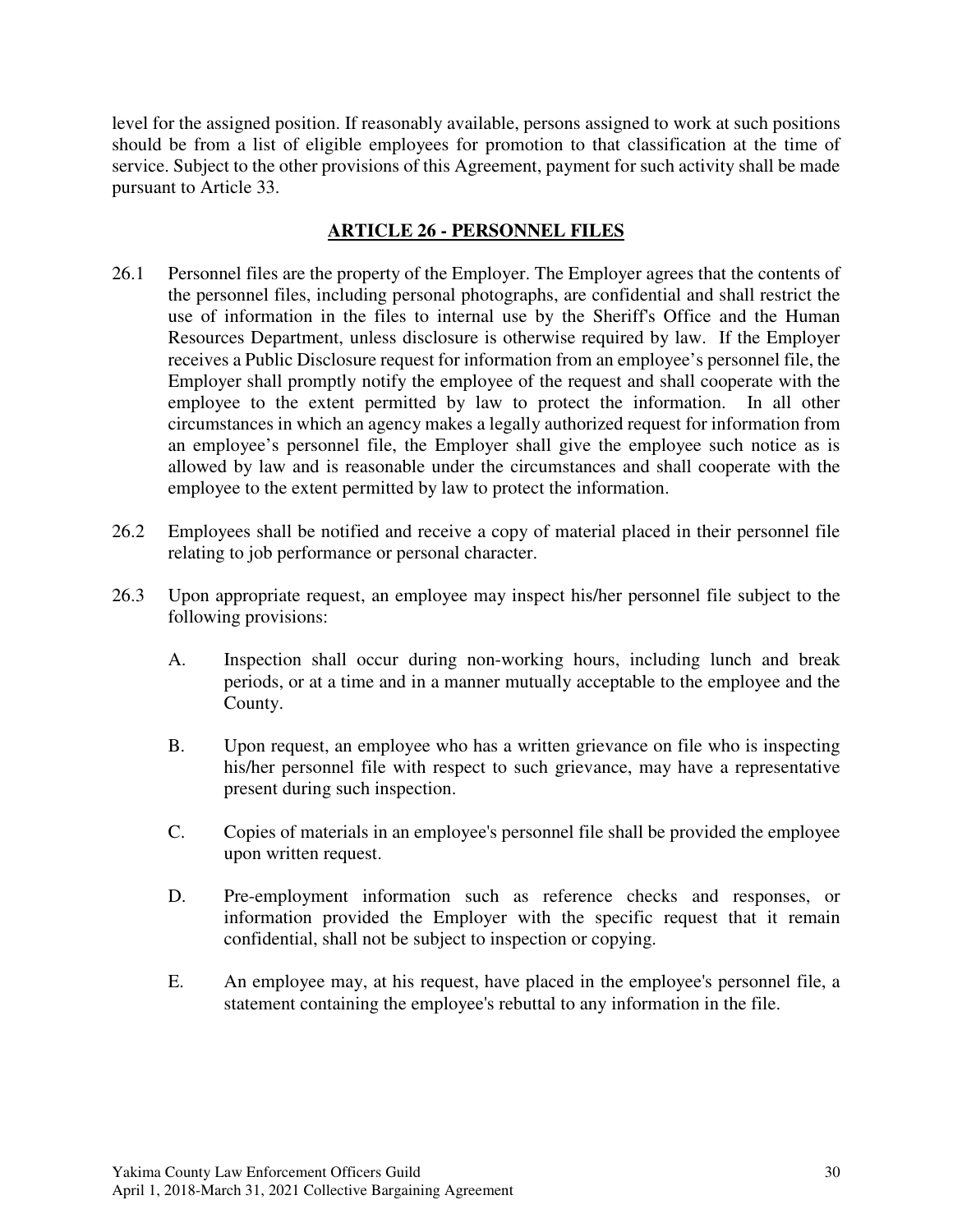## **ARTICLE 27 - FIREARMS**

- 27.1 No employee shall be required to work without a firearm unless mutually agreed to the contrary, provided that the Sheriff or his designee may direct that the firearm not be readily visible in particular situations.
- 27.2 An employee is permitted to carry a firearm even while off duty in Yakima County.

# **ARTICLE 28 - WAIVER OF PORTION OF AGREEMENT**

The expressed provisions of this Agreement may not be waived except by mutual agreement of the Guild and the County, and in any individual case, the affected employee. Neither County or Guild will ask for or accept a voluntary waiver by an employee without prior consent of the other party.

# **ARTICLE 29 - STRIKES AND LOCKOUTS**

- 29.1 Strikes, slowdowns, work stoppages, or any other interference with the work by the employees are prohibited.
- 29.2 The Employer may discharge and/or discipline any employee who violates Section 29.1. No employee shall be entitled to any pay and/or benefits for the period in which he/she is engaged in any strikes, slowdowns, work stoppages or other interference with work.
- 29.3 Nothing contained herein shall preclude the Employer from obtaining judicial restraint and damages in the event of a violation of this Article.
- 29.4 No lockout of employees shall be instituted by the Employer.

## **ARTICLE 30 - SAVINGS CLAUSE**

Should any section or portion thereof of this Agreement be held unlawful and unenforceable by any court of competent jurisdiction, such decision of the court shall apply only to the specific section or portion thereof, directly specified in the decision. Upon the issuance of such a decision, the parties agree immediately to negotiate a substitute, if possible, for the invalidated section or portion thereof.

## **ARTICLE 31 - PAY PLAN**

A pay plan structure exclusively applicable to employees of this unit is established in Appendix "A". The pay plan structure for the years covered by this Agreement are set forth in Appendix "A-1" through "A-3".

Effective April 1, 2018, a wage increase of 2.5% to the salary schedule (Appendix "A-1").

EffectiveApril 1, 2019, a wage increase of 3.25% to the salary schedule (Appendix "A-2").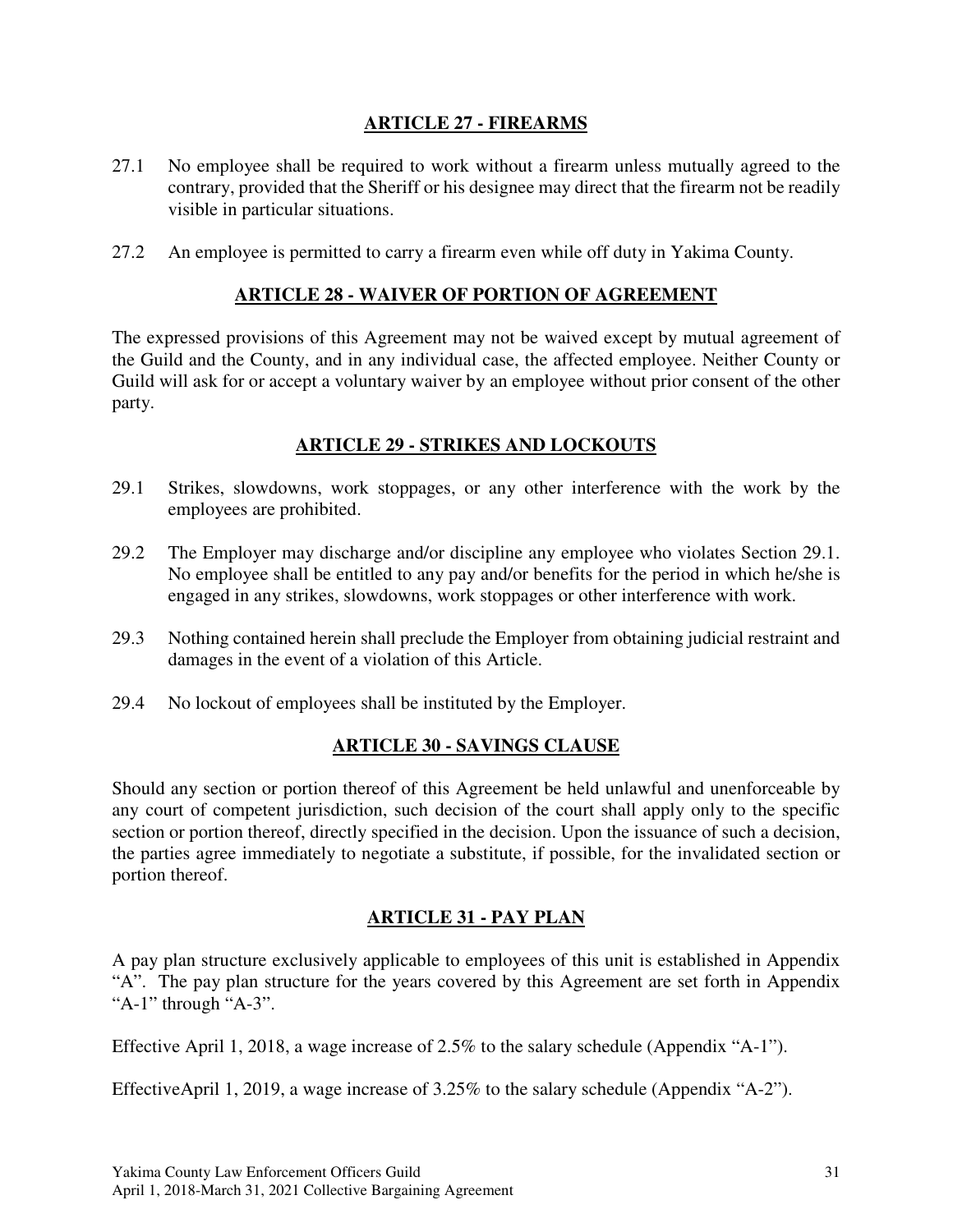Effective April 1, 2020, a wage increase of 2.75% to the salary schedule (Appendix "A-3")

.

# **ARTICLE 32 - SALARY AND OTHER COMPENSATION**

32.1 The current pay practice will be maintained. Effective upon a directive from the Internal Revenue Service to change the current pay system, this section shall be reopened for further negotiations.

# **ARTICLE 33 - MEDICAL BENEFITS**

- 33.1 The Uniform Medical Plan Classic full benefits package will be the insurance plan for all employees. The Employer contribution shall be 100% of the premium for the employee only. In addition, the Employer will pay 90% of the premiums for all dependent categories, such as spouse, child, or children, and full family after deduction of the Employer's employee only contribution. The employee's 10% dependent share shall be by payroll deduction beginning in the first month of enrollment in the PEBB
- 33.2 Employees are not entitled to receive any funds not applied to coverage for themselves and their dependents under the available plans.

# **ARTICLE 34 - LONGEVITY**

- 34.1 Longevity pay shall be paid to all members of the Guild who have completed a minimum of five years of service with the Yakima County Sheriff's Office. For purposes of computing years of service within the department, all absences such as sick leave, disability leave, leave of absence and vacation time shall be included but leaves of absence without pay for any purpose shall be excluded.
- 34.2 Longevity pay is to be added to the base pay regardless of rank or position of the Yakima County Sheriff's Department as follows:
	- A. From the beginning of the sixth year to the end of the tenth year  $-1.5\%$  of base pay per month.
	- B. From the beginning of the 11<sup>th</sup> year to the end of the 15<sup>th</sup> year 2.75% of base pay per month.
	- C. From the beginning of the 16<sup>th</sup> year to the end of the 20<sup>th</sup> year 4% of base pay per month.
	- D. From the beginning of the  $21<sup>st</sup>$  year to the end of the  $25<sup>th</sup>$  year 5.5% of base pay per month.
	- E. More than 25 full years 6.75% of base pay per month.

# **ARTICLE 35 - EDUCATIONAL INCENTIVE AND TRAINING**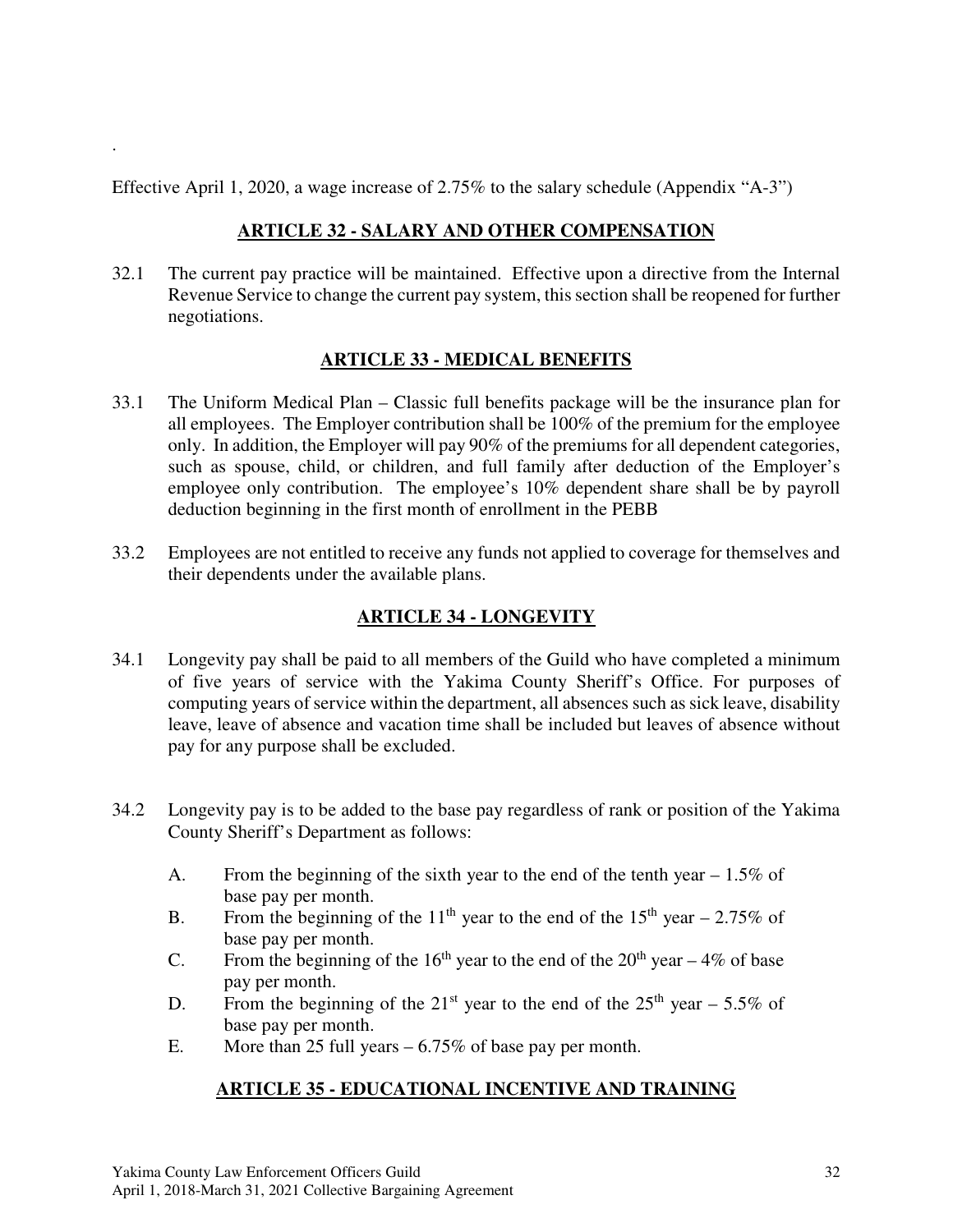35.1 Employees who possess an AA/90 Credits or BA degree shall be eligible for an education attainment incentive in accordance with the following schedule:

| AA Degree/90 Credits | $1.75\%$ |
|----------------------|----------|
| <b>BA</b> Degree     | $3.25\%$ |
| MA Degree (or more)  | $3.5\%$  |

35.2 Training: The Employer agrees to provide the following as a minimum for annual training:

| <b>Firearm Instruction</b>   | 4 hours  |
|------------------------------|----------|
| Defensive Tactics            | 8 hours  |
| EVOC                         | 4 hours  |
| <b>Total Annual Training</b> | 16 hours |

 The instruction minimums set forth above shall be in the form of classroom or practicum time and computer or video instruction shall not be used as a substitute.

#### **ARTICLE 36 - BULLETIN BOARDS**

The Guild shall be entitled to maintain one bulletin board in a conspicuous place in the Yakima main office and one in the Zillah substation.

## **ARTICLE 37 - NEGOTIATION PROCEDURES**

- 37.1 For the contract year 2021 and beyond, negotiations shall commence on or before September 15, 2020, for matters covered or to be covered by this Agreement.
- 37.2 The parties shall meet at times and places mutually agreed on. Either party may compel the meetings to be conducted at a neutral location. If either party so requests, they shall endeavor to meet at least twice each calendar month. Neither party shall refuse to discuss any lawful or mandatory proposals submitted to the other for consideration for inclusion in the Agreement.

## **ARTICLE 38 – TERMINATION**

38.1 This Agreement shall be administered and implemented in good faith by both parties and shall be effective as of the 1st day of April, 2018, except as otherwise provided, and shall remain in full force and effect until March 31, 2021. The parties further agree; however, that if they have not reached Agreement on or put into effect a subsequent contract as of March 31, 2021, then the terms and conditions of this Agreement shall continue in effect as an interim Agreement of the parties and shall continue in full force and effect until a subsequent Agreement is reached or until one party or the other gives notice of termination of the Agreement. The party giving notice of termination of the Agreement must provide thirty working days written notification prior to the effective date of said termination.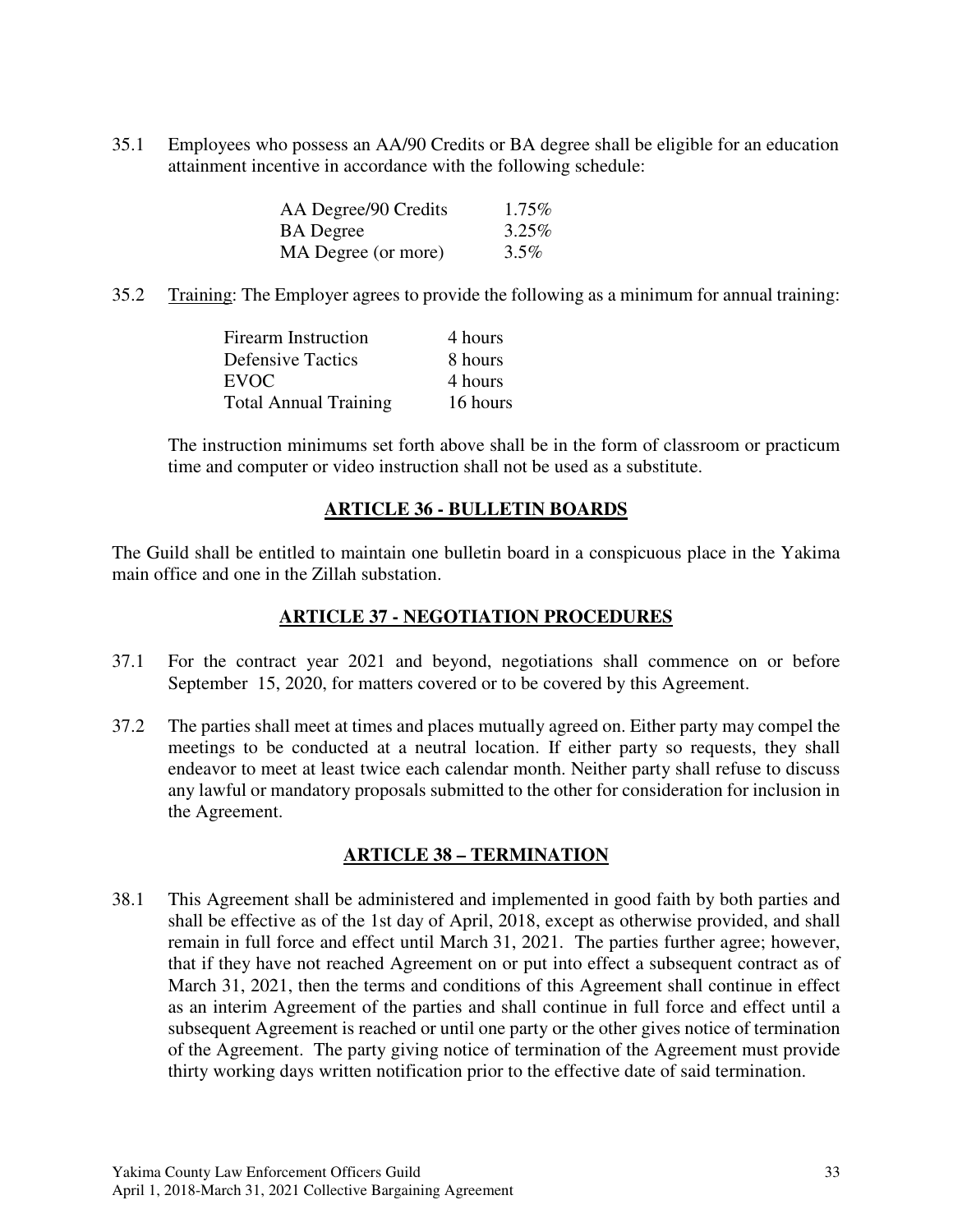| IN WITNESS WHEREOF, the parties have set their hands this | day of |
|-----------------------------------------------------------|--------|
| 2019.                                                     |        |

 $\overline{\phantom{a}}$  , and the contract of the contract of the contract of the contract of the contract of the contract of the contract of the contract of the contract of the contract of the contract of the contract of the contrac

 $\overline{a}$ 

 $\overline{a}$ 

#### **FOR THE GUILD**: **FOR THE EMPLOYER:** BOARD OF YAKIMA COUNTY **COMMISSIONERS**

Justin Mallonee, President Michael D. Leita, Chairman

Robert Hubbard, Vice-President Norm Childress, Commissioner

Adopted Copy Available at Yakima County Human Resources 128 N. 2<sup>nd</sup> Street, Room B27 Robert Udell<br>Yakima, WA 98901 Yakima Coun

Ron Anderson, Commissioner

Yakima County Sheriff

 Jacqui Lindsay, Yakima County Human Resources Director

Represented by: Represented by:

\_\_\_\_\_\_\_\_\_\_\_\_\_\_\_\_\_\_\_\_\_\_\_\_\_\_\_\_\_\_\_\_\_\_\_\_

James M. Cline, Daniel A. Swedlow, Guild Attorney Management Attorney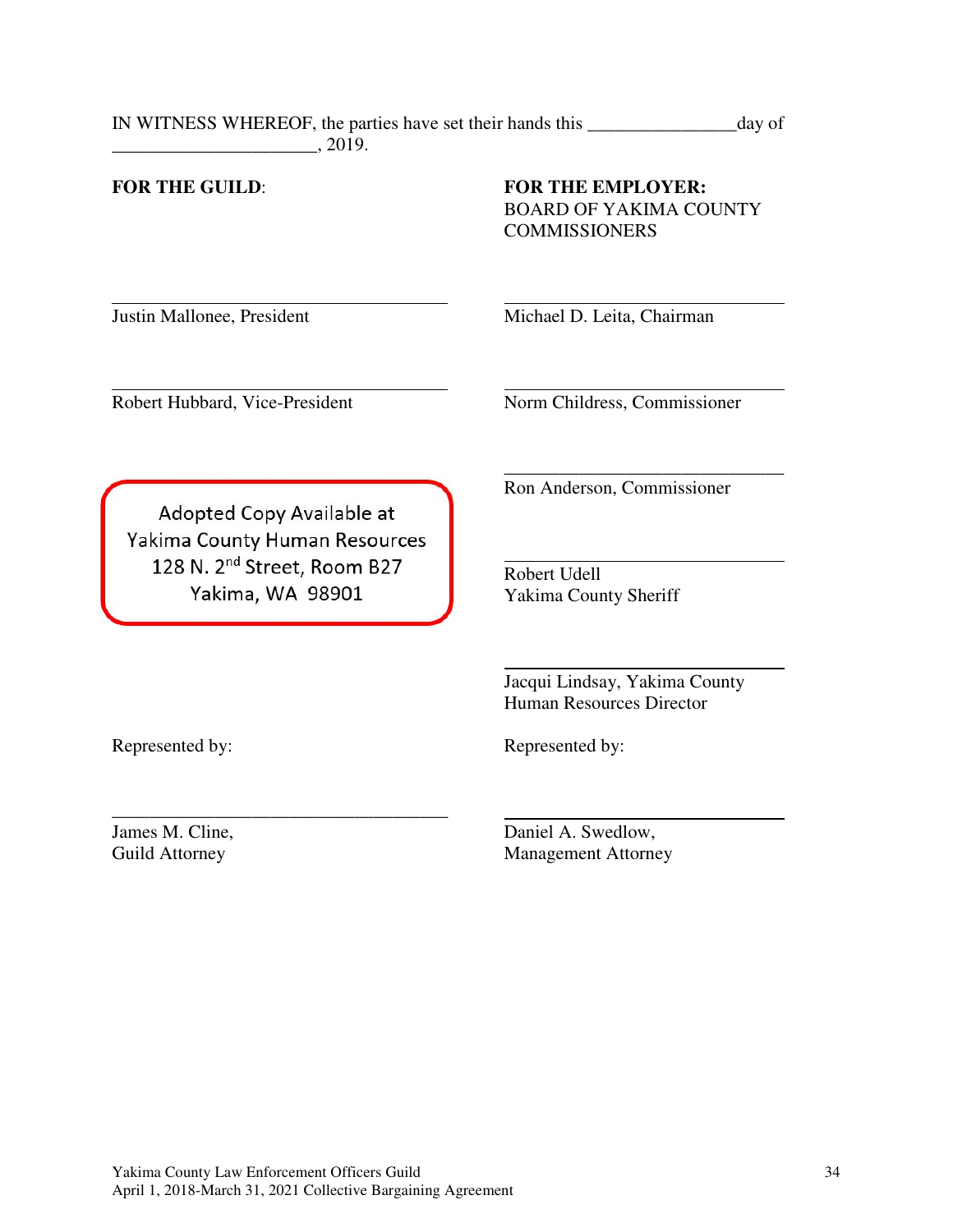# **YAKIMA COUNTY SHERIFF'S DEPARTMENT DEPUTY SHERIFF'S PAY PLAN Effective April 1, 2018**

| <b>Class Title</b>     | <b>STEP1</b> | <b>STEP 2</b> | <b>STEP 3</b> | <b>STEP4</b> | <b>STEP 5</b> | <b>STEP6</b> |
|------------------------|--------------|---------------|---------------|--------------|---------------|--------------|
|                        |              |               |               |              |               |              |
| <b>Deputy Sheriff</b>  | \$54,797     | \$58,659      | \$62,865      | \$67,293     | \$72,705      | \$76,334     |
|                        | 4,566        | 4,888         | 5,239         | 5,608        | 6,059         | 6,361        |
|                        | \$26.34      | \$28.20       | \$30.22       | \$32.35      | \$34.96       | \$36.70      |
|                        |              |               |               |              |               |              |
|                        |              |               |               |              |               |              |
| <b>Deputy Sergeant</b> | \$85,411     | \$89,642      |               |              |               |              |
|                        | 7,118        | 7,470         |               |              |               |              |
|                        | \$41.06      | \$43.10       |               |              |               |              |
|                        |              |               |               |              |               |              |

# **PAY PLAN STRUCTURE:**

- **1. There are six steps for Deputy Sheriff and two steps for Deputy Sergeant.**
- **2. Implementation of the plan with respect to the six steps for Deputy Sheriff are as follows:** 
	- **A. Step one to step two upon completion of one year (12 months) of employment.**
	- **B. Step two to step three upon completion of one year (12 months) at step two.**
	- **C. Step three to step four upon completion of one year (12 months) at step three.**
	- **D. Step four to step five upon completion of one year (12 months) at step four.**
	- **E. Step five to step six upon completion of one year (12 months) at step five.**
- **3. Implementation of the plan with respect to the two steps for Deputy Sergeant are as follows:** 
	- **A. Step one to step two upon completion of one year (12 months) at step one.**

# **YAKIMA COUNTY SHERIFF'S DEPARTMENT**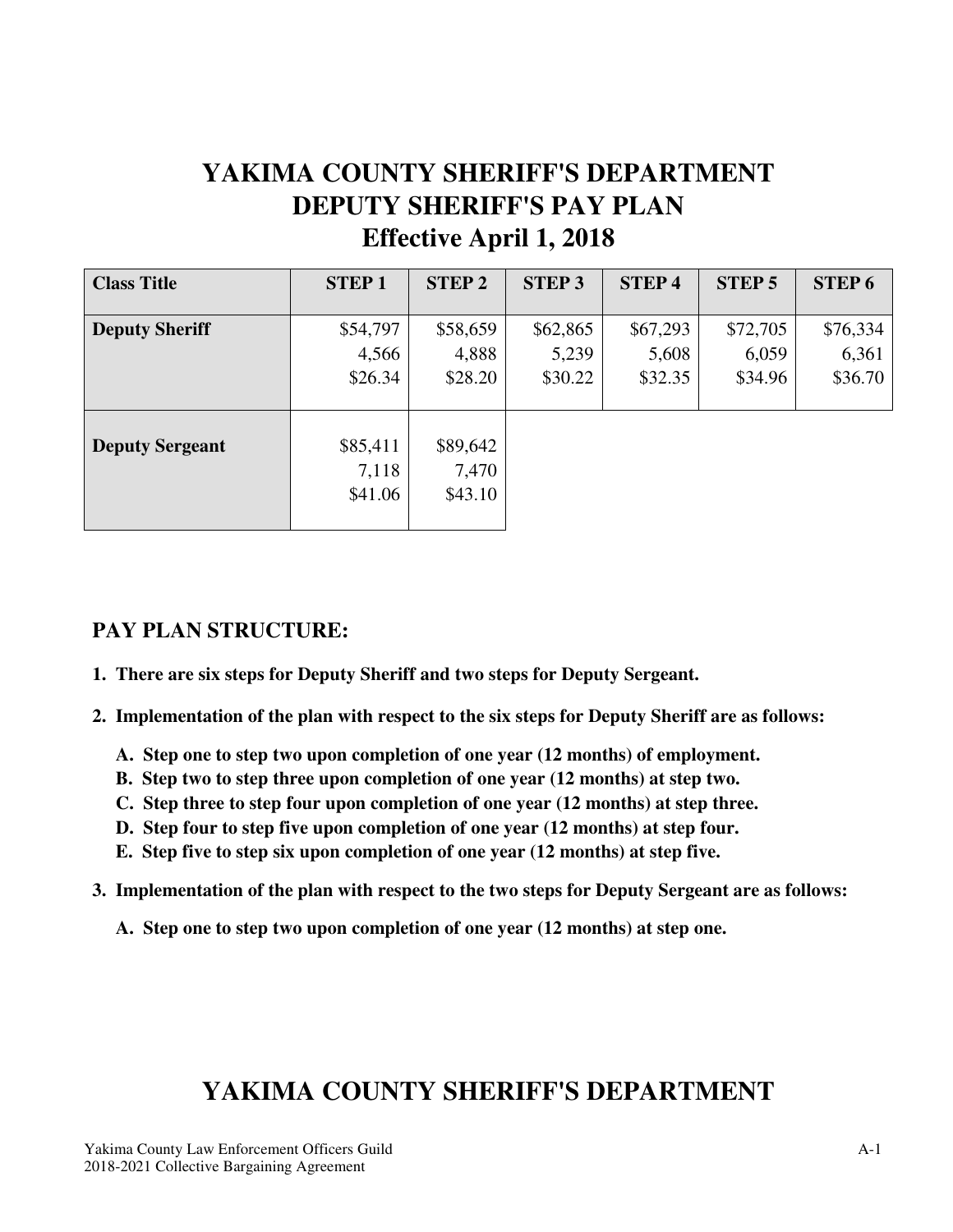# **DEPUTY SHERIFF'S PAY PLAN Effective April 1, 2019**

| <b>Class Title</b>     | <b>STEP1</b> | <b>STEP 2</b> | <b>STEP 3</b> | <b>STEP4</b> | <b>STEP 5</b> | <b>STEP6</b> |
|------------------------|--------------|---------------|---------------|--------------|---------------|--------------|
|                        |              |               |               |              |               |              |
| <b>Deputy Sheriff</b>  | \$56,573     | \$60,562      | \$64,911      | \$69,483     | \$75,071      | \$78,813     |
|                        | 4,714        | 5,047         | 5,409         | 5,790        | 6,256         | 6,568        |
|                        | \$27.20      | \$29.12       | \$31.21       | \$33.41      | \$36.09       | \$37.89      |
|                        |              |               |               |              |               |              |
|                        |              |               |               |              |               |              |
| <b>Deputy Sergeant</b> | \$88,192     | \$92,553      |               |              |               |              |
|                        | 7,349        | 7,713         |               |              |               |              |
|                        | \$42.40      | \$44.50       |               |              |               |              |
|                        |              |               |               |              |               |              |

# **PAY PLAN STRUCTURE:**

- **1. There are six steps for Deputy Sheriff and two steps for Deputy Sergeant.**
- **2. Implementation of the plan with respect to the six steps for Deputy Sheriff are as follows:** 
	- **A. Step one to step two upon completion of one year (12 months) of employment.**
	- **B. Step two to step three upon completion of one year (12 months) at step two.**
	- **C. Step three to step four upon completion of one year (12 months) at step three.**
	- **D. Step four to step five upon completion of one year (12 months) at step four.**
	- **E. Step five to step six upon completion of one year (12 months) at step five.**
- **3. Implementation of the plan with respect to the two steps for Deputy Sergeant are as follows:** 
	- **A. Step one to step two upon completion of one year (12 months) at step one.**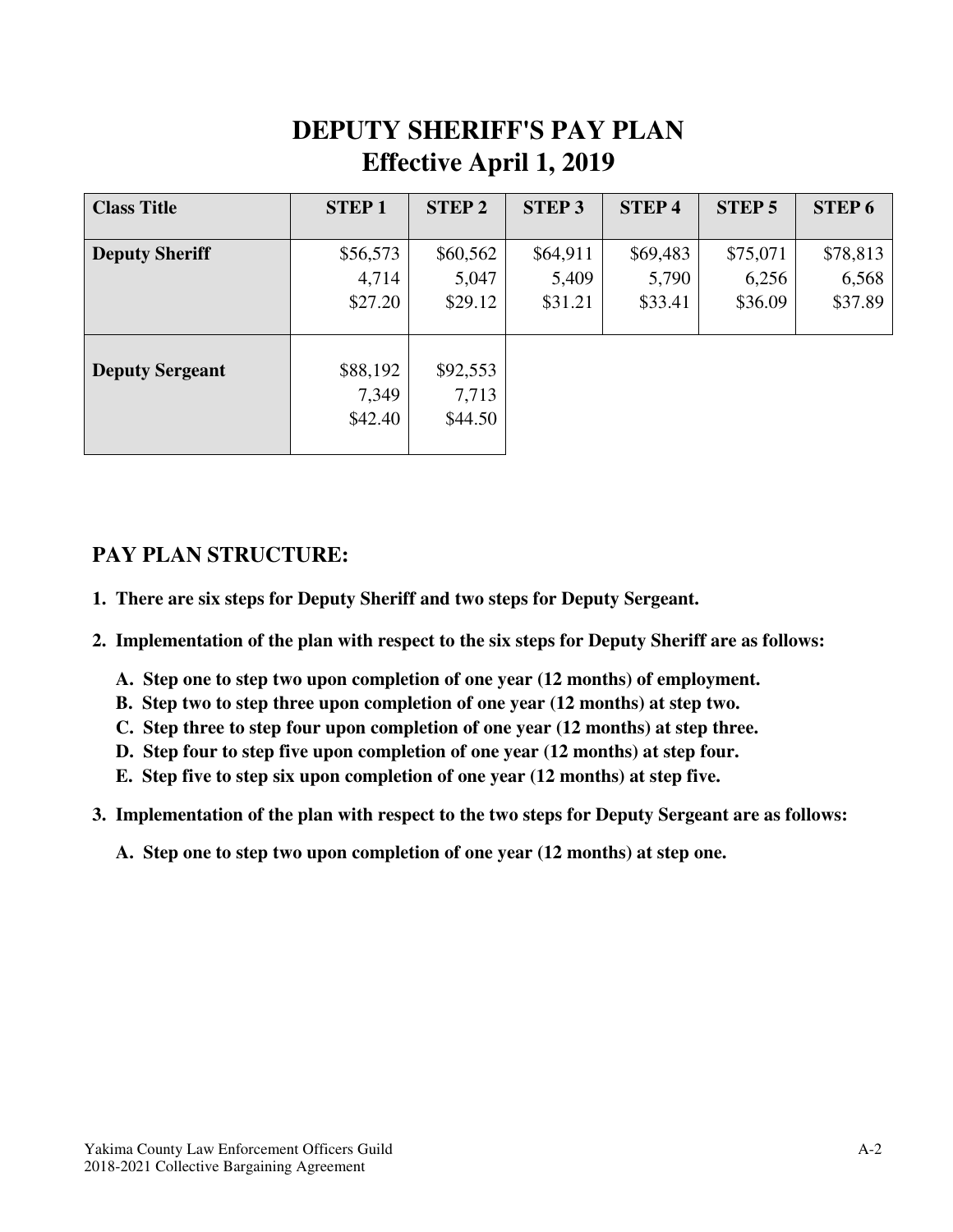# **YAKIMA COUNTY SHERIFF'S DEPARTMENT DEPUTY SHERIFF'S PAY PLAN Effective April 1, 2020**

| <b>Class Title</b>     | <b>STEP1</b> | <b>STEP 2</b> | <b>STEP 3</b> | <b>STEP4</b> | <b>STEP 5</b> | <b>STEP6</b> |
|------------------------|--------------|---------------|---------------|--------------|---------------|--------------|
|                        |              |               |               |              |               |              |
| <b>Deputy Sheriff</b>  | \$58,124     | \$62,230      | \$66,693      | \$71,391     | \$77,136      | \$80,983     |
|                        | 4,844        | 5,186         | 5,558         | 5,949        | 6,428         | 6,749        |
|                        | \$27.94      | \$29.92       | \$32.06       | \$34.32      | \$37.09       | \$38.94      |
|                        |              |               |               |              |               |              |
|                        |              |               |               |              |               |              |
| <b>Deputy Sergeant</b> | \$90,613     | \$95,101      |               |              |               |              |
|                        | 7,551        | 7,925         |               |              |               |              |
|                        | \$43.56      | \$45.72       |               |              |               |              |
|                        |              |               |               |              |               |              |

# **PAY PLAN STRUCTURE:**

- **1. There are six steps for Deputy Sheriff and two steps for Deputy Sergeant.**
- **2. Implementation of the plan with respect to the six steps for Deputy Sheriff are as follows:** 
	- **A. Step one to step two upon completion of one year (12 months) of employment.**
	- **B. Step two to step three upon completion of one year (12 months) at step two.**
	- **C. Step three to step four upon completion of one year (12 months) at step three.**
	- **D. Step four to step five upon completion of one year (12 months) at step four.**
	- **E. Step five to step six upon completion of one year (12 months) at step five.**
- **3. Implementation of the plan with respect to the two steps for Deputy Sergeant are as follows:** 
	- **A. Step one to step two upon completion of one year (12 months) at step one.**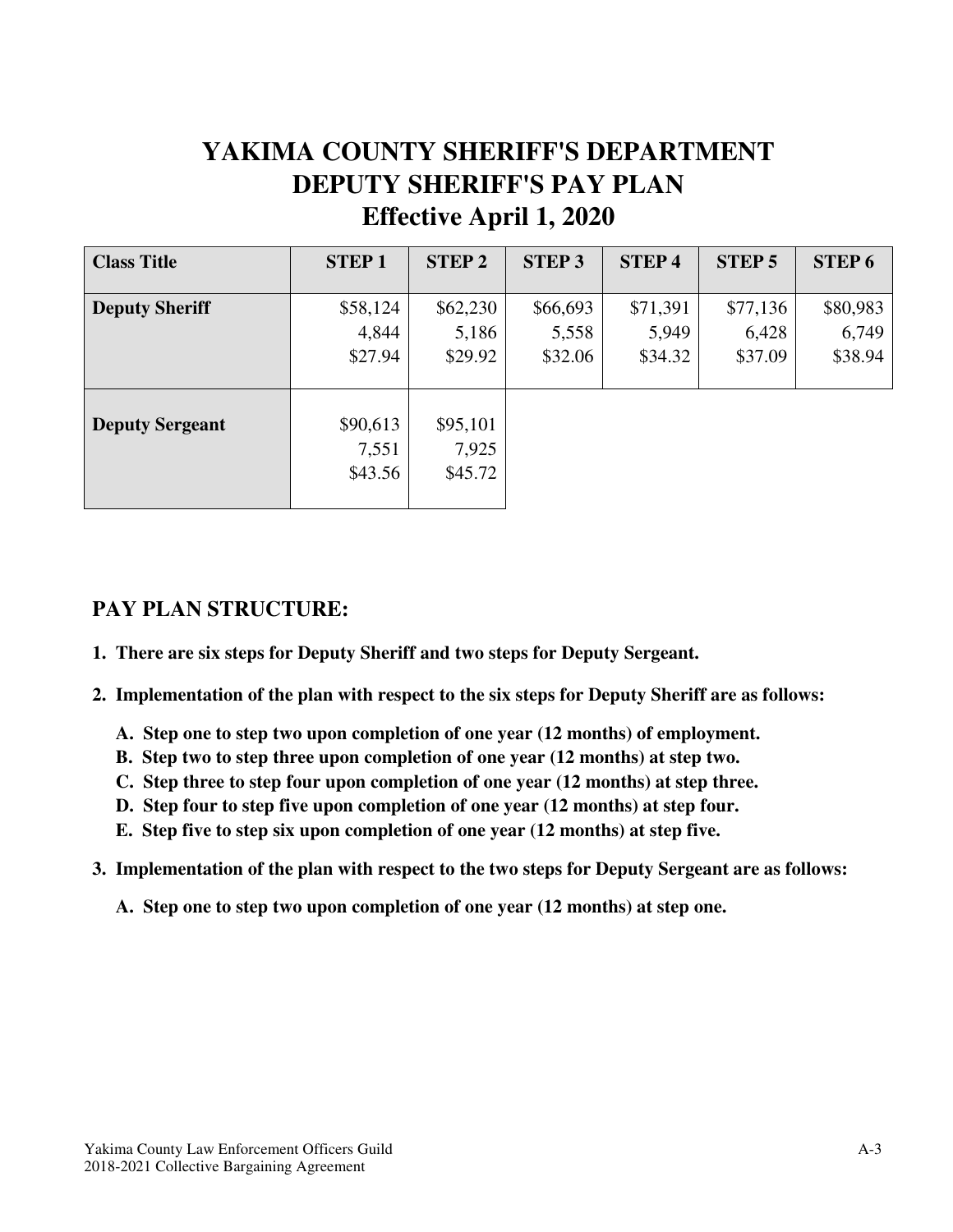### **APPENDIX "B"**

# SUBSTANCE ABUSE POLICY AND PROCEDURES

#### Table of Contents

| A.              |                                           |  |
|-----------------|-------------------------------------------|--|
| <b>B.</b>       |                                           |  |
| $\mathcal{C}$ . |                                           |  |
| D.              |                                           |  |
| Ε.              |                                           |  |
| $F_{\cdot}$     | EMPLOYEE RIGHTS AND RESPONSIBILITIES44    |  |
| G.              |                                           |  |
| H.              |                                           |  |
| Ι.              |                                           |  |
| J.              |                                           |  |
| $K_{\cdot}$     |                                           |  |
| $\mathbf{L}$    |                                           |  |
|                 |                                           |  |
|                 | ATTACHMENT 1 TO SUPERVISOR'S GUIDELINES58 |  |
|                 |                                           |  |
|                 |                                           |  |
|                 |                                           |  |
|                 |                                           |  |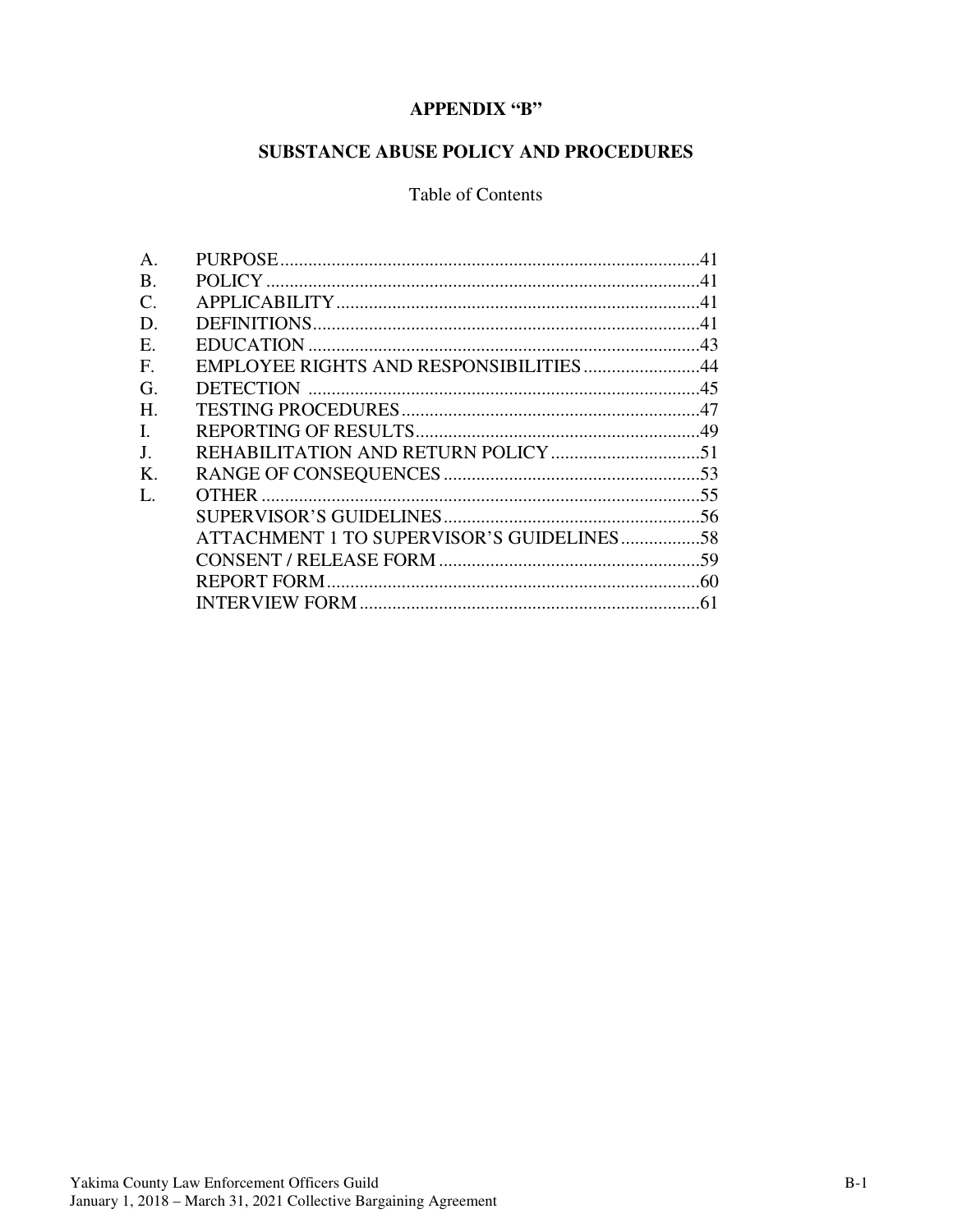#### **YAKIMA COUNTY SHERIFF'S DEPUTIES SUBSTANCE ABUSE POLICY**

#### **POLICIES AND PROCEDURES FOR DRUG/ALCOHOL TESTING AND TREATMENT**

These policies and procedures have been agreed to by the parties and shall become a part of the current labor agreement between Yakima County and the Yakima County Deputy Sheriff's Guild. All applicable articles of the contract shall apply to these policies and procedures.

#### **A. PURPOSE**

The County has a strong commitment to provide a safe work environment for its employees and to establish programs promoting high standards of employee health and safety. Consistent with that commitment, this policy establishes prohibitions regarding alcohol and controlled substances and the right of the County to screen or test employees to determine the presence of alcohol and/or controlled substances.

## **B. POLICY**

- 1. It is the policy of Yakima County to provide an alcohol- and drug-free workplace for its deputies.
- 2. It is the responsibility of the Employer, Guild and employees to preserve and protect public trust, public safety, and fitness for duty.
- 3. It is the responsibility of all employees to report for duty and be able to perform their jobs safely and effectively, without the presence of drugs, alcohol, or any other intoxicating substance.
- 4. The presence, possession, manufacture, use, distribution, or sale of alcohol, unlawful drugs or drug paraphernalia on County premises or while on duty is prohibited.

#### **C. APPLICABILITY**

This policy applies to all bargaining unit employees through the rank of Sergeant.

#### **D. DEFINITIONS**

For purposes of this policy, the following terms have the meanings indicated:

- 1. Alcohol use means the consumption of any beverage, mixture, or preparation, including any medication, containing alcohol.
- 2. Conviction means a finding of guilt (including a plea of nolo contendere) or imposition of sentence, or both, inclusive of deferred prosecution, by any judicial body charged with the responsibility to determine violations of Federal, State, or County drug laws.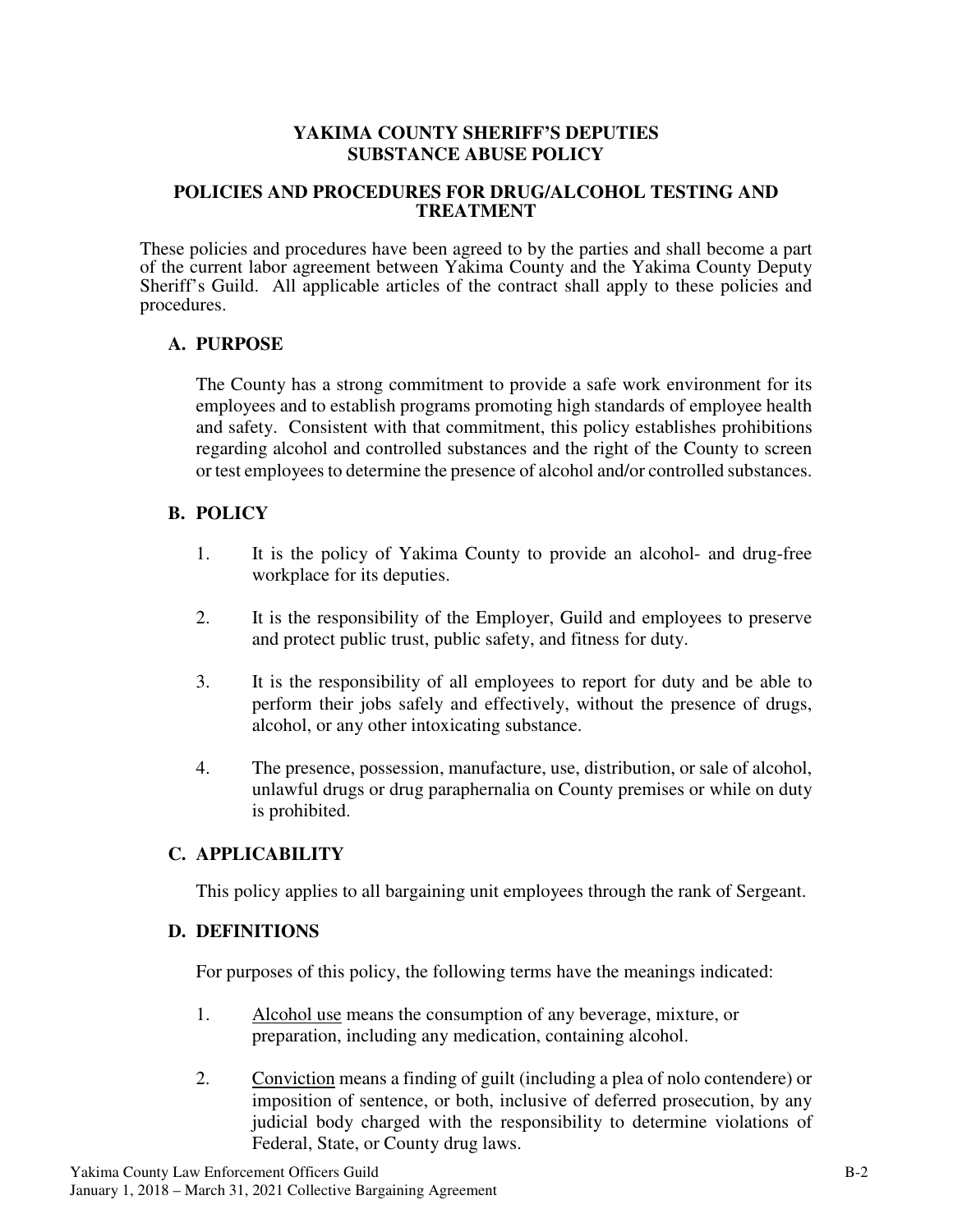- 3. Counseling means participation in a substance abuse treatment or rehabilitation program provided through the Yakima County Employee Assistance Program (EAP).
- 4. Criminal drug statute means any criminal law involving the presence, manufacture, distribution, dispensing, use, or possession of any controlled substance.
- 5. Medical Review Officer (MRO) is a licensed physician selected by the Employer to receive positive drug test results from the laboratory, analyze and interpret the results, and report to the employer those results as outlined in Section I of this policy.
- 6. Prohibited Substances are those substances whose dissemination is regulated by law, including, but not limited to narcotics, depressants, stimulants, hallucinogens, cannabis, and alcohol. For the purpose of this policy, substances that require a prescription or other written approval from a licensed health care provider or dentist for their use shall also be included when used other than as prescribed. Some of the drugs and/or their metabolites that are included, but not limited to, in these categories are as follows:

Amphetamines Methamphetamines **Barbiturates** Benzodiazepines Cannabinoids Cocaine metabolites Methadone Methaqualone Opium or Opiates (Codeine) Opium or Opiates (Morphine) Phencyclidine (PCP) Propoxyphene

- 8. Reasonable suspicion and other bases of testing means facts and circumstances sufficient to lead a reasonable person to suspect that the employee has the presence of drugs and/or alcohol in the employee's blood, breath and/or urine, whichever is applicable.
- 9.. Representation means Employee's right to Guild representation at testing sites and at any subsequent disciplinary action related to implementation of substance abuse procedures; provided, however, such representation shall not interfere with timely implementation of procedures.
- 10. Substance abuse means the use or presence of a substance, including medically authorized drugs other than as prescribed for the user, which violates this policy, impairs job performance or poses a hazard to the safety and welfare of the employee, the public, or other employees.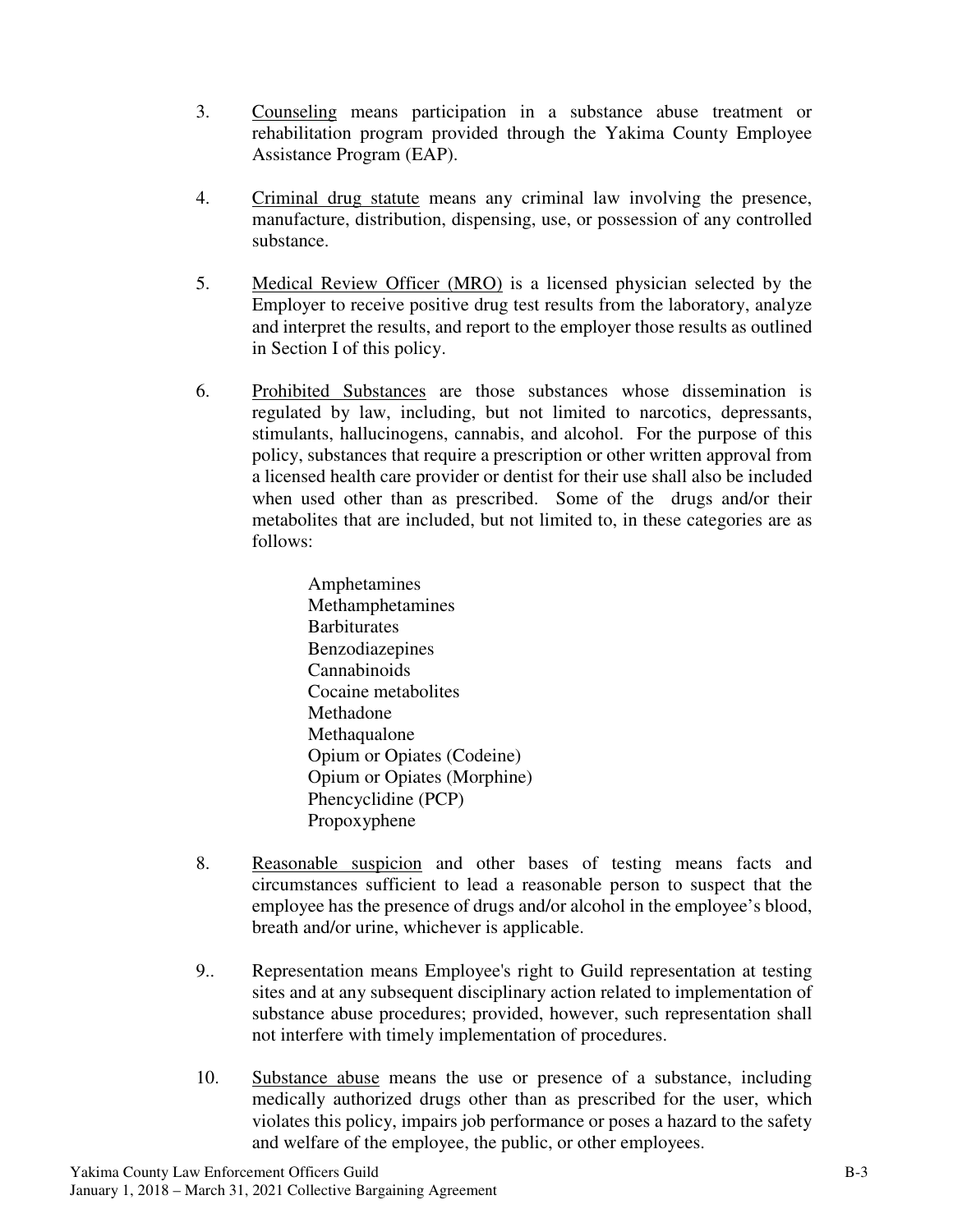- 11. Substance Abuse Professional (SAP) is a licensed physician, psychologist, social worker, employee assistance professional, or addiction counselor certified by the National Association of Alcoholism and Drug Abuse Counselors Certification Commission with knowledge of and clinical experience in the diagnosis and treatment of drug and alcohol-related disorders.
- 12. Unreasonable delay means a delay of the testing procedure for a period of time, as defined by the collection site or laboratory personnel, which would render the test invalid, useless and/or inaccurate.

# **E. EDUCATION**

Pursuant to the provisions of the Drug-Free Workplace Act of 1988, the County will establish an education and training program (may be limited to written materials without classroom training) to assist employees to understand and avoid the perils of drug and alcohol abuse. A reasonable ongoing educational effort will be made to prevent and eliminate drug and alcohol abuse that may affect the workplace.

Hence, the Department's program should address:

- The dangers of drug and alcohol abuse in the workplace;
- The County's policy of maintaining a drug- and alcohol-free workplace;
- The availability of drug and alcohol treatment, counseling and rehabilitation programs; and
- The penalties that may be imposed upon employees for drug and alcohol abuse violations.

In addition to the training above, the County shall provide training to supervisors who may be asked to determine whether reasonable suspicion exists to require an employee to undergo drug and/or alcohol testing. The supervisory training shall include training on alcohol use and drug use. This training shall cover the physical, behavioral, speech, and performance indicators of probable alcohol usage and drug use. Supervisors who have not received initial training may request another supervisor who has undergone this training to make the determination.

# **F. EMPLOYEE RIGHTS AND RESPONSIBILITIES**

- 1. The County has the right to require an employee to undergo a drug and/or alcohol test when there is reasonable suspicion to indicate the employee has used and/or the presence of a substance which violates these policies, causes the employee to pose a hazard to the safety of the employee, the public, or other employees. However, an employee may be required to undergo a re-examination drug and/or alcohol test as provided in Section J.2. of this policy.
- 2. It is the employee's responsibility to report for duty without the presence of drugs and/or alcohol, be able to perform his/her job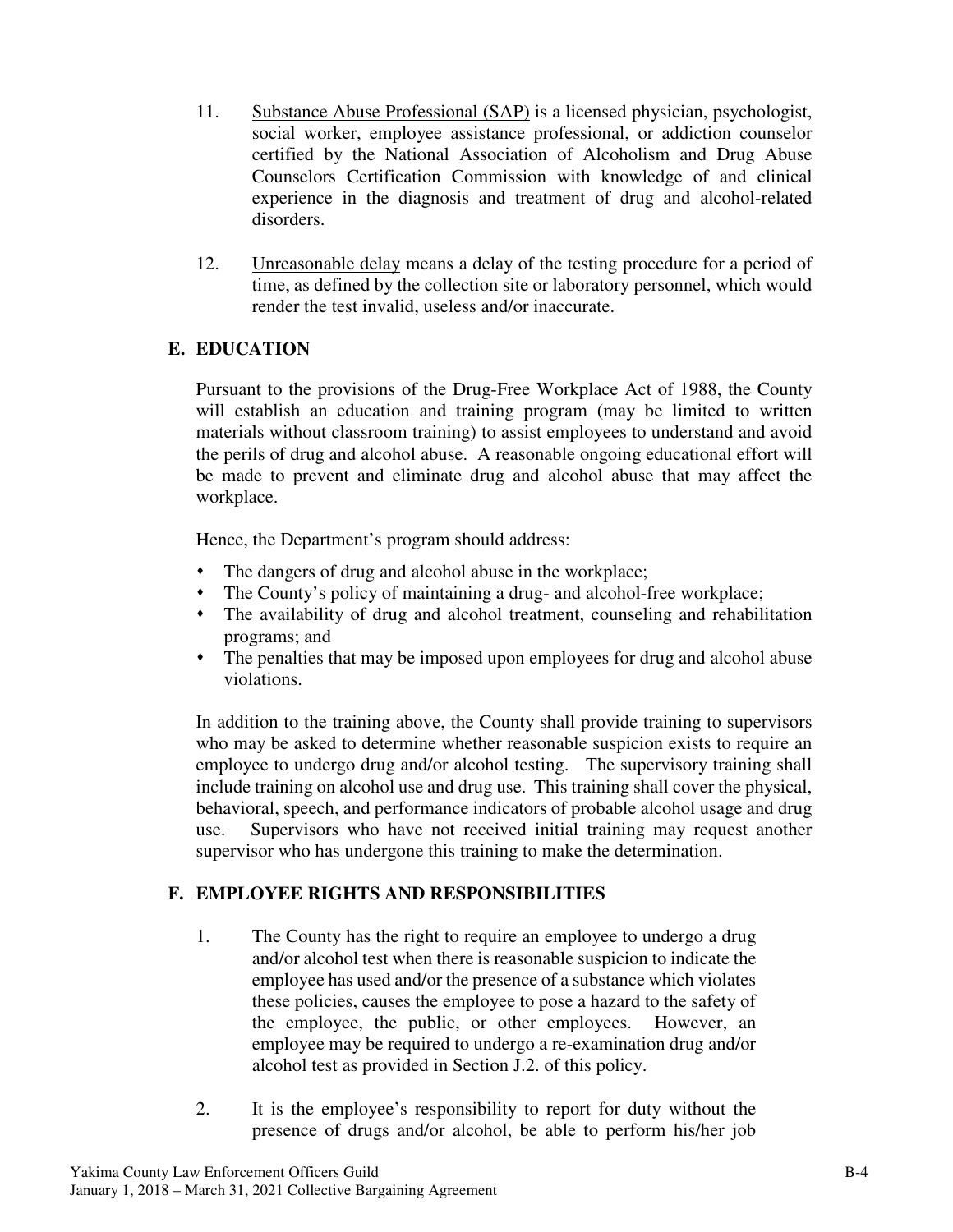safely and effectively, without drugs, alcohol, or any other intoxicating substance in the employee's blood, breath and/or urine.

- 3. Employees are responsible for obtaining from their health care provider adequate information about the effects of prescription medication on job performance; and promptly notifying his/her supervisor of same; or promptly notifying his/her supervisor of the effects on job performance of over-the-counter medication being taken.
- 4. Employees are prohibited from the presence of, possessing, manufacturing, using, distributing, or selling alcohol, controlled substances or drug paraphernalia on County premises or while on duty. For purposes of this policy, "on duty" time includes meal and break periods during the work shift.
- 5. Employees are encouraged to request assistance with drug use and/or alcohol abuse problem(s), with the understanding that the first request for assistance will not be used as the basis for disciplinary action. However, a request for assistance shall not be used to exempt employees from job performance requirements.
- 6. In accordance with the Drug-Free Workplace Act of 1988, an employee who is convicted and/or any other alternative disposition like plea bargain, deferred prosecution, of a violation of a criminal drug statute shall notify the Sheriff or his/her designee no later than 5 days after such conviction. For purposes of this policy, a criminal drug statute means any criminal law involving the manufacture, distribution, dispensation, use, or possession of any controlled substance.
- 7. Employees have the right to challenge the results of certain tests and certain discipline imposed in accordance with the Grievance procedure of their labor contract. Employees who dispute the results of a drug test may have their split sample tested at their own cost at another DHHS-certified laboratory. This employee request must be made in writing within 72 hours of notification of a positive drug test result by the MRO.
- 8. Employees having knowledge of another employee's condition/behavior that poses a potential threat to the safety of employees and/or the public are obligated to immediately inform the employer of the problem. The employer may assist the employee in getting help with the problem.
- 9. Employees who are required to undergo a drug and/or alcohol test will be provided transportation to the collection facility and shall also be offered transportation home by a Department representative. If suspected of being impaired, the employee will be advised against driving him/herself home or otherwise operating a motor vehicle.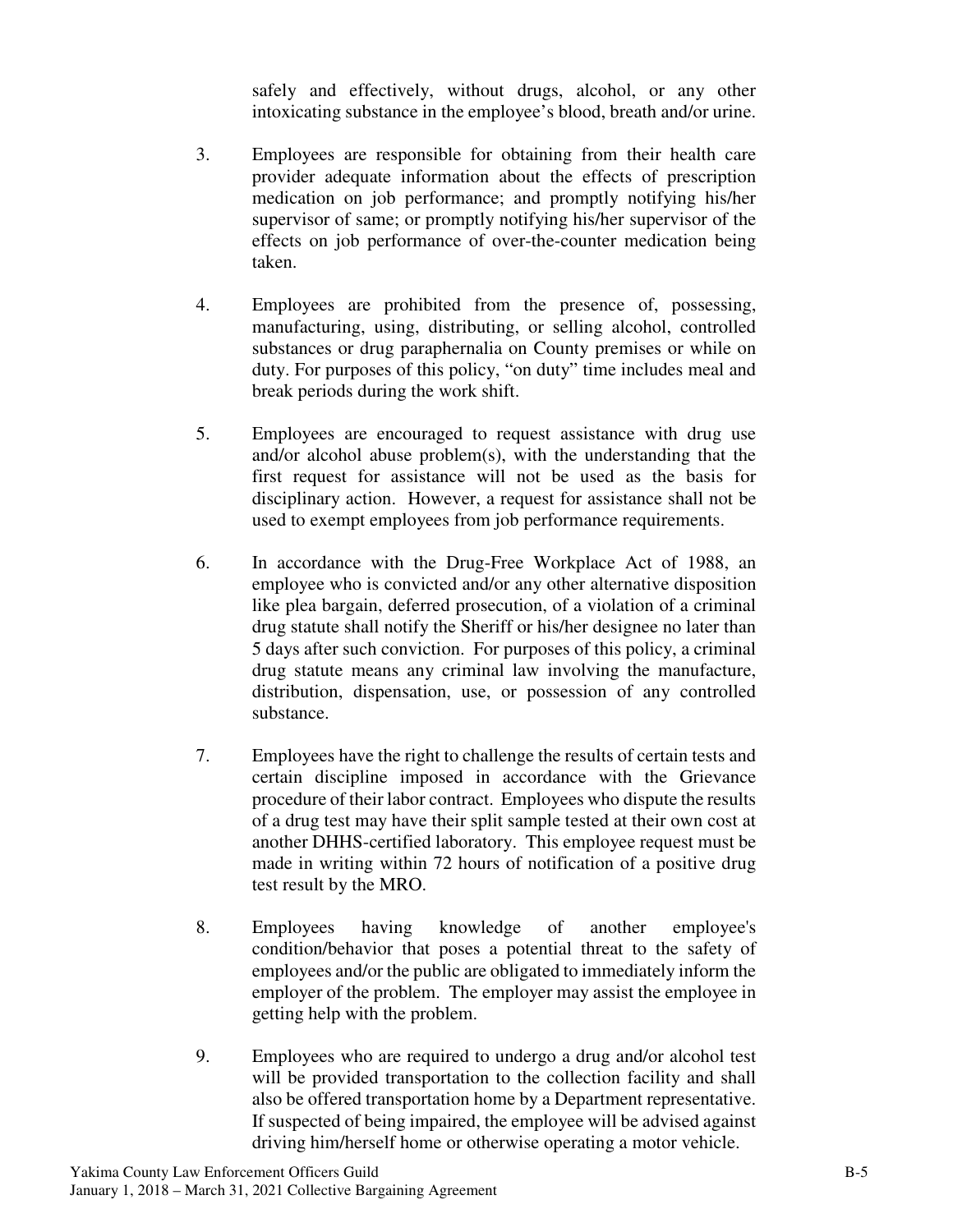- 10. Employees may have a Guild representative present at the collection facility. However, the lack of Guild representation shall not cause unreasonable delays in the collection process. If there are delays and the test is rendered invalid, useless, and/or inaccurate, then the Employer has the right to proceed based on observations if the Employer determines discipline is applicable provided that this does not prevent the Guild from challenging the accuracy under the grievance procedure.
- 11. Employees shall fully cooperate in the collection process.

# **G. DETECTION**

- 1. Reasonable suspicion and the basis for implementation of substance abuse testing: Once the steps outlined in the attached "Supervisor's Guidelines" are followed, an employee may be required to undergo a drug and/or alcohol test when reasonable suspicion exists to indicate that the employee has the presence of a prohibited substance in the employee's blood, breath and/or urine, whichever is applicable. Other bases for testing include where an employee is involved in any accident if the employer suspects the presence of alcohol and/or controlled substance where the County receives reliable information based upon personal knowledge of an individual, including but not limited to, other employees of the County, the medical community, or law enforcement personnel, of involvement by the employee with alcohol and/or controlled substances.
- 2. The decision to conduct a drug and/or alcohol test shall be made by the employee's on-duty supervisor or the highest-ranking supervisor on duty. In all cases, the on-call executive will be notified as soon as the situation allows.
- 3. Refusal to submit to a drug and/or alcohol test authorized by this policy shall be grounds for discharge.
- 4*.* Searches:
	- (a) The Department has the right to search, without employee consent, any and all County-owned property. These areas include, but are not limited to, office space, cars, desks, file cabinets and the like.
	- (b) The Department shall have the right to search (1) County-owned property and (2) with probable cause, private property belonging to the employee, such as a personal equipment bag, brief case, or private vehicle on County premises. The employee shall have the right to Guild representation during the search provided such representation does not delay the search.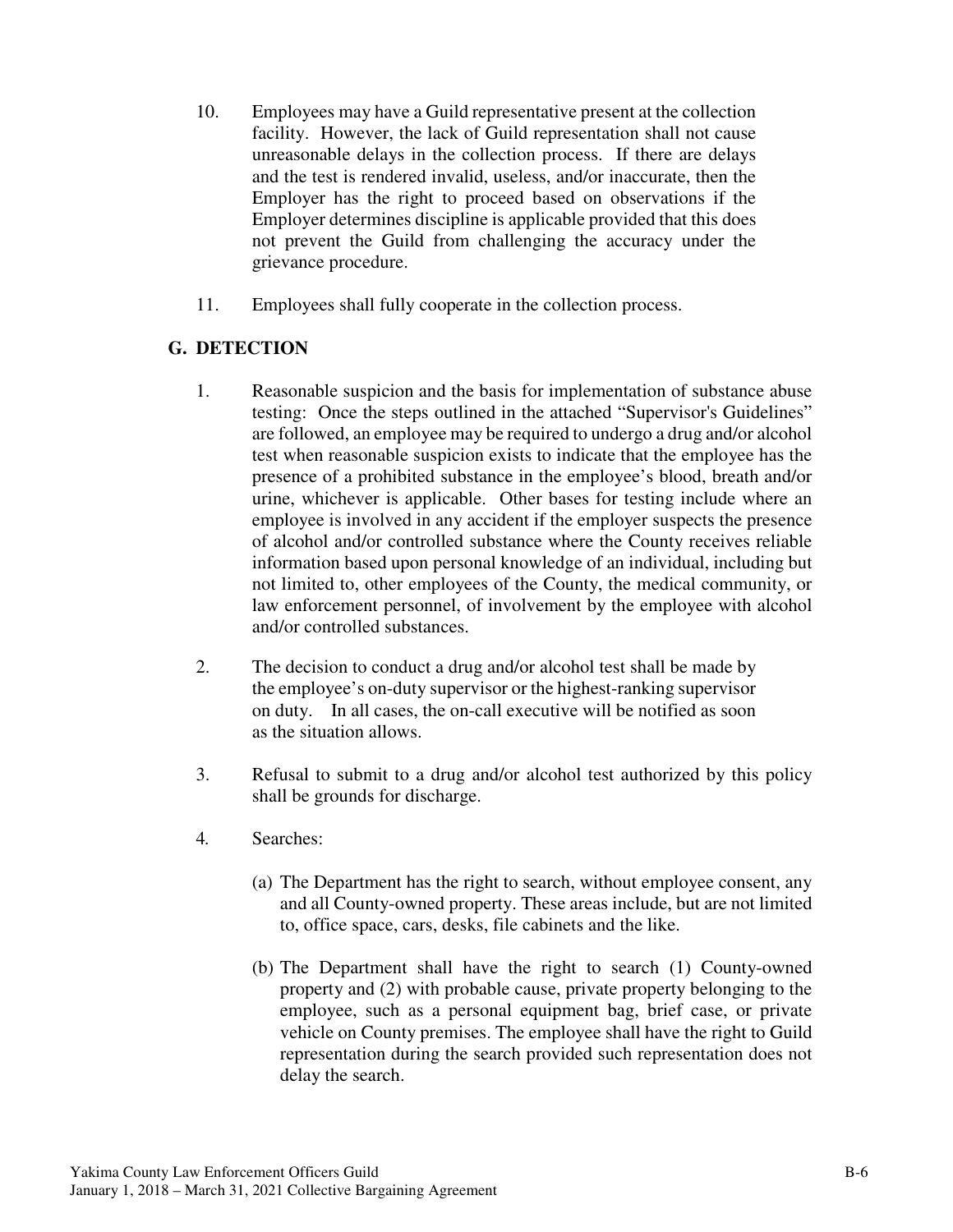- (c) If the Department is going to conduct a search, the Department shall first inform the employee that:
	- (1) The Department has reasonable suspicion to suspect that evidence exists within the area or item to be searched which could be used in disciplinary and/or legal proceedings against the employee;
	- (2) The employee has the right to Guild representation during the search.
- (d) The Department may contact a police authority having jurisdiction to conduct a search according to and in the manner authorized by law.
- 5. Presence of, use of, possession, manufacture, distribution or sale of alcohol, drugs, or drug paraphernalia on County property or during work time is expressly prohibited and provides a basis for discipline under department rules and regulations, and shall constitute cause for drug and/or alcohol testing under this policy. For purposes of this policy, work time includes meal and break periods or any other time when the employee is on paid status and also includes when an employee is operating a County vehicle off-duty. Alcoholic beverages that are properly stored, unopened, in the trunk of an employee's personal vehicle will not be considered a violation of this policy. Any illegal drugs and/or drug paraphernalia coming into the County's possession will be turned over to the police authority having jurisdiction.

## **H. TESTING PROCEDURES**

- 1. Drug and alcohol testing shall be conducted in a manner designed to protect employees, protect the integrity of the testing process, safeguard the validity of test results, and ensure that those results are attributed to the correct employee.
- 2. Employees who are required to undergo a drug and/or alcohol test will be provided transportation to the collection facility and shall also be offered transportation home by a Department representative.
- 3. Employees may have a Guild representative present at the collection facility. However, the lack of Guild representation shall not unreasonably delay the collection process.
- 4. Employees required to undergo a drug and/or alcohol test shall cooperate fully in the collection process and complete all required forms and documents. These forms include, but are not limited to, a Consent/Release form and an Interview form.
- 5. Urine samples for drug testing shall be collected at a collection site designated by the Employer using the split sample collection method. The split sample is made available if retesting becomes necessary. Any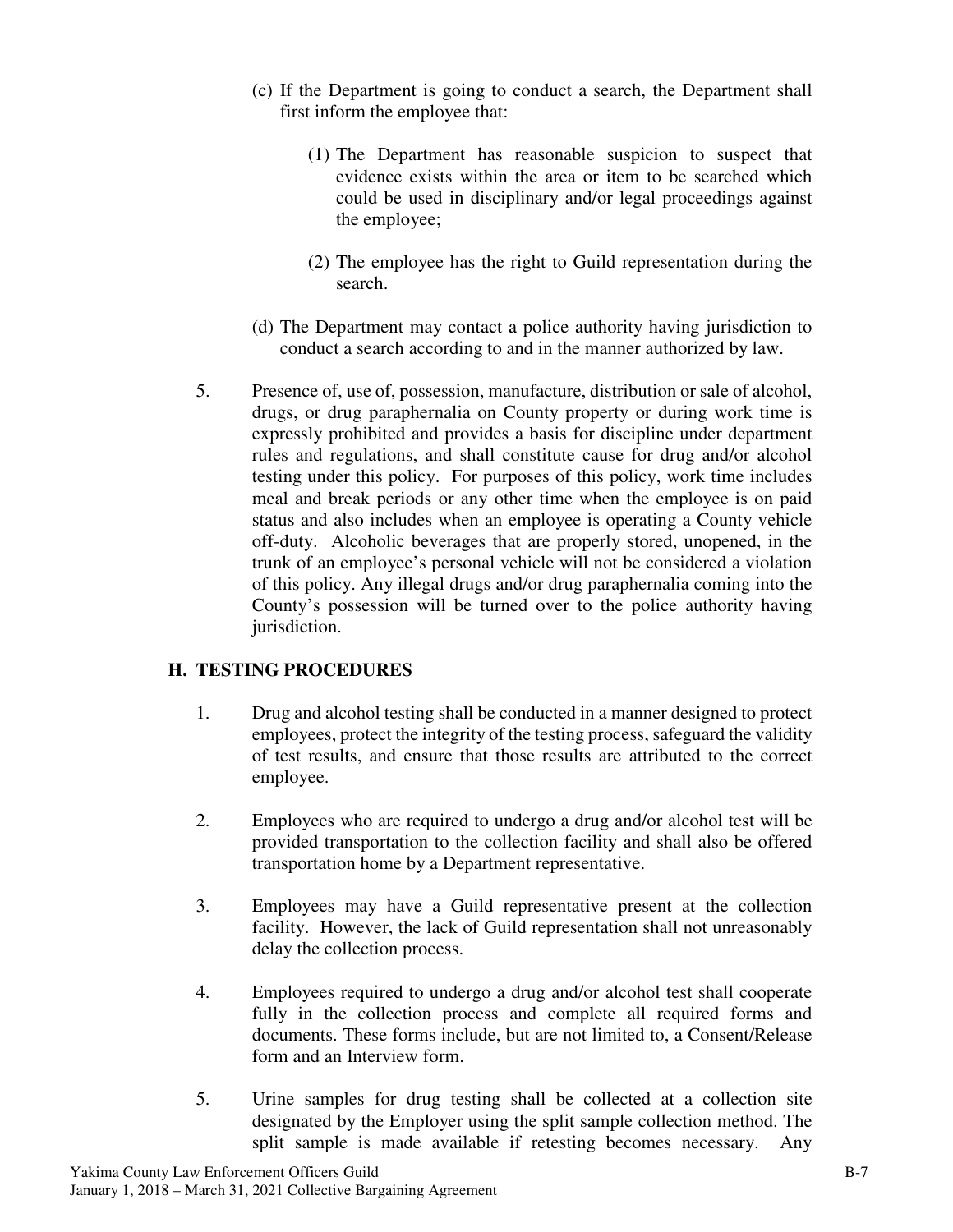specimen that tests positive for drugs shall be retained in long-term frozen storage by the laboratory conducting the analysis for a minimum of one year.

- 6. If medical personnel at the collection site have reason to believe that an adulterated or substituted sample has been provided (or that the employeealtered or substituted the sample), the employee will be required to immediately submit a second sample (or the original sample). This collection shall be under the direct observation of a same gender collection site staff person. The employee will be required to provide the additional or original sample during an observed collection prior to leaving the collection site.
- 7. An appropriate chain of custody procedure shall be followed in the administration of all drug tests. Urine samples shall be sealed and initialed by the employee and a witness.
- 8. Urine samples shall be promptly sent to and tested by a laboratory that is certified to perform drug tests by the Department of Health and Human Services (DHHS). Initial drug screening shall be conducted using an accepted immunoassay method. All positive tests shall be confirmed using the gas chromatography/mass spectrometry (GC/MS) drug testing method. The laboratory shall test for only the substances and within the limits as follows for the initial and confirmation tests, as provided within NIDA standards, unless this section is modified by amended agreements provided for in Section L.3.:

Initial Tests

| Alcohol $*$                      |              |
|----------------------------------|--------------|
| Marijuana metabolites            | $50$ ng/ml   |
| Cocaine metabolites              | $300$ ng/ml  |
| Opiate metabolites (morphine and |              |
| codeine)                         | $300$ ng/ml  |
| Phencyclidine                    | $25$ ng/ml   |
| Amphetamines (Amphetamine and    |              |
| Methamphetamine)                 | $1000$ ng/ml |
| <b>Barbituates</b>               | $300$ ng/ml  |
| Benzodiazepines                  | $300$ ng/ml  |
| Methadone                        | $300$ ng/ml  |
| Methaqualone                     | $300$ ng/ml  |
| Propoxyphene                     | $300$ ng/ml  |
|                                  |              |

a. If immunoassay is specific for free morphine the initial test level is 25 ng/ml.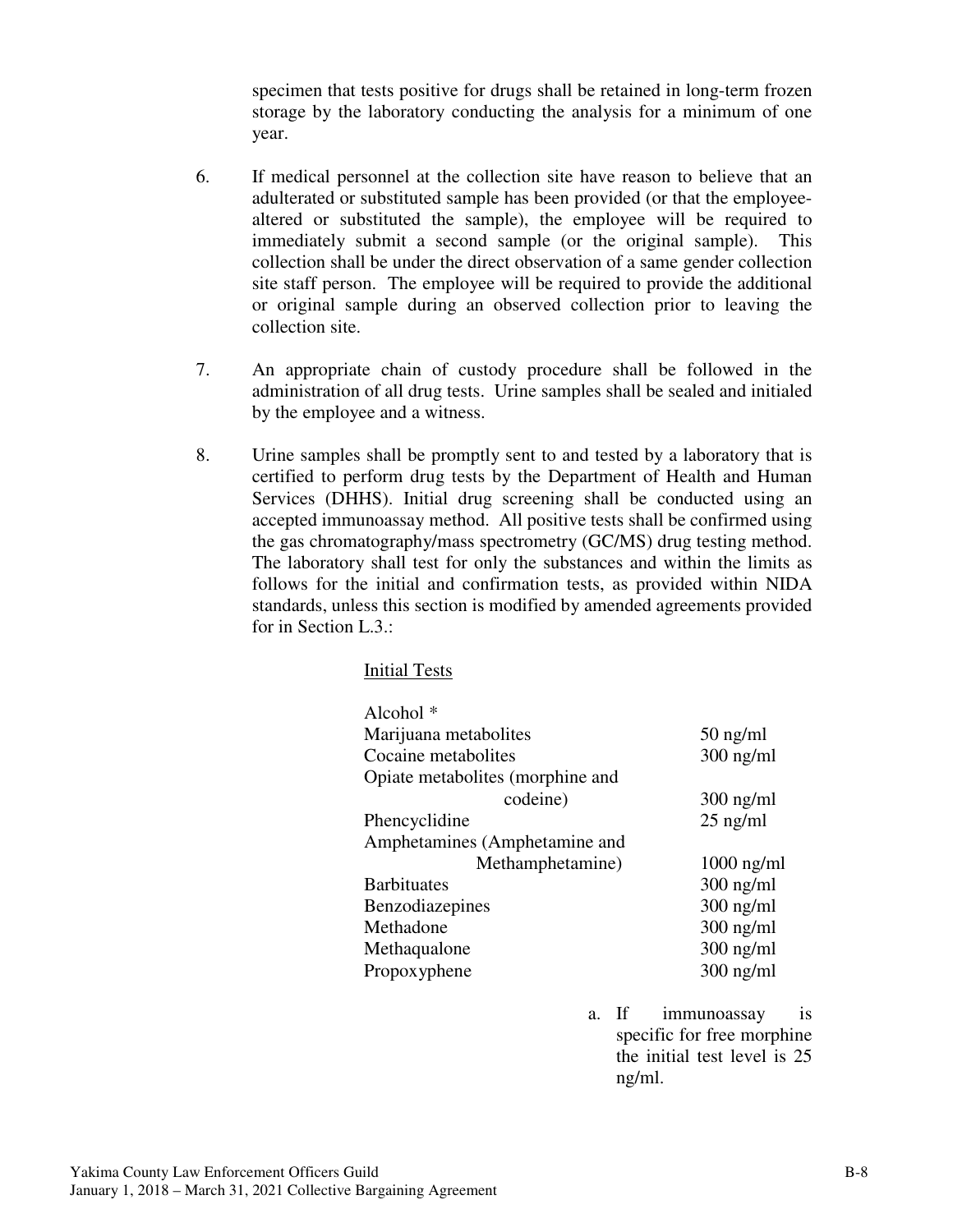#### Confirmatory Test

| Alcohol <sup>*</sup>             |             |
|----------------------------------|-------------|
| Marijuana metabolites            | $15$ ng/ml  |
| Cocaine metabolites              | $150$ ng/ml |
| Opiate metabolites (morphine and |             |
| codeine)                         | $300$ ng/ml |
| Phencyclidine                    | $25$ ng/ml  |
| Amphetamines (Amphetamine and    |             |
| Methamphetamine)                 | $500$ ng/ml |
| <b>Barbituates</b>               | $300$ ng/ml |
| Benzodiazepines                  | $300$ ng/ml |
| Methadone                        | $300$ ng/ml |
| Methaqualone                     | $300$ ng/ml |
| Propoxyphene                     | $300$ ng/ml |
|                                  |             |

9. Alcohol shall be tested by means of a Breathalyzer machine currently in use (B.A.C.) or future equipment which may supercede the B.A.C. machine (but excludes the P.B.T. device.) Breathalyzer alcohol tests shall be conducted at a site designated by the Employer*.* The testing shall follow the protocols established for criminal investigations, including the requirement of two breath samples within the proper variance. If the initial test indicates an alcohol concentration of .02 or greater, a second test shall be performed to confirm the results of the initial test at the election of the employee. The confirmatory test shall be by means of a blood draw. The confirmatory test shall also use a .02 blood alcohol concentration level to measure a positive test. If the Employee refuses to take the second confirmatory test, the first test will be used to determine alcohol concentration. The use of a BAC does not preclude the use of a blood draw for the initial testing. Whether a BAC and/or a blood draw is used depends on the circumstances leading the Employer to the conclusion that there needs to be a test.

\*The Sheriff's position is that with regard to the cut off level for a positive alcohol test result it is .02 or greater based on his belief that law enforcement should be a no tolerance environment and the presence of any alcohol should be prohibited for safety reasons and to set an example within the jurisdiction of this Sheriff.

- 10. Upon written request by the employee, the County shall make one legible copy of the results of his/her drug and/or alcohol tests available to the employee.
- 11. All information collected in the process of conducting a drug and/or alcohol test shall be treated as confidential information. These files shall be separate from the personnel file; sealed and maintained in a secure medical file. However, such information shall become available to other persons on a need to know basis if there is a grievance or other administrative law or legal action.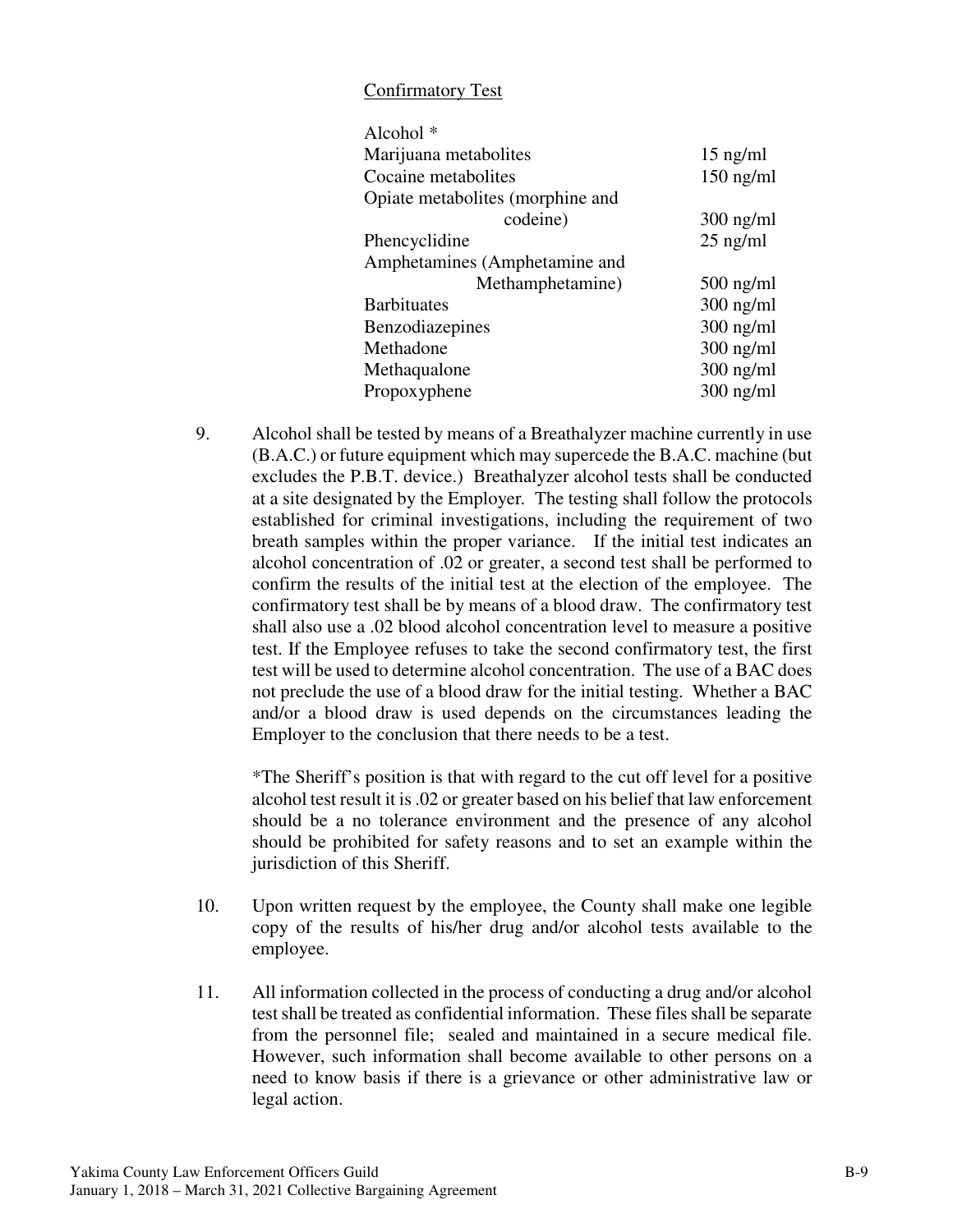12. Employees who refuse or fail to fully cooperate in the collection process shall be subject to discipline up to and including discharge. Examples of a failure to fully cooperate include such actions as, refusing to sign the necessary consent/release forms; delaying and/or obstructing the collection process; failing to provide the specimen for testing; and attempting to substitute or adulterate a specimen. The foregoing list is not intended to be an all-inclusive list. Sheriff management shall, in all circumstances, have the final right to determine the appropriate level of discipline depending on the specific circumstances, the employee's performance record, and any other pertinent facts.

## **I. REPORTING OF RESULTS**

- 1. The County shall have a designated Medical Review Officer (MRO) who must be a licensed physician with knowledge of substance abuse disorders and familiar with the characteristics of the laboratory tests (sensitivity, specificity, and predictive value). The role of the MRO will be to review and interpret the positive drug test results.
- 2. Alcohol Test Results. Laboratory or collection site personnel will report the test results to the Sheriff or his/her designee and the County Human Resources Director. If the confirmation test meets or exceeds 0.02 g/210 ml, the laboratory or collection site personnel shall report to the Sheriff, or his or her designee and the County Human Resources Director that the employee tested positive for alcohol. If the test result is below 0.02 g/210 ml, the laboratory or collection site personnel will report to the Sheriff or his or her designee and the County Human Resources Director that the employee tested negative for alcohol.
- 3. Drug Test Results. Laboratory personnel will advise the Sheriff or his/her designee and the County Human Resources Director directly of all negative drug test results.

The laboratory will advise the MRO, the Sheriff or his or her designee, and the County Human Resources Director of any positive drug test results. The MRO must examine alternate medical explanations for any positive test results. This process shall include an interview with the affected employee and a review of the incident file, employee's medical history and any other relevant factors. The MRO must review medical records made available by the tested employee when a confirmed positive test could have resulted from legally prescribed medication. Employees involved in this step of the examination shall make themselves and any relevant records they wish to present available to the MRO within 48 hours after request.

After reviewing the incident file and interviewing the employee, the MRO shall report to the Sheriff or his/her designee and the County Human Resources Director the name of the employee, and whether a positive test of a prohibited substance has been verified. The MRO shall also supply all applicable reports and information regarding the positive test.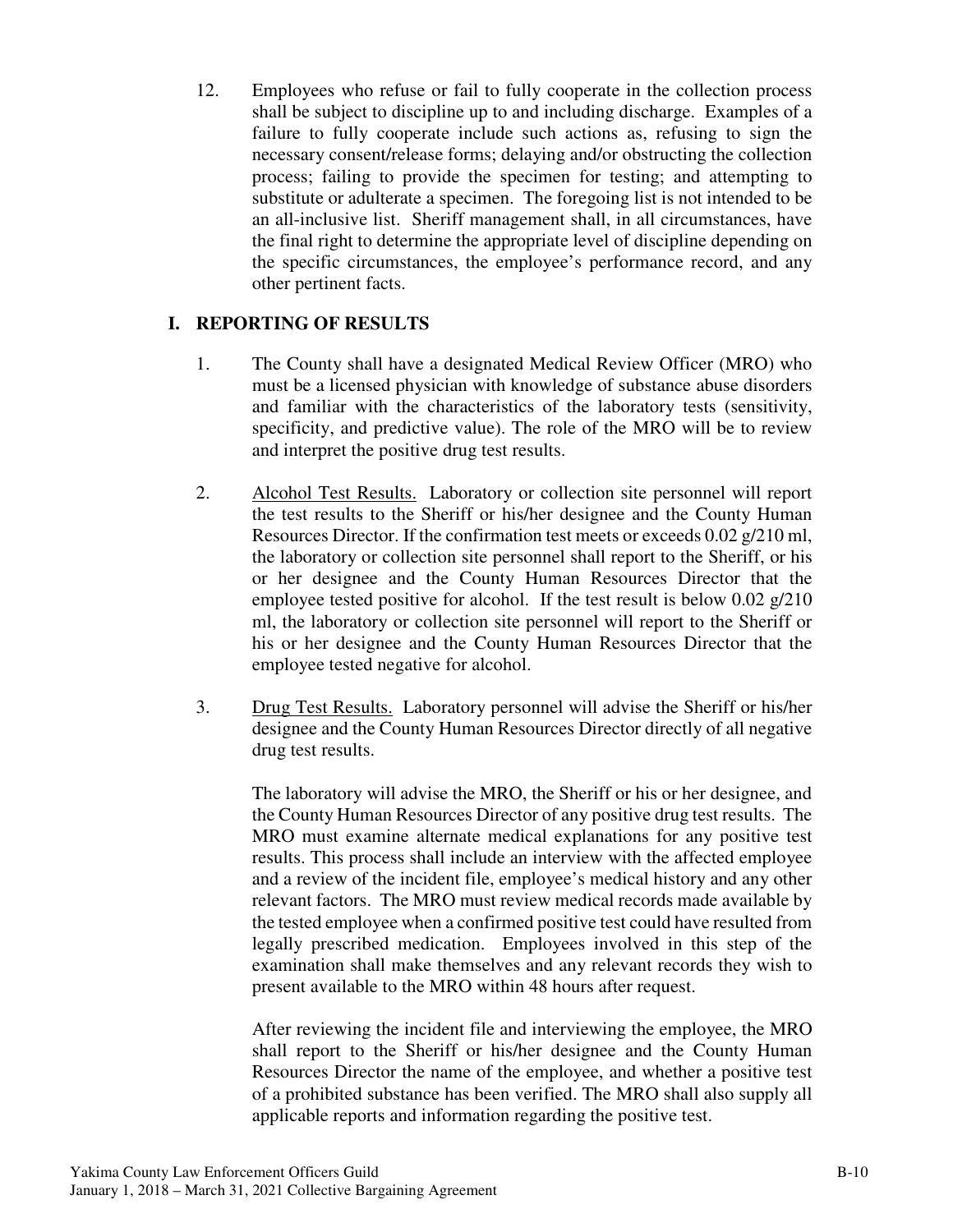- 4. Rehabilitation Program. If the tested employee is referred on to rehabilitation or treatment, the MRO is authorized to communicate specific results to the Substance Abuse Professional (SAP) or counselor overseeing the employee's treatment program.
- 5. Grievance. The laboratory and/or the MRO is authorized to release specific test results to the County and the Guild in cases of disciplinary proceedings, a grievance and/or a legal challenge.

# **J. REHABILITATION AND RETURN TO DUTY**

- 1. The County recognizes that substance abuse can be successfully treated, enabling an employee to return to satisfactory job performance. Employees who are concerned about their own drug use and/or alcohol abuse are encouraged to voluntarily seek assistance through the County's EAP. All such voluntary requests for assistance will remain confidential.
- 2. An employee who tests positive for a prohibited substance or is otherwise required to submit to a drug and/or alcohol test by this policy shall be medically evaluated, counseled, and treated for rehabilitation as recommended by the SAP. If the employee is required to participate in such a program, his/her reinstatement or continued employment shall be contingent upon:
	- (a) Successful completion of the program and remaining drug- and/or alcohol-free for its duration and three (3) years; and
	- (b) Passing a return to duty drug and/or alcohol test as recommended by the SAP; and
	- (c) Obtaining a final release for duty by the SAP (The final release for duty may be preceded by a temporary release for duty).
- 3. Employees who successfully complete a rehabilitation program and are released for duty, in addition to being subject to reasonable suspicion testing at any time, will be subject to follow up testing, which involves unannounced drug and/or alcohol testing at least 3 times per year during the following 36 months. The Sheriff or his/her designee will determine when there will be drug and/or alcohol tests. The appointment for the collection will be made in advance and maintained in a confidential manner by the Sheriff or his/her designee until the day of the collection. The Sheriff or his/her designee shall provide the supervisor with adequate notice of the test date. The employee will not be notified until just prior to the testing. The employee may request a Guild representative to accompany him/her to the collection site, provided the sample is collected within two (2) hours following notification.
- 4. Upon notification of selection for the follow up tests, the employee must proceed directly to the collection site for testing. At this time, the employee will receive an Employee Notification of Scheduled Drug/Alcohol Test letter from the designated contact. The employee will be required to sign this letter and a Consent/Release form. The employee must present photo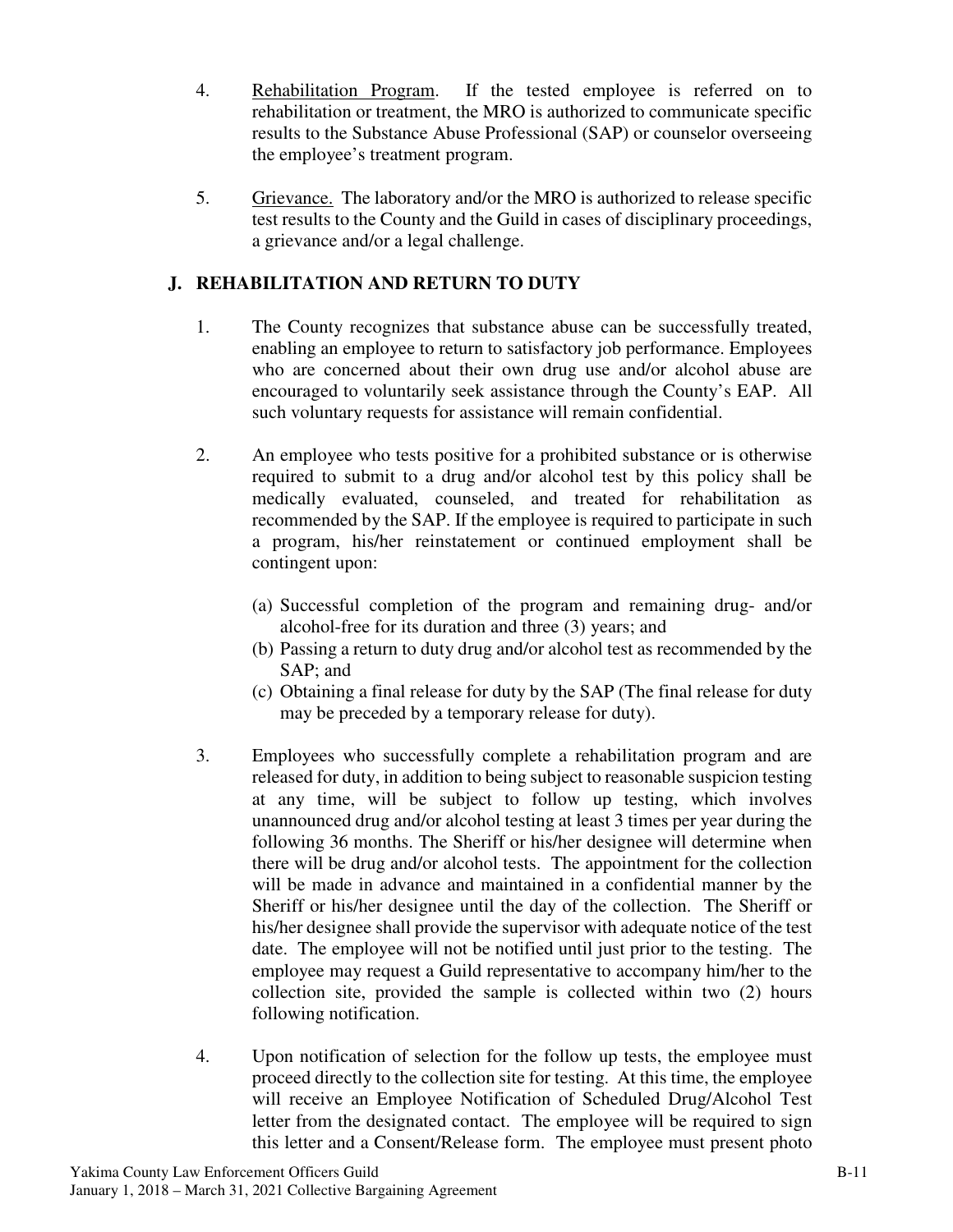identification to collection site personnel. The Sheriff or his/her designee and the County Human Resources Director will retain a copy of all the forms.

- 5. Refusing to submit to a return to duty or a follow up test will be considered grounds for discharge. If the selected employee fails to report to the collection site within 2 hours of notification of testing, this will also be considered grounds for discharge.
- 6. If an employee voluntarily enters a drug/alcohol rehabilitation program, it shall not be considered an offense under this policy. Such employees are, however, still subject to this policy and may be required to undergo a drug and/or alcohol test if reasonable suspicion exists.
- 7. All appointments with the SAP may be scheduled as sick leave or vacation leave subject to prior approval of the supervisor, Sheriff, or management designee. The SAP will contact the Sheriff or his/her designee to make a recommendation as to the need for further treatment. Once vacation leave and sick leave is exhausted, the employee may be placed on leave without pay. The current contract provision regarding the length of time an employee may be on leave without pay will be applicable. The Sheriff or his/her management level designee shall maintain confidentiality regarding the reason for the leave.
- 8. The employee will be responsible for all costs, not covered by insurance, which arise from such treatment.
- 9. Once an employee has tested positive for substance abuse and the MRO has notified the County, the employee will be placed on leave status (vacation, sick, holiday leave bank, compensatory time then leave without pay). The employee will remain on leave until s/he has a release for duty from the SAP and has passed a return to duty drug and/or alcohol test as recommended by the SAP. The release for duty may be a temporary or final release as described below depending on the circumstances.
- 10. Temporary Release for Duty. The SAP may sign a temporary release for duty indicating that the employee can satisfactorily return to regular work assignment and continue treatment on an outpatient basis. The temporary release for duty shall indicate the length of time such release is valid not to exceed 3 months. The employee must present a final release for duty on or before the expiration date of the temporary release. A temporary release shall include follow up testing. The employee must present both the temporary and final release for duty to his/her supervisor.
- 11. Final Release for Duty. A final release for duty shall be signed by the SAP indicating that the employee has:
	- (a) Satisfactorily completed treatment and follow up testing; or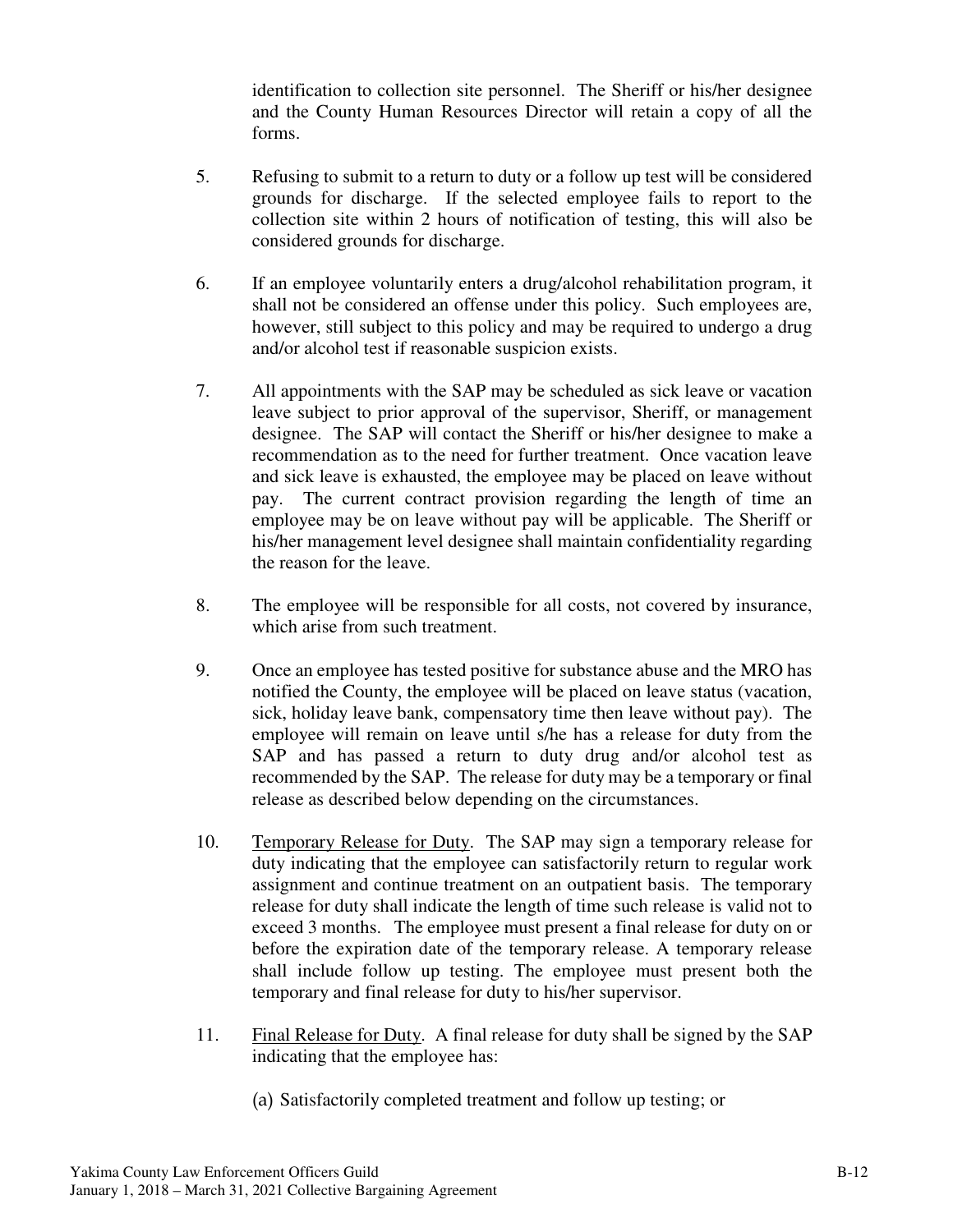- (b) Does not require treatment at this time, and the employee may return to regular work assignment without restrictions. Failure to provide a final release for duty to the supervisor may result in discharge.
- 12. Once an employee provides the supervisor with the final release for duty the employee shall be returned to his/her regular duty assignment so long as the total time for rehabilitation, testing and release does not exceed six (6) months. If it exceeds six (6) months, the employee is subject to discharge. After five years of no further violation of this policy, the employee's personnel file shall be purged of any reference to the incident, including any disciplinary actions taken, provided, however, records may be retained beyond five (5) years when retention is required by applicable law. Should applicable law require retention of records past five (5) years, and if allowed by such law, such records shall be sealed and may not be opened except for the existence of a grievance, further disciplinary action and/or further legal proceedings.
- 13. If an employee tests positive during the 36-month period following rehabilitation on a reasonable suspicion and/or any other bases for drug or alcohol test, the employee will be discharged*.*
- 14. If an employee tests positive during the 36 month period following rehabilitation on unannounced drug or alcohol test, the employee will be discharged.

## **K. RANGE OF CONSEQUENCES**

- 1. Employees who violate this policy will be subject to disciplinary consequences as identified in this policy. In all cases, the County reserves the right to determine the appropriate disciplinary measures, which may be more or less severe than those set forth in this guideline. The following list of actions and the related consequences is illustrative only, and is not intended to be an all-inclusive list of possible disciplinary consequences.
- 2. If an employee has an alcohol concentration of 0.02 or greater in any alcohol test, and/or tests positive for drugs and/or their metabolites in any drug test and it is the employee's first offense, then s/he shall be referred to the EAP for counseling and/or completion of a substance abuse treatment or rehabilitation program. However, if an employee violates a work rule in conjunction with failing a drug and/or alcohol test, then s/he may be subject to disciplinary action. The County shall have the right to take disciplinary action, up to and including discharge, based on the severity of the incident and/or the employee's past record.
- 3. Employees will be subject to disciplinary action as indicated for any of the following:
	- (a) Refusal to submit to an authorized drug and/or alcohol test. Refusal to submit to testing means that the employee fails to provide an adequate urine or breath sample for testing without a valid medical explanation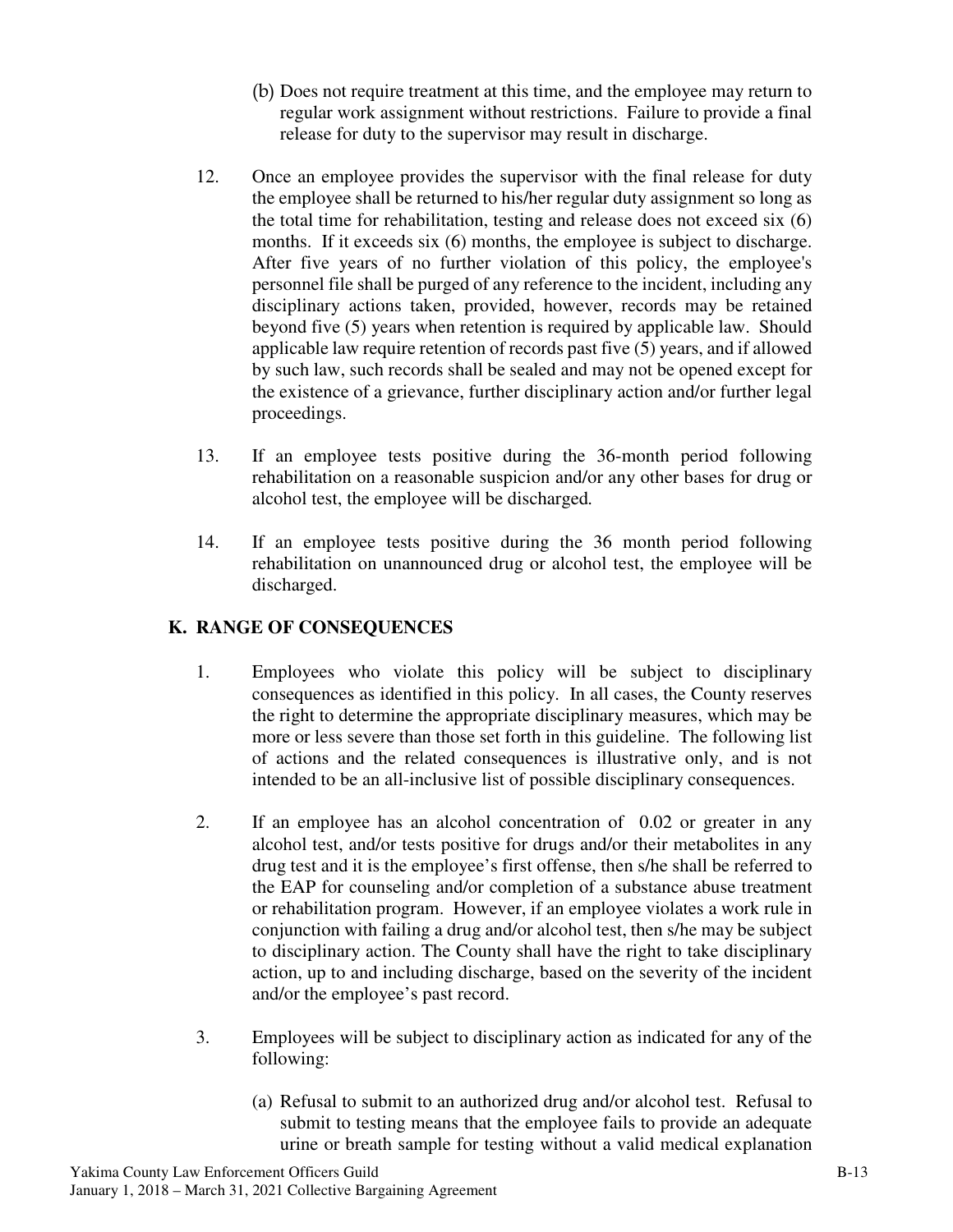after s/he has received notice of the requirement to be tested, or engages in conduct that clearly obstructs the testing process. Refusal to submit to testing includes, but is not limited to, refusal to execute any required consent forms, refusal to cooperate regarding the collection of samples, refusal or failure to provide necessary documentation to the MRO when requested, and/or submission or attempted submission of an adulterated or substituted urine sample. For a refusal, an employee shall be subject to discharge.

- (b) Reporting for work with the presence of alcohol, drinking alcoholic beverages or using drugs while on duty, on County property, in County vehicles, or during breaks and/or meal periods during work hours shall be subject to discharge.
- (c) Unlawful manufacture, use, distribution, dispensation, possession, concealment or sale of any controlled substance, including an alcoholic beverage, while on duty, on County property, in County vehicles, or during breaks and/or meal periods during work hours.
- (d) Any criminal drug statute conviction and/or failure to notify the County of such conviction within 5 days shall be subject to discharge.
- (e) Failure to complete a counseling, treatment, or rehabilitation program as prescribed by the SAP shall be subject to discharge.
- (f) Testing positive on a return to duty shall be subject to discharge.
- (g) Any failures (positive test) on follow up drug and/or alcohol testing during the 36 month following rehabilitation shall be subject to discharge.
- (h) Failure to report to a collection site within two (2) hours of notification for return to duty or follow up testing shall be subject to discharge.
- (i) Second offense alcohol concentration of 0.02 or greater in any reasonable suspicion or any other bases for alcohol test, and/or testing positive for drugs and/or their metabolites in any drug test or any other bases for drug test, shall be discharged.
- (j) Employee's failure to participate in the temporary and/or final releases for duty testing in a timely manner shall be subject to discharge.
- 4. Although the foregoing will ordinarily result in discharge regardless of the employee's position, the Sheriff reserves the exclusive right to consider extenuating circumstances and to impose lesser discipline.

# **L. OTHER**

1. The County shall pay for initial costs of the substance abuse examination including the expenses of the Medical Review Officer.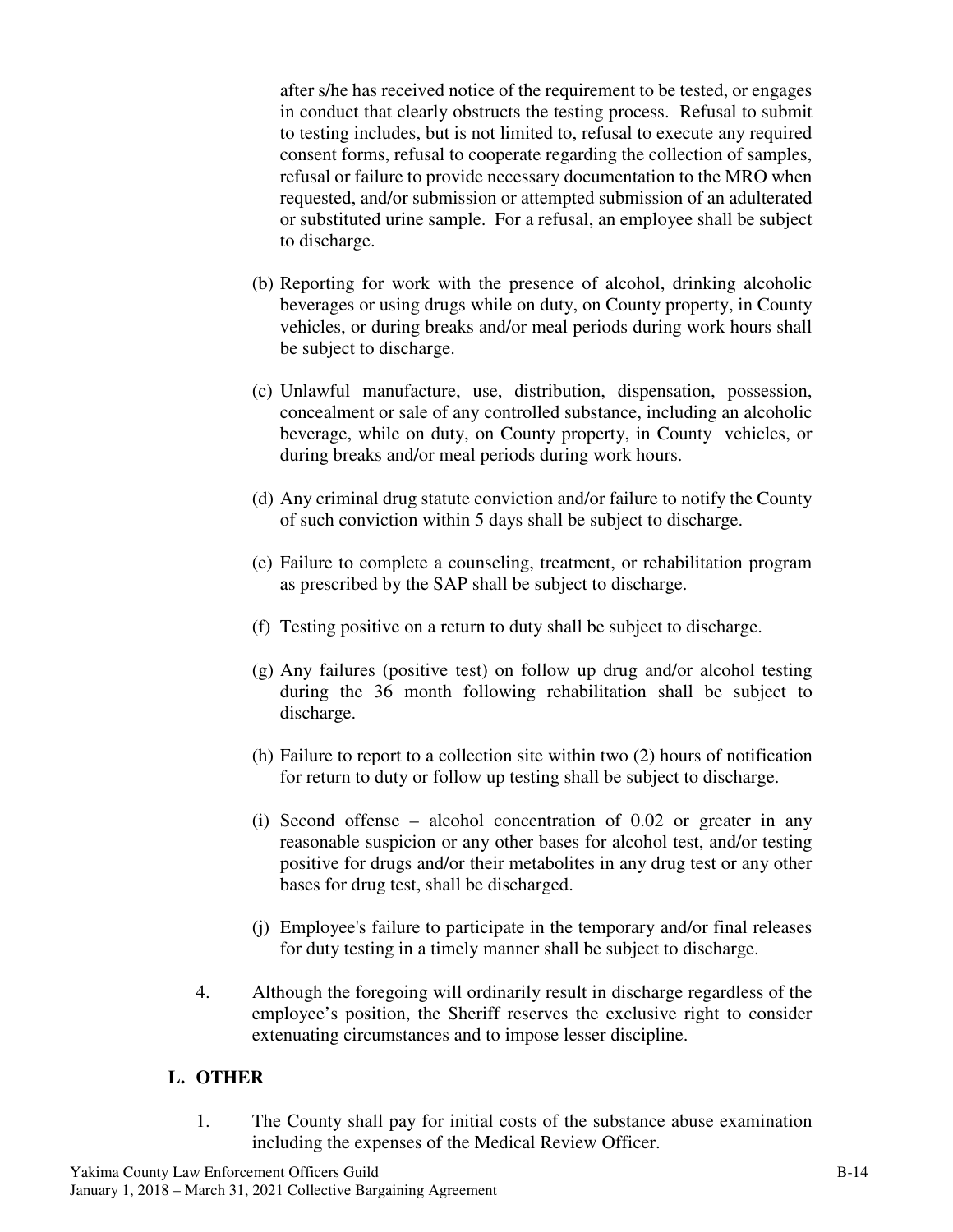- 2. The parties recognize that during the life of this agreement there may be improvements in the technology of testing procedures which provide more accurate testing for the presence of alcohol and/or controlled substances or which constitute less invasive procedures for the employees. In that event, the parties will bargain in good faith whether to amend this procedure to include such improvements. If the parties are unable to agree, the issue will be submitted to impasse procedures under RCW 41.56. Meanwhile, the provisions of this policy shall remain applicable.
- 3. If any provision of this Agreement shall be held invalid by operation of law, or any Tribunal of competent jurisdiction, or if compliance or enforcement of any provision should be restrained by such Tribunal pending final determination as to its validity, the remainder of this Agreement shall not be held to be invalid, and will remain in full force and effect, and the parties, upon request of one to the other shall initiate immediate negotiations for the purpose of arriving at a mutually satisfactory replacement of such provision.
- 4. The following attachments shall be a part of this Policy: Supervisor's Guidelines, Appendix 1 to Supervisor's Guidelines, Consent/Release Form, Report Form, and Interview Form.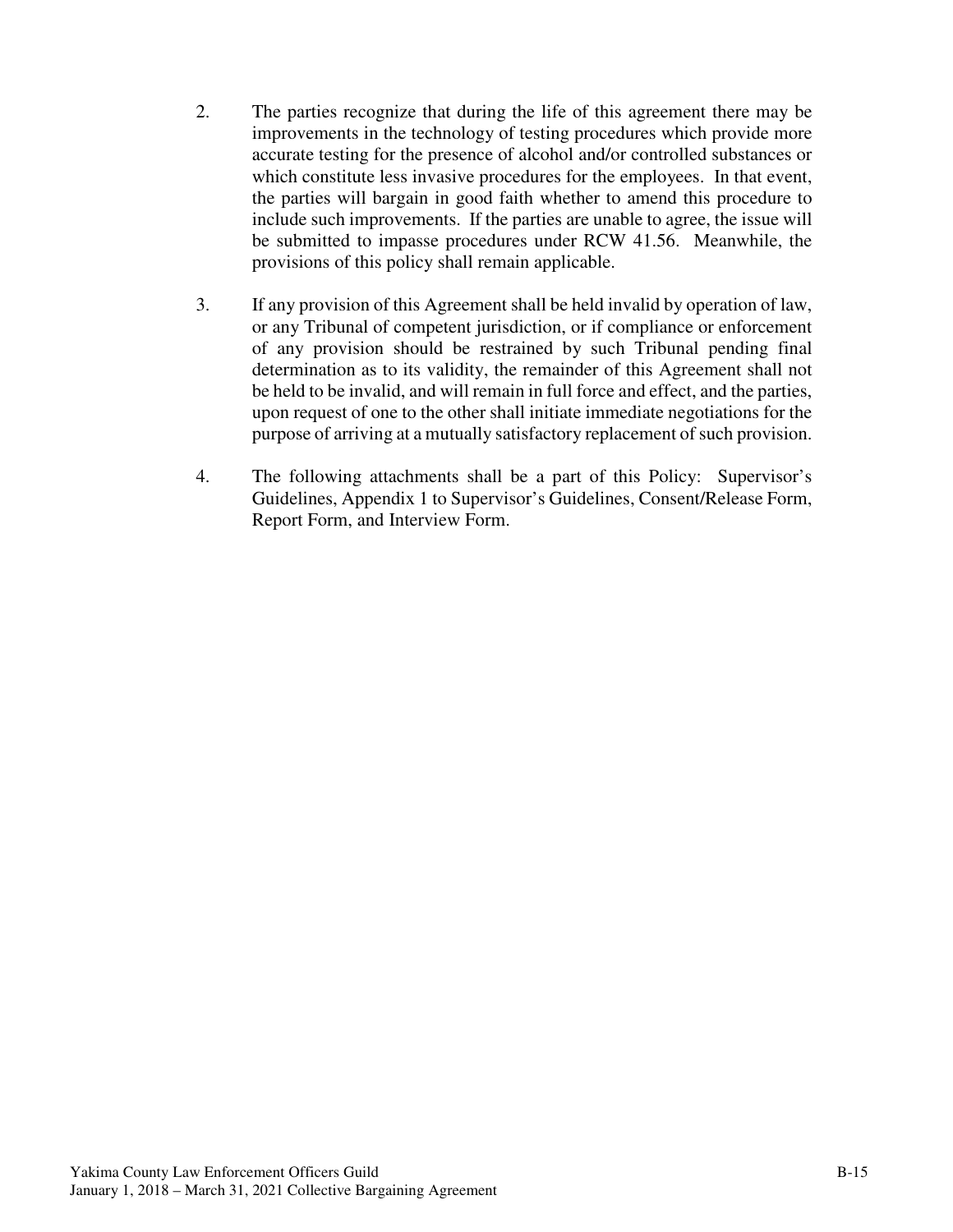#### **YAKIMA COUNTY SHERIFF'S DEPUTIES Substance Abuse Policy**

#### **SUPERVISOR'S GUIDELINES**

The primary goal of the Substance Abuse Policy is to provide a working and service delivery environment free from the effects of alcohol/drug abuse. The supervisor's role is to identify employees who may be a threat to the safety and welfare of the employee, other employees, and the public by having drugs and/or alcohol while on-duty. Such employees must be removed from the workplace.

Follow the steps below to ensure that you are proceeding correctly. It is important that proper procedures are followed to comply with legal and contractual requirements.

- 1. Contact your appropriate command staff and explain the situation.
- 2. Your supervisor will:
	- Take appropriate action regarding your response status, and
	- ♦ Notify the sheriff or his or her designee, then join you at your location to assist your and corroborate your observations during the interview.
- 3. Prepare yourself for an interview with the employee by completing the Report Form. Refer to Attachment 1 for descriptions of physical and behavioral signs which may indicate substance abuse.
- 4. After your supervisor has arrived, advise the employee you wish to interview him/her and provide a private location to conduct the interview.
	- ♦ Be sure to advise the employee that you suspect him/her of the presence of a prohibited substance (defined in the policy) in the employee's blood, breath and/or urine, whichever is applicable, and that s/he may have a Guild representative present during the interview.
	- Do not argue with a belligerent or threatening employee. Advise him/her that his/her cooperation during the interview and testing procedure (if warranted) are direct orders and that continued disruptive behavior, preventing completion of the interview, shall be the same as refusal to submit to testing and shall be cause for discipline (cooperation **does not** mean that any employee must give facts or evidence which may incriminate himself/herself).
	- ♦ Complete the Interview Form with your supervisor.
- 5. Review the relevant information with your supervisor. If your supervisor decides that the test is required, relieve the employee of duty, with pay, during the course of the exam and MRO review.
- 6. Have the employee sign a Consent/Release Form.
	- ♦ Read the form to the employee and direct him/her to sign it. Do not alter the form in any way.
	- ♦ Be sure, if the employee has declined Guild representation, that s/he understands that s/he may choose to have a Guild representative accompany him/her to the testing facility.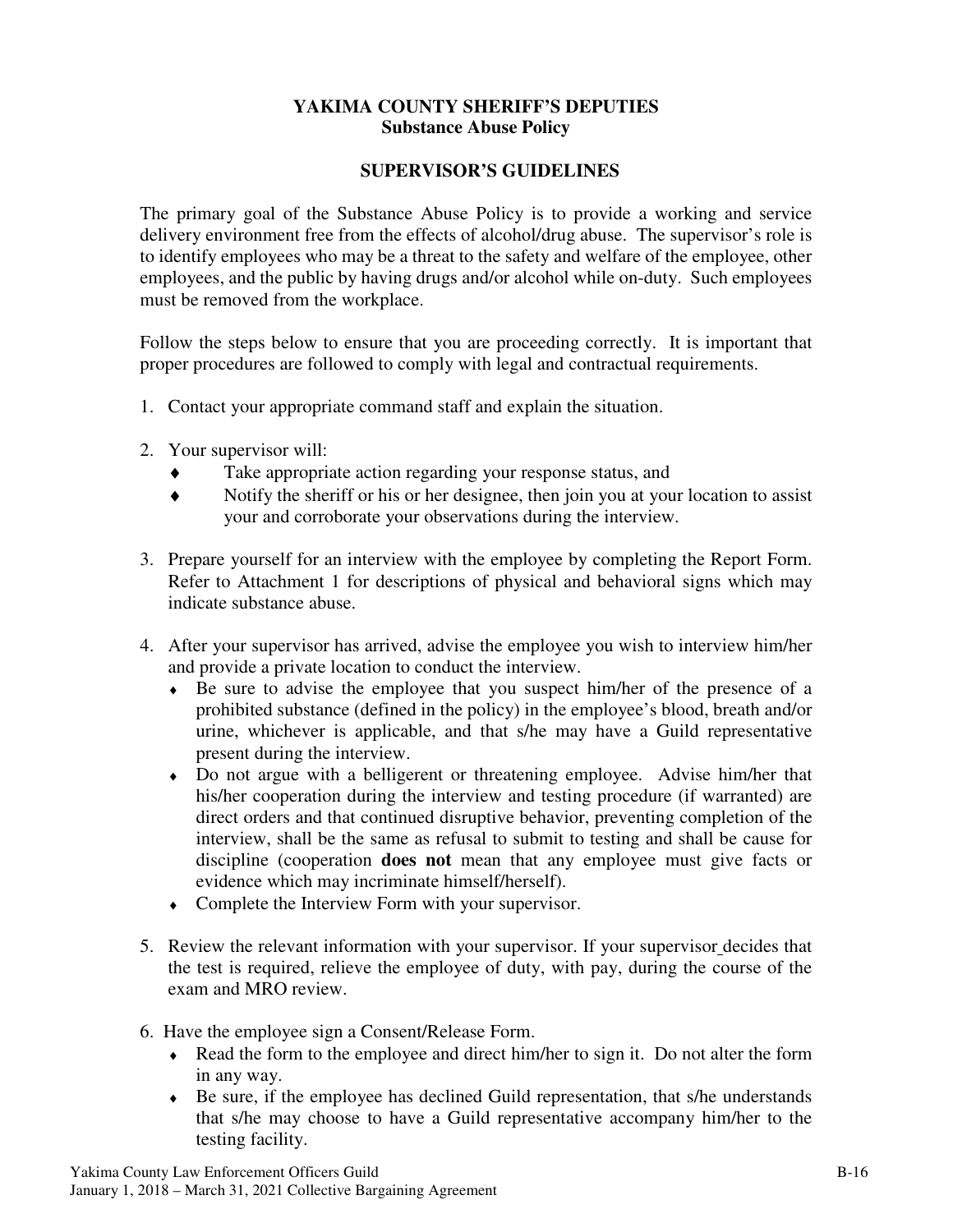- ♦ If the employee refuses to sign the form, advise him/her that this is a direct order and that failure to comply shall be cause for discipline.
- ♦ Issue a second order for the employee to sign the consent form. If s/he still refuses, relieve the employee of duty, with pay, explain that disciplinary action may follow. Your supervisor will transport the employee home. (No employee suspected of impairment from alcohol/drug abuse shall be allowed to drive.)
- 7. Your supervisor shall transport the employee to the testing facility, and wait at the testing facility until the testing is completed.
- 8. When the exam is completed, your supervisor will:
	- ♦ Reconfirm with the employee that s/he has been relieved of duty, with pay.
	- ♦ Advise the employee that s/he will be contacted by the MRO to review the results (if positive), and
	- ♦ Advise the employee that s/he will be contacted by the department advising him/her about the applicable procedures.
	- Drive or arrange transportation for the employee home. Do not return the employee to a County facility.
- 9. Once the employee has been sent home, your supervisor will:
	- ♦ Gather copies or originals of the Report Form, Interview Form, Consent/Release Form, and any other written notes or reports and forward them to the Sheriff and/or his or her designee and the County Human Resources Director.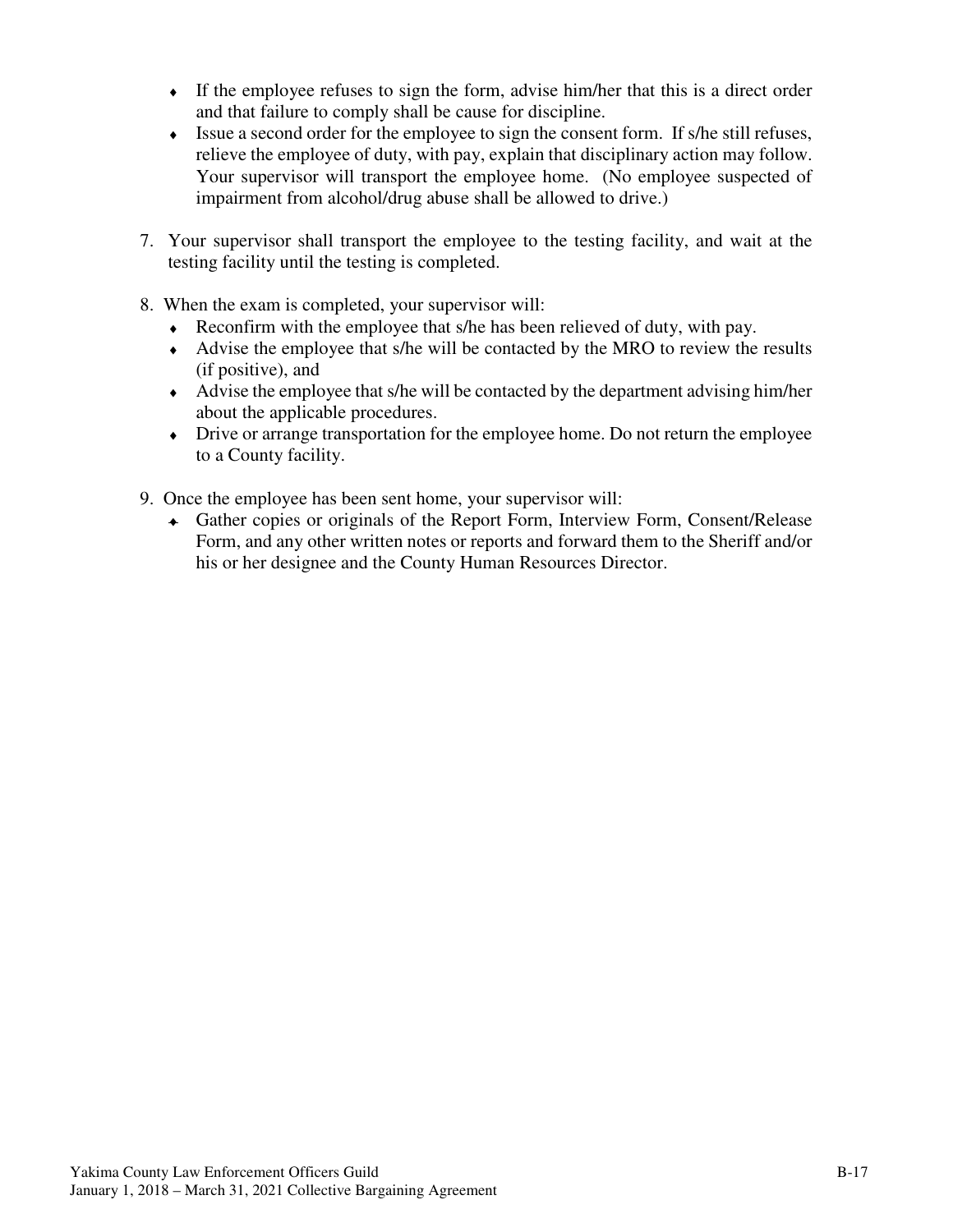#### **ATTACHMENT 1 TO SUPERVISOR'S GUIDELINES**

Listed below are some behavioral descriptions which may guide the supervisor in determining whether an employee is has the presence of a prohibited substance in the employee's blood, breath or urine. A supervisor usually knows the employees "normal" behavior and must try and distinguish alcohol and/or drug abuse from other problems.

Supervisors should be aware that the following physical, behavioral, or performance symptoms may indicate drug/alcohol usage:

- ♦ Either very dilated or constricted pupils
- ♦ Hyperactivity
- ♦ Unsteady gait
- ♦ Irritability
- ◆ Slurred speech
- ♦ Anxiousness
- ♦ Wide mood swings
- ♦ Odor of alcohol
- ♦ Overreaction to criticism
- ♦ Staggering
- ♦ Listlessness
- ♦ Illogical speech and thought process
- ♦ Unusual/abnormal behavior
- ♦ Poor judgment
- ♦ Avoiding others/withdrawal
- ♦ Sudden increase in absenteeism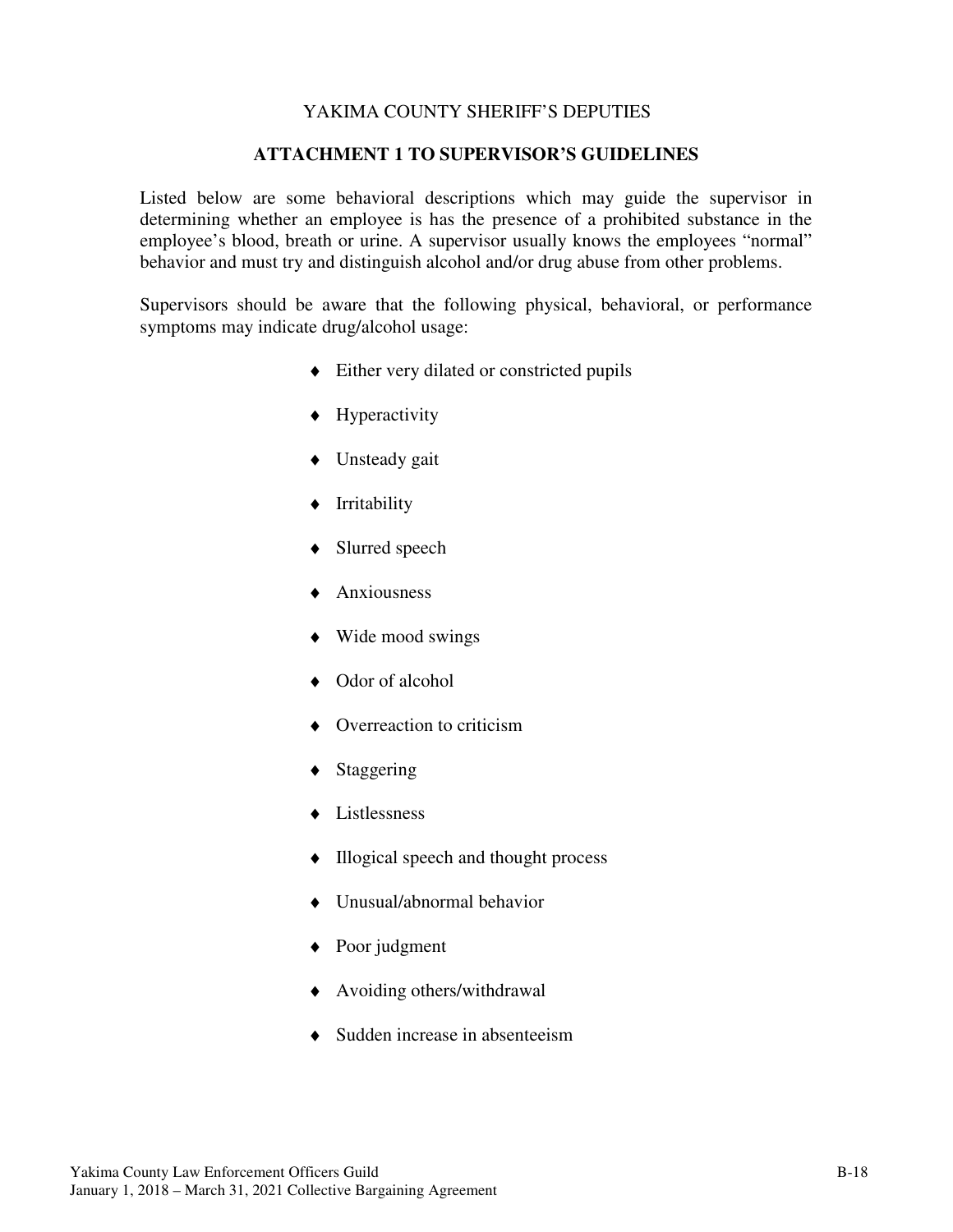#### **Substance Abuse Policy CONSENT/RELEASE FORM**

I consent to the collection of a urine and/or air sample by and its analysis by  $\qquad \qquad$  for those drugs, alcohol, and/or controlled substances specified in the Collective Bargaining Agreement pursuant to the Substance Abuse Policy agreed to between the Yakima County and the Yakima County Deputy Sheriff's Guild.

The laboratory administering the tests may release the results to the Medical Review Officer (MRO), who shall release his/her conclusions to the employer after review and interpretation. If I test positive, I agree to make myself and any requested records available to the MRO within 48 hours of such request. The information provided to the employer from the MRO shall be limited to whether the tests were confirmed positive or negative, and no other test results will be released, except as provided herein, without my written consent. The laboratory will advise the employer's representative whether the initial alcohol screen is positive or negative.

I understand that I have the right to my complete test results and that the laboratory will preserve the sample for at least one year. If I test positive, I have the right to have the split sample tested at my expense at a second DHHS-certified laboratory of my choice. I understand that I must request such test in writing of the split sample within 72 hours of notification of a positive test result by the MRO.

I understand that the Employer is requiring me to submit to this testing as a condition of my employment and that if I tamper with, alter, substitute, or otherwise obstruct or fail to cooperate with the testing process, I will be subject to disciplinary action up to and including discharge.

I further understand that a confirmed positive test will result in actions taken by the employer and for the employee which are consistent with the County's policies and procedures for substance abuse testing and treatment.

I understand that the employer will administer the Policy consistent with federal and state constitutional and statutory requirements. Also, by signing this consent form, I am not waiving the right to challenge a confirmed positive test result and an Employer action based thereon except as otherwise provided in the policy. In order to pursue any challenge related to this test, I will, be required to and hereby do authorize the laboratory and MRO to release to my Employer and the Guild any information relating to the test and test results. Further, I understand that the employer may require me to participate in a treatment or rehabilitation program. If required to do so, I authorize the laboratory and MRO to release any information relating to the test or test results to the Substance Abuse Professional (SAP) or treatment counselor. My signature below indicates my consent for release of this information.

\_\_\_\_\_\_\_\_\_\_\_\_\_\_\_\_\_\_\_\_\_\_\_\_\_\_\_\_\_\_\_\_\_\_\_\_\_\_ \_\_\_\_\_\_\_\_\_\_\_\_\_\_\_\_\_

Employee Signature Date

Employee Printed Name

\_\_\_\_\_\_\_\_\_\_\_\_\_\_\_\_\_\_\_\_\_\_\_\_\_\_\_\_\_\_\_\_\_\_\_\_\_\_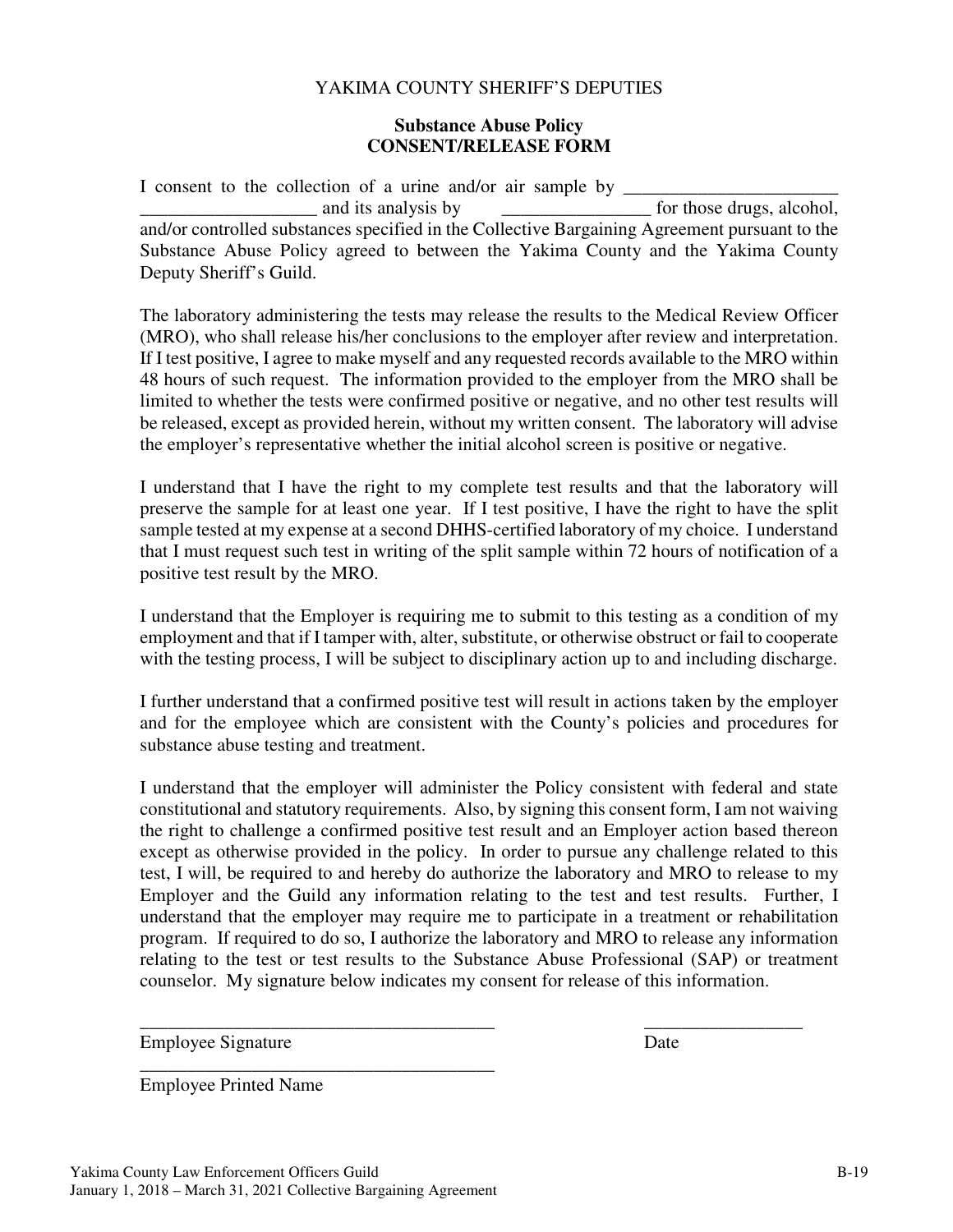#### **Substance Abuse Policy REPORT FORM**

This form must be filled out prior to any drug/alcohol testing. Review Supervisor's Guidelines before completing this form. The information contained on this form is confidential and shall be viewed only by necessary supervisory/managerial employees, the testing facility, MRO, and the employee being interviewed/tested. When this form is completed and signed, make two copies of the form and distribute as follows: Original to Sheriff and a copy to the County Human Resources Director, Copy attached to consent form.

| Employee                                                                          |  |
|-----------------------------------------------------------------------------------|--|
| Name:                                                                             |  |
|                                                                                   |  |
|                                                                                   |  |
|                                                                                   |  |
|                                                                                   |  |
|                                                                                   |  |
|                                                                                   |  |
|                                                                                   |  |
|                                                                                   |  |
|                                                                                   |  |
|                                                                                   |  |
|                                                                                   |  |
|                                                                                   |  |
|                                                                                   |  |
|                                                                                   |  |
|                                                                                   |  |
| Appearance (eyes, clothing, etc.):                                                |  |
|                                                                                   |  |
|                                                                                   |  |
|                                                                                   |  |
|                                                                                   |  |
|                                                                                   |  |
|                                                                                   |  |
|                                                                                   |  |
|                                                                                   |  |
|                                                                                   |  |
|                                                                                   |  |
| Supervisor's Signature ________________________________Date/Time:________________ |  |
|                                                                                   |  |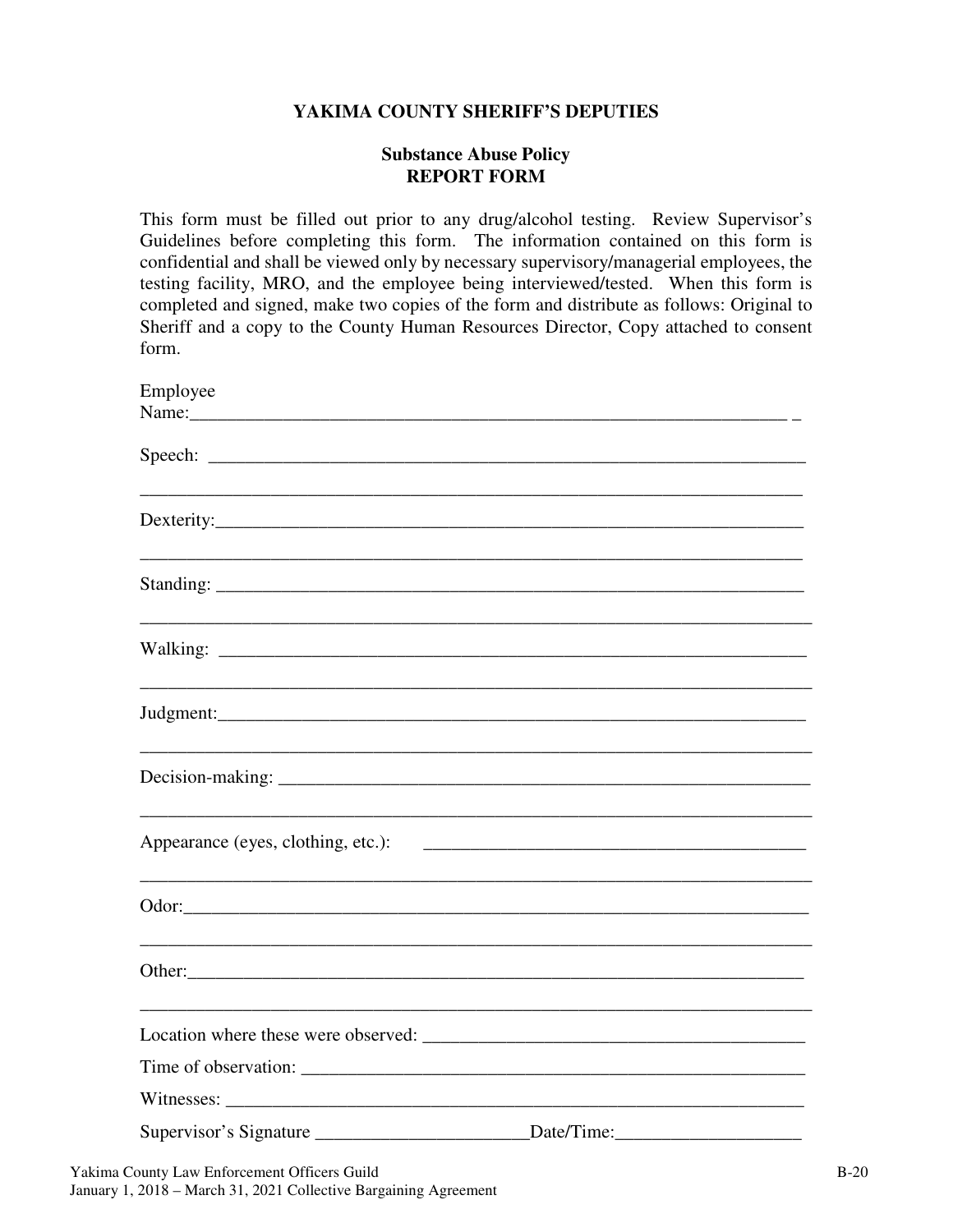#### **Substance Abuse Policy INTERVIEW FORM**

Name of Employee:\_\_\_\_\_\_\_\_\_\_\_\_\_\_\_\_\_\_\_\_\_\_\_\_\_\_\_\_\_\_\_\_\_\_\_\_\_\_\_\_\_\_\_\_\_\_\_\_\_\_\_\_\_\_\_\_\_\_\_\_

I understand that I am entitled to Guild representation during this meeting and during any subsequent meetings or at testing facilities. I understand that I am being ordered to answer these questions and that if I refuse to answer these questions I am subject to discharge. I do or do not (please circle one) want a representative at this time. I understand that I am entitled to Guild representation at any time whether I choose to have one now or not.

\_\_\_\_\_\_\_\_\_\_\_\_\_\_\_\_\_\_\_\_\_\_\_\_\_\_\_\_\_\_\_\_\_\_\_\_\_\_\_\_\_\_\_\_\_\_\_\_\_\_\_\_\_\_\_\_\_\_\_\_\_\_\_\_\_\_

\_\_\_\_\_\_\_\_\_\_\_\_\_\_\_\_\_\_\_\_\_\_\_\_\_\_\_\_\_\_\_\_\_\_\_\_\_\_\_\_\_\_\_\_\_\_\_\_\_\_\_\_\_\_\_\_\_\_\_\_\_\_\_\_\_\_

\_\_\_\_\_\_\_\_\_\_\_\_\_\_\_\_\_\_\_\_\_\_\_\_\_\_\_\_\_\_\_\_\_\_\_\_\_\_\_\_\_\_\_\_\_\_\_\_\_\_\_\_\_\_\_\_\_\_\_\_\_\_\_\_\_\_

\_\_\_\_\_\_\_\_\_\_\_\_\_\_\_\_\_\_\_\_\_\_\_\_\_\_\_\_\_\_\_\_\_\_\_\_\_\_\_\_\_\_\_\_\_\_\_\_\_\_\_\_\_\_\_\_\_\_\_\_\_\_\_\_\_\_

\_\_\_\_\_\_\_\_\_\_\_\_\_\_\_\_\_\_\_\_\_\_\_\_\_\_\_\_\_\_\_\_\_\_\_\_\_\_\_\_\_\_\_\_\_\_\_\_\_\_\_\_\_\_\_\_\_\_\_\_\_\_\_\_\_\_

\_\_\_\_\_\_\_\_\_\_\_\_\_\_\_\_\_\_\_\_\_\_\_\_\_\_\_\_\_\_\_\_\_\_\_\_\_\_\_\_\_\_\_\_\_\_\_\_\_\_\_\_\_\_\_\_\_\_\_\_\_\_\_\_\_\_

\_\_\_\_\_\_\_\_\_\_\_\_\_\_\_\_\_\_\_\_\_\_\_\_\_\_\_\_\_\_\_\_\_\_\_\_\_\_\_\_\_\_\_\_\_\_\_\_\_\_\_\_\_\_\_\_\_\_\_\_\_\_\_\_\_\_

\_\_\_\_\_\_\_\_\_\_\_\_\_\_\_\_\_\_\_\_\_\_\_\_\_\_\_\_\_\_\_\_\_\_\_\_\_\_\_\_\_\_\_\_\_\_\_\_\_\_\_\_\_\_\_\_\_\_\_\_\_\_\_\_\_\_

\_\_\_\_\_\_\_\_\_\_\_\_\_\_\_\_\_\_\_\_\_\_\_\_\_\_\_\_\_\_\_\_\_\_\_\_\_\_\_\_\_\_\_\_\_\_\_\_\_\_\_\_\_\_\_\_\_\_\_\_\_\_\_\_\_\_

\_\_\_\_\_\_\_\_\_\_\_\_\_\_\_\_\_\_\_\_\_\_\_\_\_\_\_\_\_\_\_\_\_\_\_\_\_\_\_\_\_\_\_\_\_\_\_\_\_\_\_\_\_\_\_\_\_\_\_\_\_\_\_\_\_\_

Employee signature: \_\_\_\_\_\_\_\_\_\_\_\_\_\_\_\_\_\_\_\_\_\_\_\_\_\_\_\_\_\_\_\_\_\_\_\_\_\_\_\_\_\_\_\_\_\_\_\_\_\_\_\_\_\_

1. I (we) have noticed (describe behavior/evidence)

2. Do you have any explanation?

.3. Are you using any type of illicit drug or alcohol?

If yes, what?

When did you take it?

Where did you take it?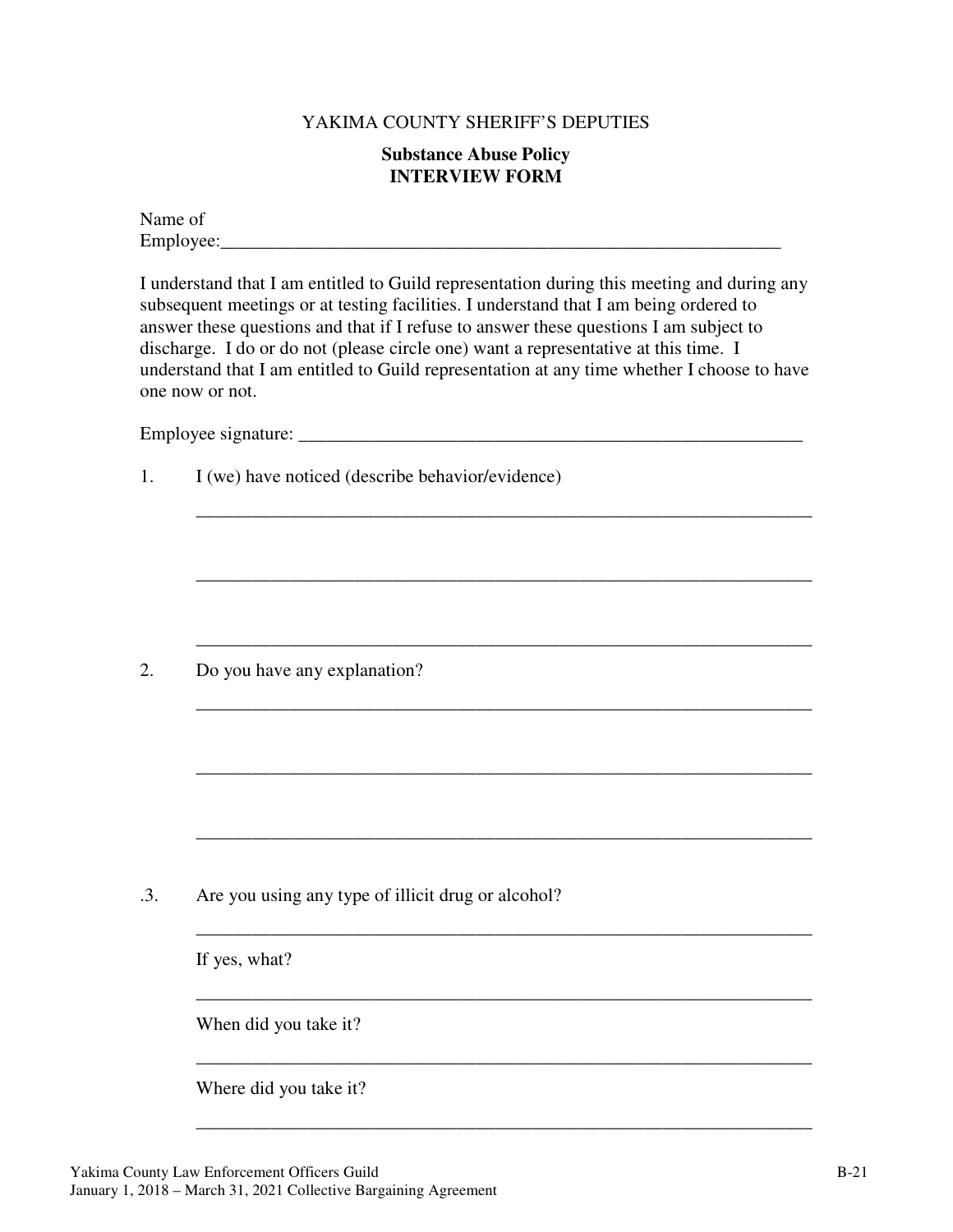How much did you take?

Do you have any drugs/alcohol in your possession at work?

(if yes, get agreement to confiscate)

Based on the interview and the completed Report Form, I believe the employee should be tested for drugs and/or alcohol.

\_\_\_\_\_\_\_\_\_\_\_\_\_\_\_\_\_\_\_\_\_\_\_\_\_\_\_\_\_\_\_\_\_\_\_\_\_\_\_\_\_\_\_\_\_\_\_\_\_\_\_\_\_\_\_\_\_\_\_\_\_\_\_\_\_\_

\_\_\_\_\_\_\_\_\_\_\_\_\_\_\_\_\_\_\_\_\_\_\_\_\_\_\_\_\_\_\_\_\_\_\_\_\_\_\_\_\_\_\_\_\_\_\_\_\_\_\_\_\_\_\_\_\_\_\_\_\_\_\_\_\_\_

Dated \_\_\_\_\_\_\_\_\_\_\_\_\_\_\_\_\_\_\_\_\_\_\_\_\_

| Supervisor (position)             | Agree________ Don't Agree______ |
|-----------------------------------|---------------------------------|
| Witness, if available* (position) | Agree______ Don't Agree___      |

\*Witness is an individual other than the designated Guild representative.